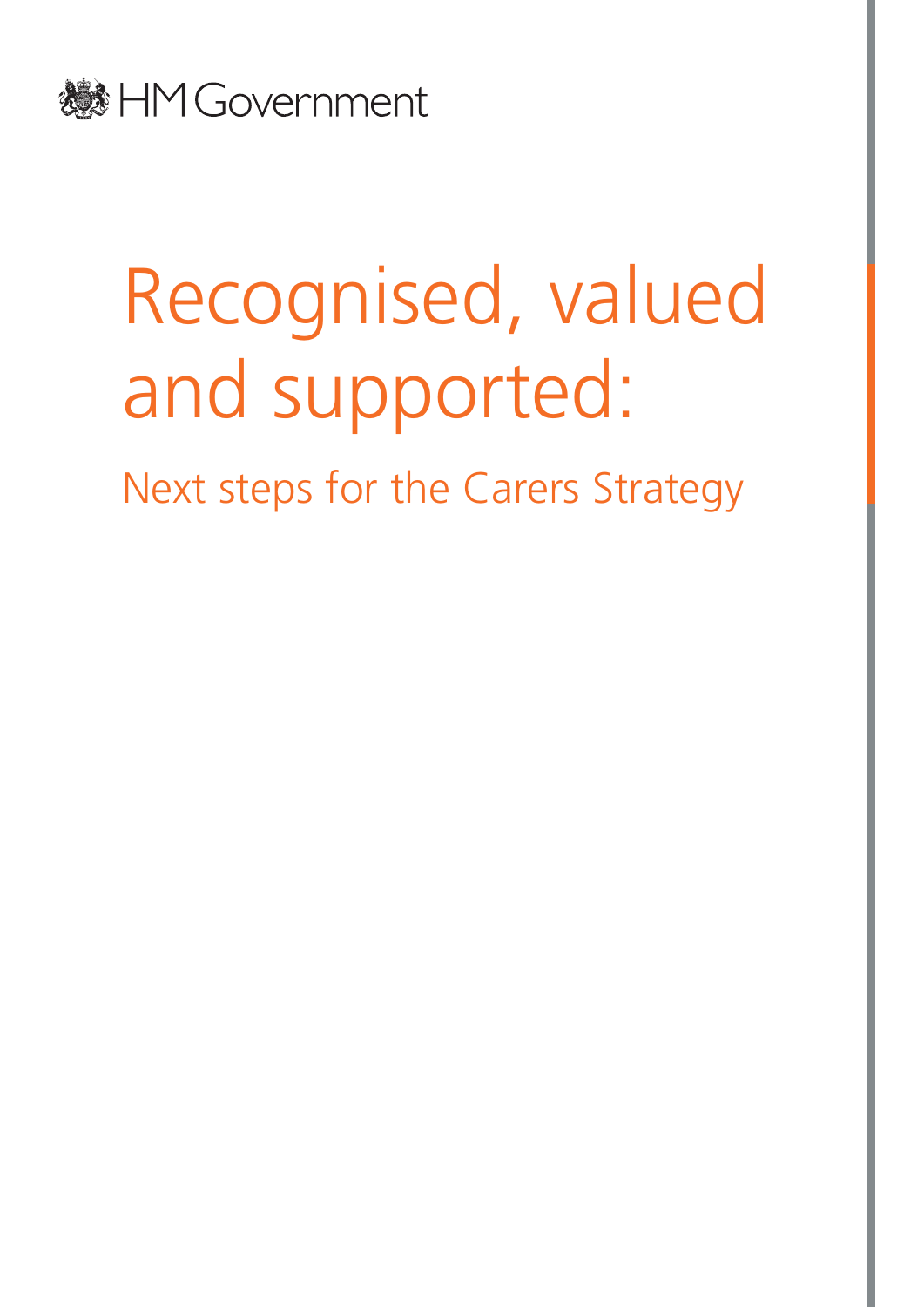| DH INFORMATION READER BOX  |                                                                                                                                                                                                                                      |  |
|----------------------------|--------------------------------------------------------------------------------------------------------------------------------------------------------------------------------------------------------------------------------------|--|
| Policy                     | <b>Estates</b>                                                                                                                                                                                                                       |  |
| HR / Workforce             | Commissioning                                                                                                                                                                                                                        |  |
| Management                 | IM & T                                                                                                                                                                                                                               |  |
| Planning /                 | Finance                                                                                                                                                                                                                              |  |
| Clinical                   | Social Care / Partnership Working                                                                                                                                                                                                    |  |
| <b>Document Purpose</b>    | Policy                                                                                                                                                                                                                               |  |
| <b>Gateway Reference</b>   | 15179                                                                                                                                                                                                                                |  |
| <b>Title</b>               | Recognised, valued and supported: next steps for the Carers Strategy                                                                                                                                                                 |  |
| Author                     | Cross-Government publication                                                                                                                                                                                                         |  |
| <b>Publication Date</b>    | 25 Nov 2010                                                                                                                                                                                                                          |  |
| <b>Target Audience</b>     | PCT CEs, Care Trust CEs, Directors of PH, Local Authority CEs, Directors of<br>Adult SSs, GPs, Directors of Children's SSs                                                                                                           |  |
| <b>Circulation List</b>    | NHS Trust CEs, SHA CEs, Foundation Trust CEs, Medical Directors,<br>Directors of Nursing, PCT PEC Chairs, PCT Chairs, NHS Trust Board<br>Chairs, Allied Health Professionals, Emergency Care Leads, Voluntary<br>Organisations/NDPBs |  |
| <b>Description</b>         | A cross-Government document which sets out how the Government will<br>prioritise actions over the next four years to ensure the best possible<br>outcomes for carers and those they support.                                         |  |
| Cross Ref                  | Carers and personalisation: improving outcomes                                                                                                                                                                                       |  |
| <b>Superseded Docs</b>     | Carers at the heart of 21st century families and communities                                                                                                                                                                         |  |
| <b>Action Required</b>     | N/A                                                                                                                                                                                                                                  |  |
| <b>Timing</b>              | N/A                                                                                                                                                                                                                                  |  |
| <b>Contact Details</b>     | Elaine Edgar<br>Carers Policy Team<br>Room 116, Wellington House, 133-155 Waterloo Road<br>London<br>SE18UG                                                                                                                          |  |
| <b>For Recipient's Use</b> |                                                                                                                                                                                                                                      |  |

(c) Crown Copyright 2010 First published 25 November 2010 Published to DH website, in electronic PDF format only [www.dh.gov.uk/publications](http://www.dh.gov.uk/publications)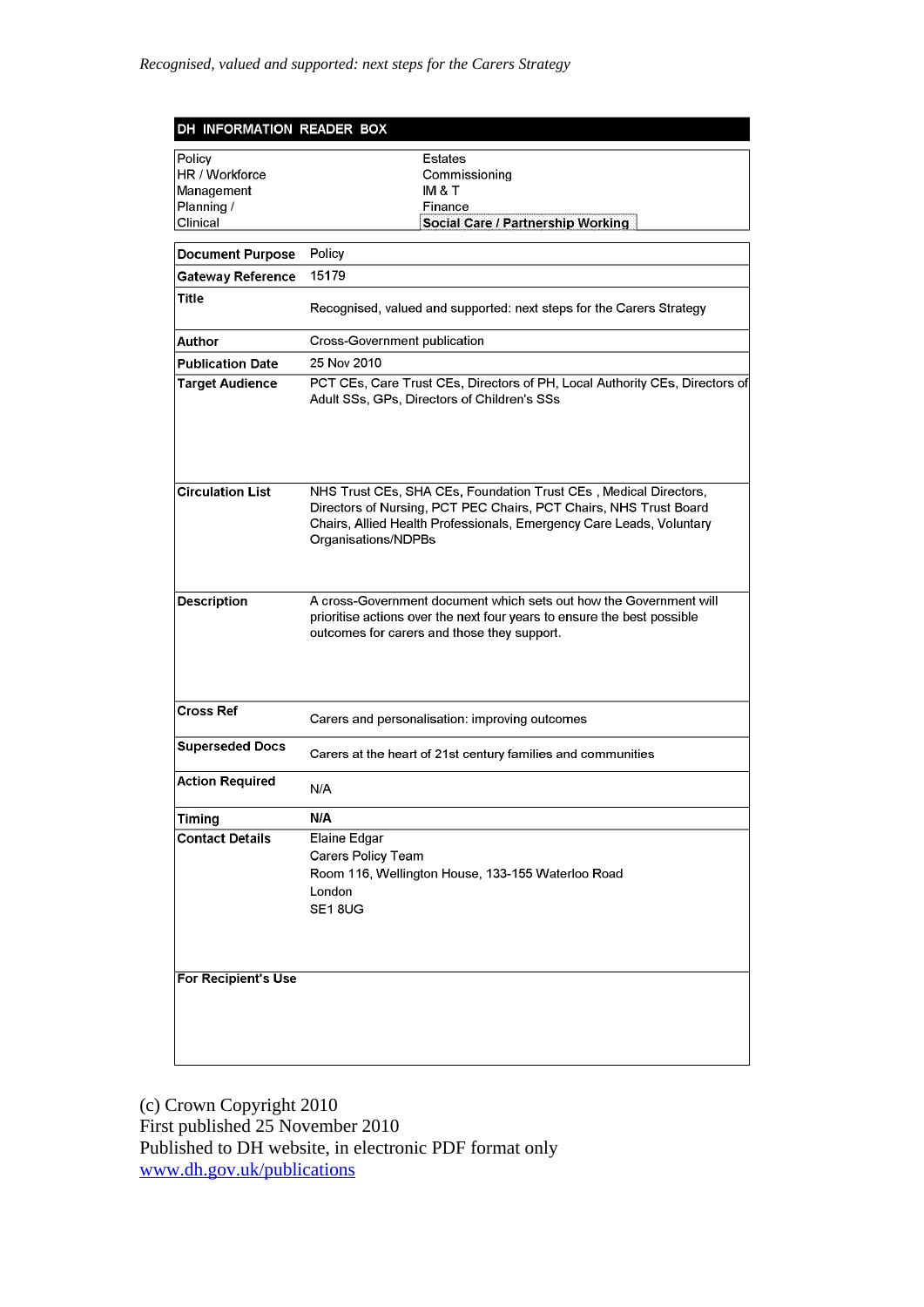# **Contents**

| 6. Supporting local delivery, transparency and local accountability 35 |  |
|------------------------------------------------------------------------|--|
|                                                                        |  |
|                                                                        |  |
|                                                                        |  |
|                                                                        |  |









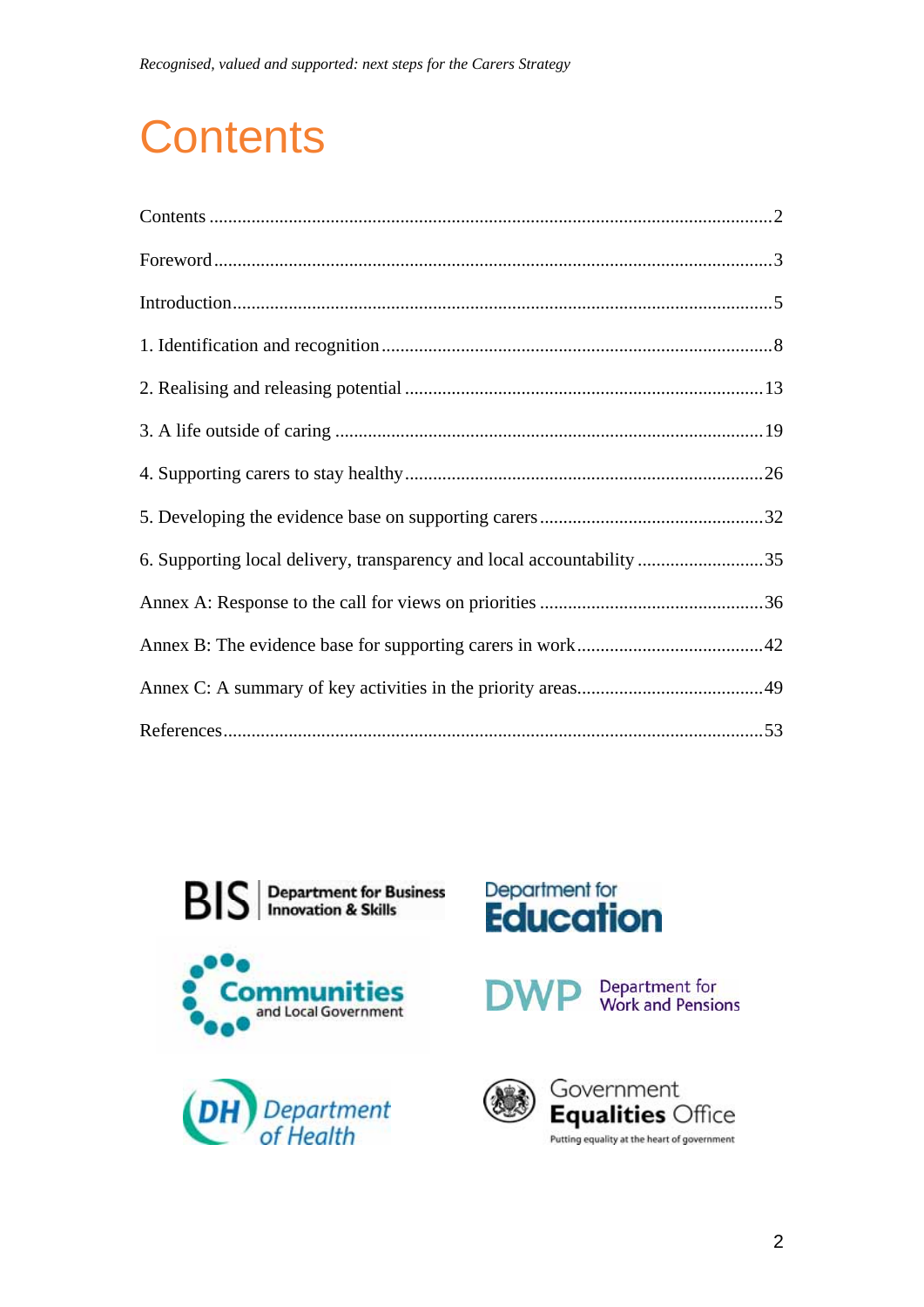### Foreword

Many of us will be carers at some stage in our lives. It is a role that can come unexpectedly out of a crisis; it is a role that can creep up on you. Being a carer provokes a complex mix of emotions. It can be both rewarding and frustrating. It can be costly in life chances, financial security and health.

The Government recognises and values the contribution of carers. By caring for people in their own time and supporting other people's independence, carers embody the spirit of the Big Society.

Supporting carers' well-being is therefore in all our interests. There are key issues – employment, support, respite – that carers are likely to face in their caring role. But the circumstances of every carer are unique, and that is why there is an overriding need to personalise support to fit around individual and family preferences.

*Recognised, valued and supported: next steps for the Carers Strategy* sets out how the Coalition Government will work with carers and carers' organisations. Government – local and national – should reciprocate the support carers show with measures that ease the responsibility of caring. The additional £400 million via the NHS over the next four years to provide carers, including young carers, with breaks from their caring responsibilities is recognition of the vital role they play.

But that is only the start. The devolution of power from Whitehall to town halls does not end with the town hall. Citizens and communities should have more choice and control. Carers should be supported as individuals and in their families and communities to help shape, develop and run local services, if they wish to be involved. A first step is for all councils to give more control to carers, with personal budgets provided for everyone eligible by April 2013.

Our Big Society reforms will see public services opened to challenge, and local commissioners and care providers held to account. The knowledge, expertise and experience of carers will be vital. Just as the Big Society is about encouraging people from all walks of life to take a more active part in society, fostering a society that is more responsive and accessible to the needs of carers is a key strand. This will become more important as the population ages, and advances in clinical technology result in more children with very complex disabilities living longer, and more people – estimated at up to 3.4 million by 2037 – having caring roles.

Despite the growth in the number of carers, we do not assume that they can contribute to the Big Society unsupported. Government and business support for carers is vital.

Carers will only be able to access the right support if they are adequately informed about the options that are open to them, including options for employment. Employers, via their own Employers for Carers forum, have produced the evidence base that shows why supporting employees with caring responsibilities makes sense for the individual and for the employer (set out in more detail in Annex B). Employers for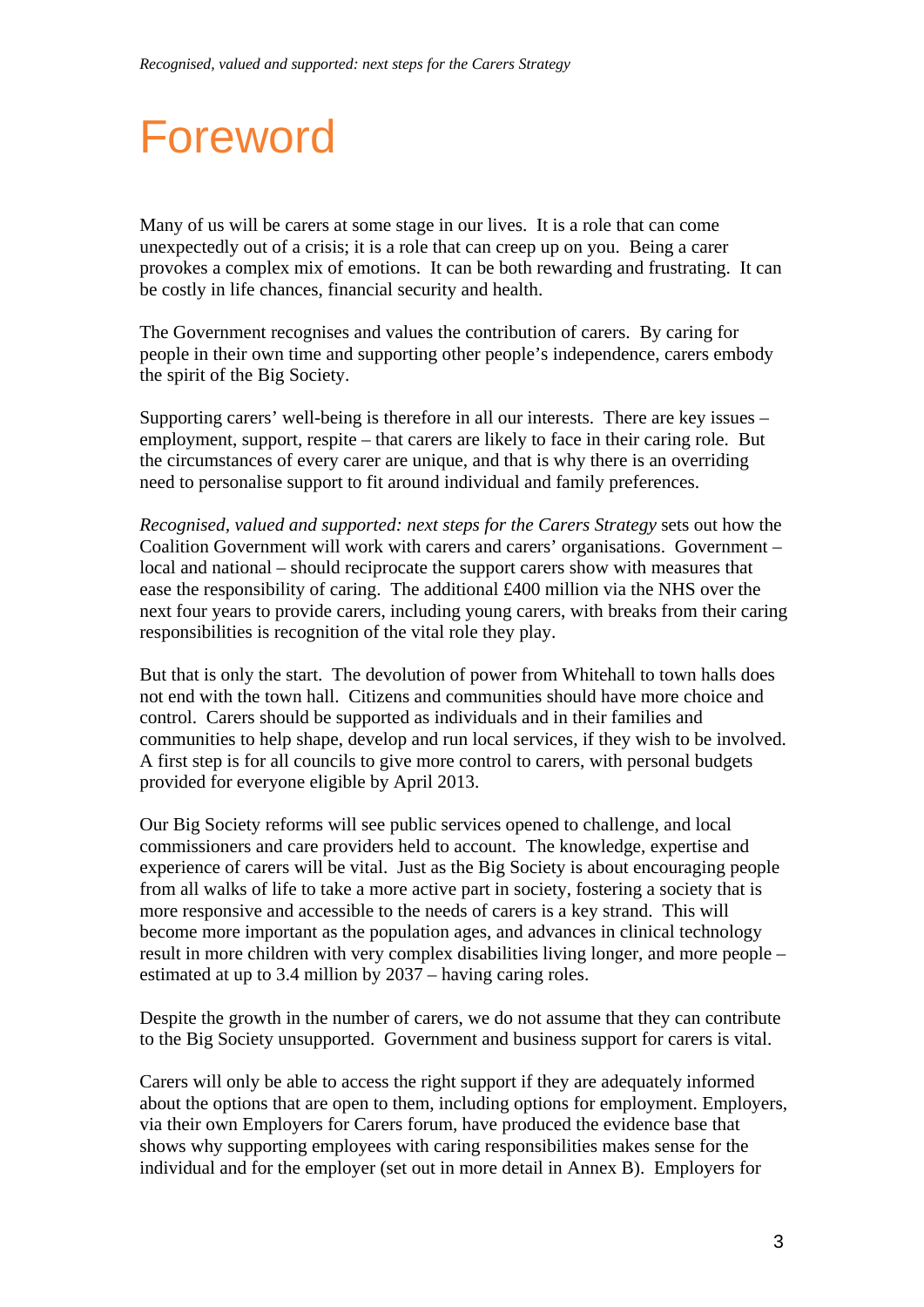Carers and all the business interests they represent are to be congratulated for showing leadership in supporting carers and contributing to expanding the amount of care provided by ordinary people across England.

In the light of *Universal Credit: Welfare that works*,<sup>1</sup> the Government is carefully considering whether changes to Carer's Allowance will be necessary to take account of the introduction of Universal Credit and provide clearer, more effective support for carers.

The recent Spending Review settlement protected the NHS and provided a solid basis for reform of social care, alongside the need for efficiency savings. The vision for adult social care focused on developing a more personalised, preventative service, delivered in partnership with the NHS and voluntary and user-led groups. The role of carers, and government's support for carers, in developing these kinds of services is therefore more vital than ever. This strategy explains what we will do to ensure that their vital caring role is recognised and supported over the next four years.

**Rt Hon Andrew Lansley CBE MP Secretary of State for Health** 

Rew Buraton

**Paul Burstow MP Minister of State for Care Services** 

### **On behalf of:**

Department for Business, Innovation and Skills

Department for Communities and Local Government

Department for Education

Department of Health

Department for Work and Pensions

The Government Equalities Office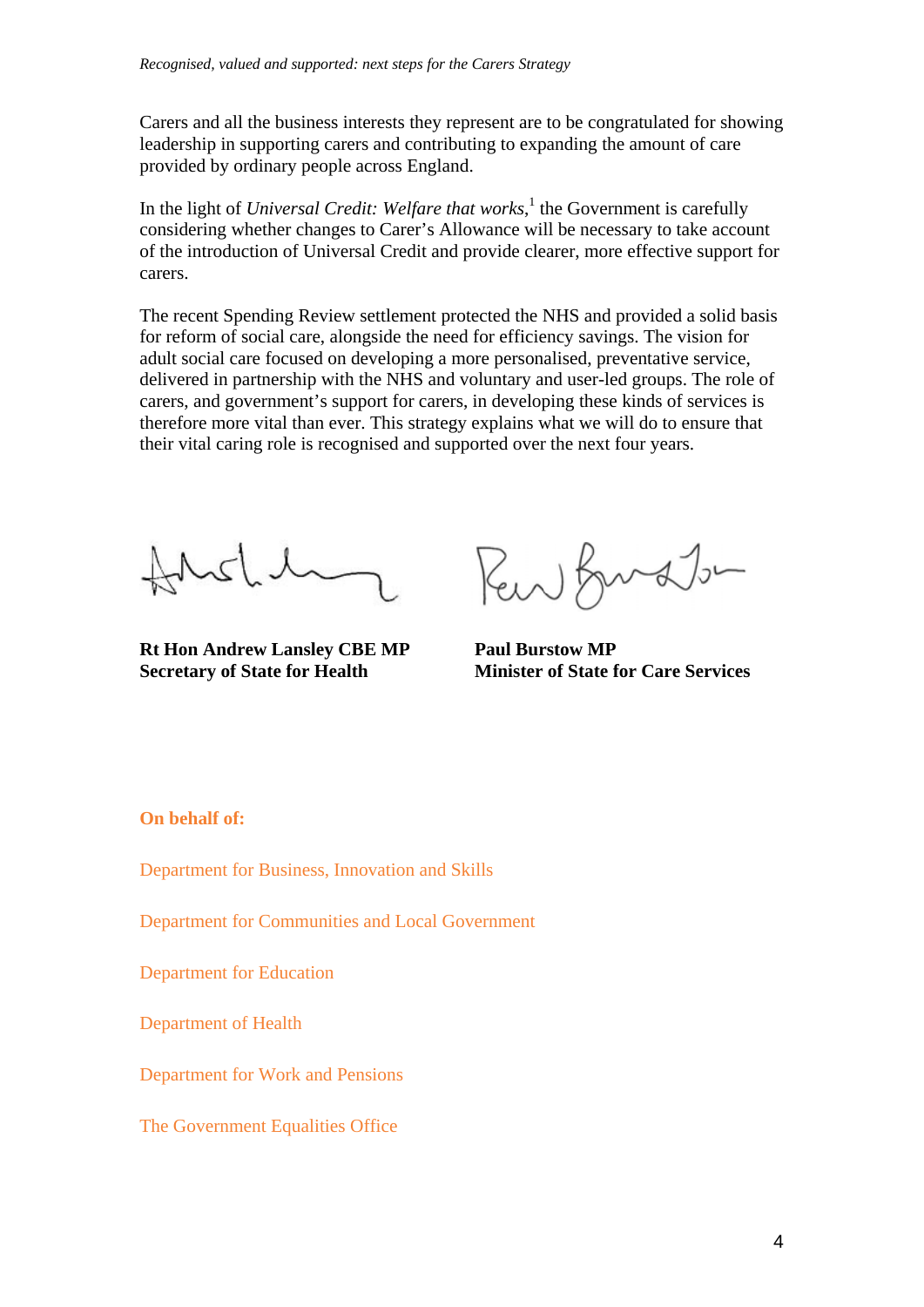# Introduction

This Carers Strategy sets an ambitious agenda of change over the coming decade. Building on a vision which values carers, the agenda to make this happen is substantial and challenging. The Government wishes to prioritise future actions to ensure the best possible outcomes for carers and those they support.

### *Carers at the heart of 21st-century families and communities***<sup>2</sup> set out the following strategic vision and outcomes for carers:**

### **Vision:**

Carers will be universally recognised and valued as being fundamental to strong families and stable communities. Support will be tailored to meet individuals' needs, enabling carers to maintain a balance between their caring responsibilities and a life outside caring, while enabling the person they support to be a full and equal citizen.

### **Outcomes:**

Carers will be respected as expert care partners and will have access to the integrated and personalised services they need to support them in their caring role.

Carers will be able to have a life of their own alongside their caring role.

Carers will be supported so that they are not forced into financial hardship by their caring role.

Carers will be supported to stay mentally and physically well and treated with dignity.

Children and young people will be protected from inappropriate caring and have the support they need to learn, develop and thrive and to enjoy positive childhoods.

Over the summer, the Department of Health sought views on what the priorities over the next four-year period should be. Over 750 responses were received, representing the views of over 4,000 carers. A summary of these views is at Annex A, and quotes from respondents are included in this strategy. The Department of Health also asked the Standing Commission on Carers, the Government's expert advisory group chaired by Dame Philippa Russell, for its views on priorities.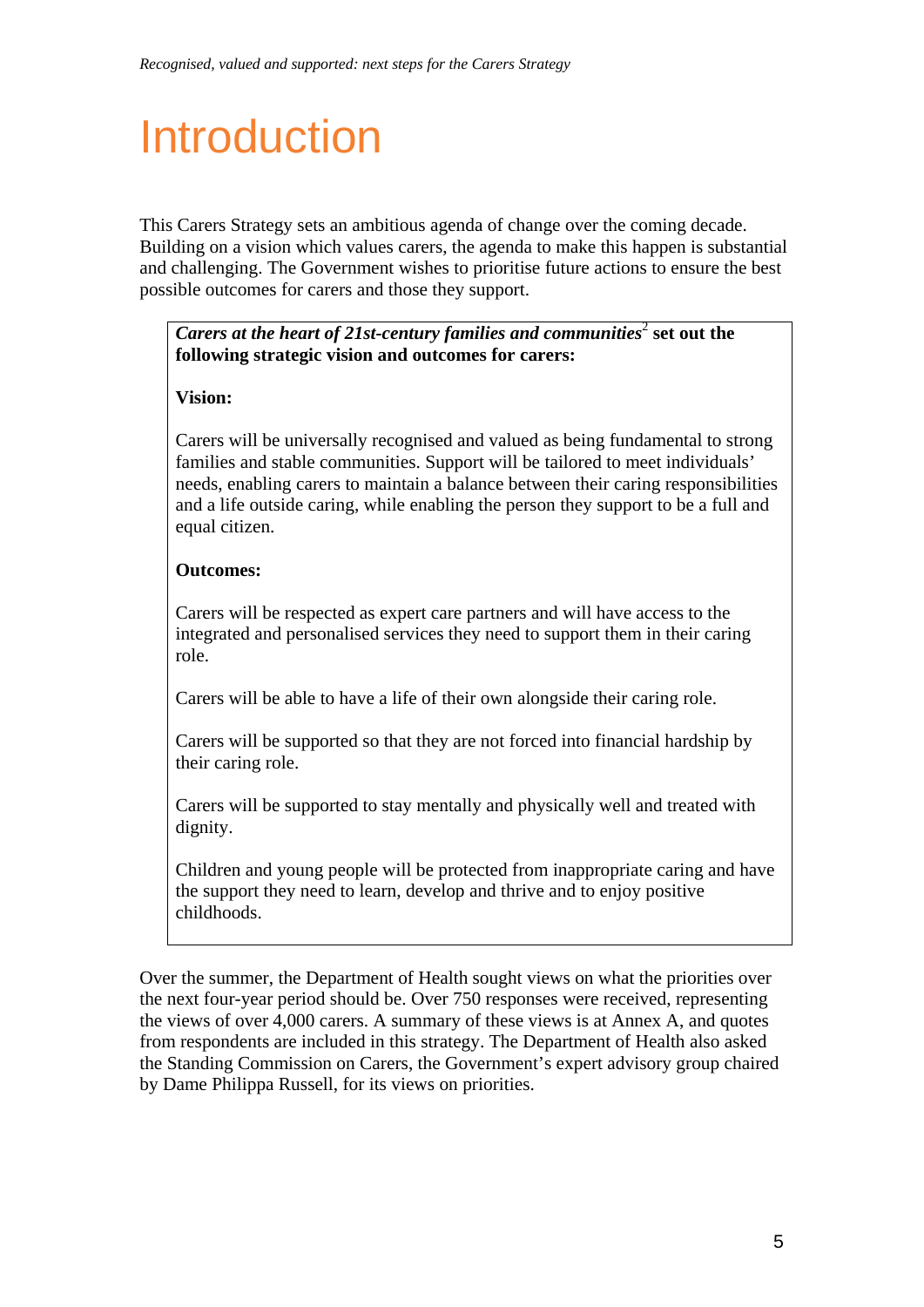Key messages from the responses are:

- $\bullet$  carers need better and timely access to information on the illness or condition of the person they are caring for; on appropriate caring; on accessing benefits and other support; and on financial and employment issues;
- carers can often feel excluded by clinicians both health and social care professionals should respect, inform and involve carers more as expert partners in care;
- carers find accessing assessments overly bureaucratic and slow, and are often disappointed about the paucity of the services that follow;
- carers often feel forced to give up work to care;
- carers often neglect their own health and need advice to maintain their wellbeing;
- carers need breaks from caring in order to sustain their role as a carer;
- carers feel that the value of Carer's Allowance is inadequate, the rules around overlapping benefits are unfair and the earnings limit is a disincentive to work; and
- more should be done to identify and support young carers  $-$  in particular, schools should be more carer aware and the memorandum of understanding *Working together to support young carers* should be embedded.<sup>3</sup>

Drawing on the Standing Commission's advice and the responses, we have identified four priority areas:

Supporting those with caring responsibilities to identify themselves as carers at an early stage, recognising the value of their contribution and involving them from the outset both in designing local care provision and in planning individual care packages.

Enabling those with caring responsibilities to fulfil their educational and employment potential.

Personalised support both for carers and those they support, enabling them to have a family and community life.

Supporting carers to remain mentally and physically well.

These priority areas are both important in themselves and overlapping. Addressing any one of them adequately will require attention to all of them. Getting support for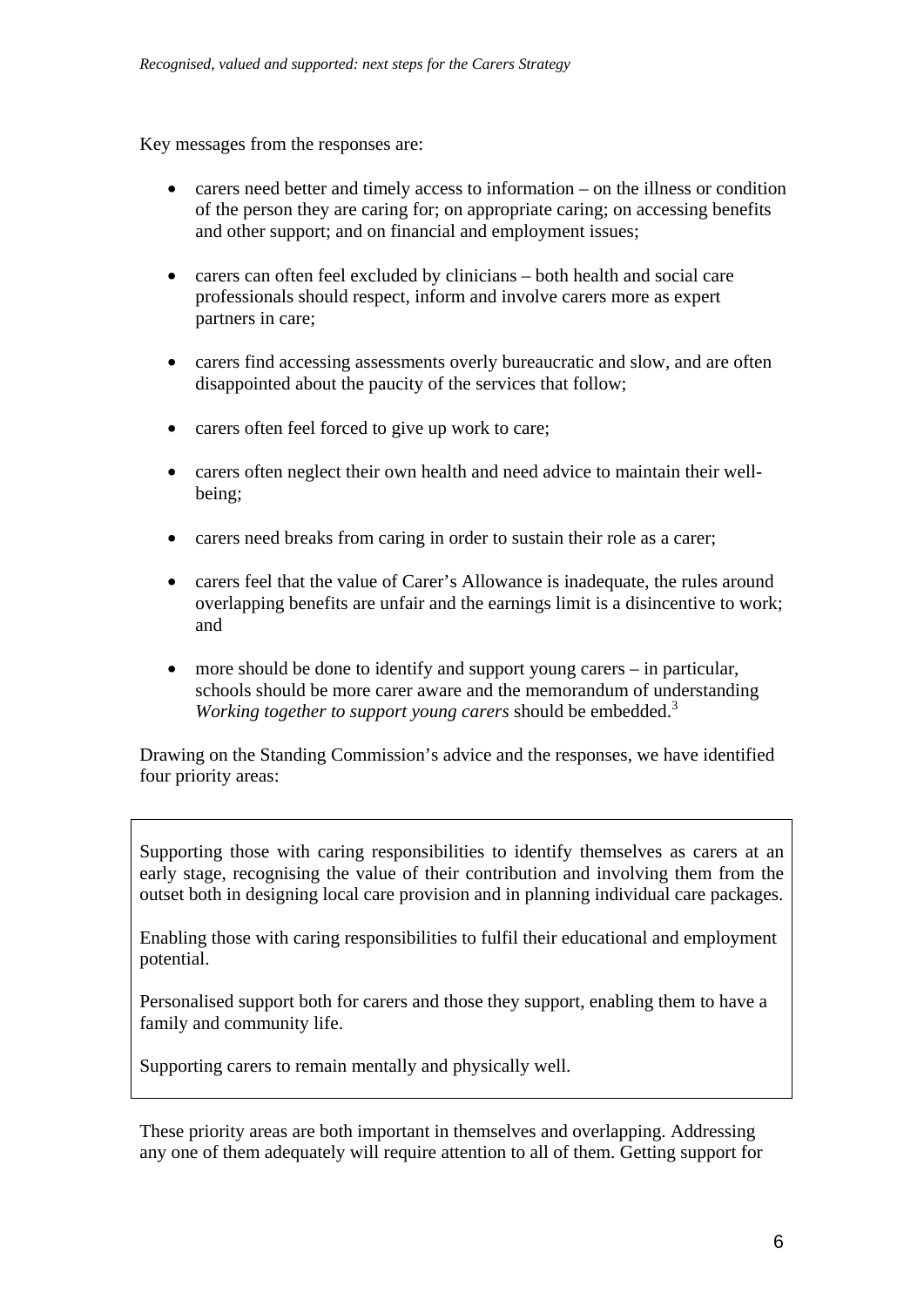carers right will help to build the mutually supportive and capable communities that the Big Society aspires to.

This strategy shows how government intends to support carers and will inform the outcomes and plans of health, social care, education and other services across government. In the next four sections we have set out why these areas are important and how focusing on them in local communities can make a positive difference for carers. We also identify the actions that government will take through this Parliament to support these priorities. These are summarised at Annex C.

The Carers Strategy covers health, education, social care and employment matters.

Health, education and social care are devolved matters and therefore references to those services in this document apply to England only. Employment matters in this strategy apply to England, Scotland and Wales. Further information about what the devolved administrations are doing to support carers can be found as follows:

- The Scottish Government's Carers and Young Carers Strategy at: [www.scotland.gov.uk/Publications/2010/07/23153304/0](http://www.scotland.gov.uk/Publications/2010/07/23153304/0)
- The Northern Ireland Carers Strategy at: [www.dhsspsni.gov.uk/index/hss/ec-community-care/ec-carers.htm](http://www.dhsspsni.gov.uk/index/hss/ec-community-care/ec-carers.htm)
- The Welsh Assembly Government's Carers Strategy will shortly be revised. The current Welsh Carers Strategy action plan is at: <http://wales.gov.uk/topics/health/socialcare/carers/?lang=en>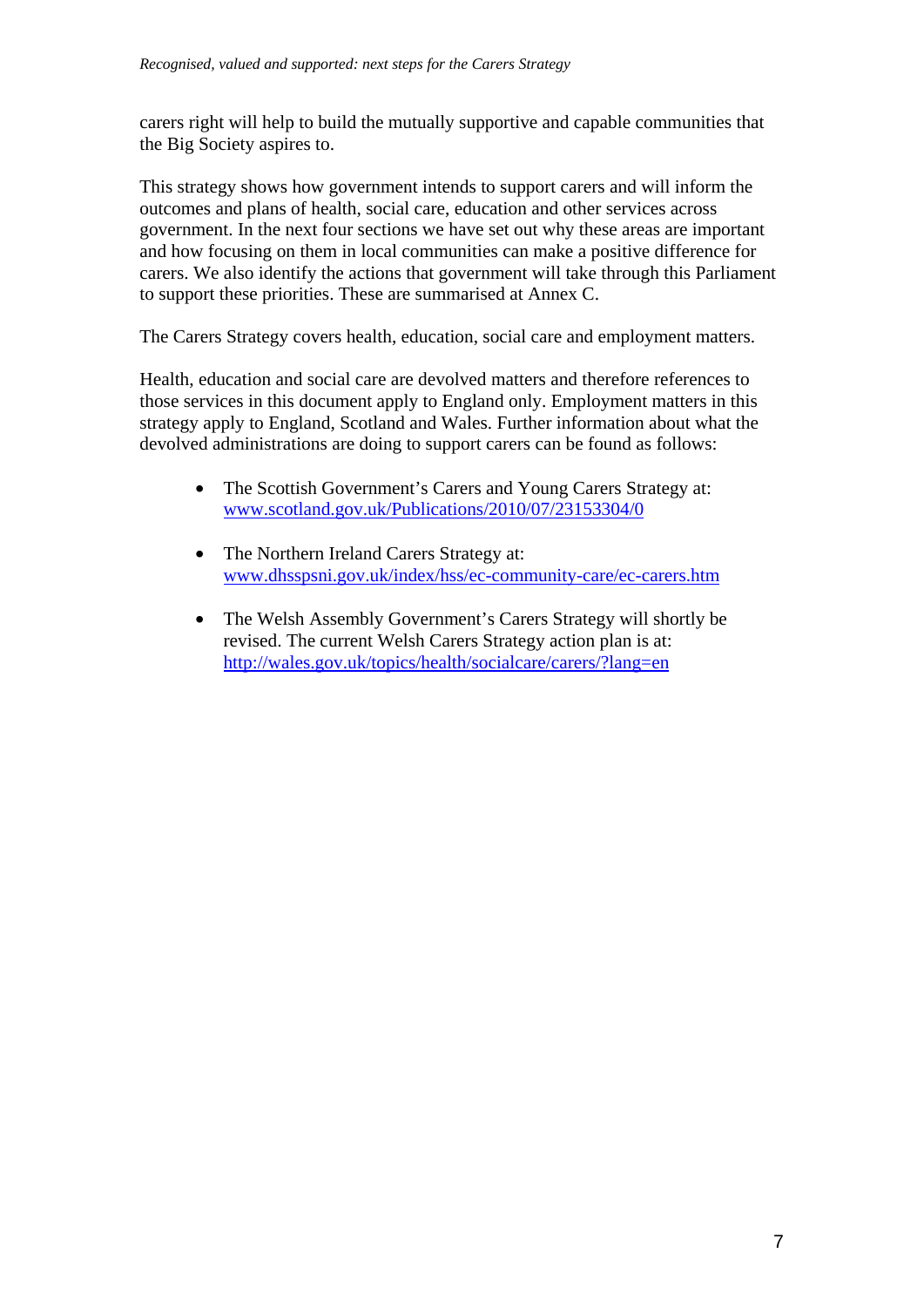# 1. Identification and recognition

*Priority area 1: Supporting those with caring responsibilities to identify themselves as carers at an early stage, recognising the value of their contribution and involving them from the outset both in designing local care provision and in planning individual care packages* 

### **Supporting those with caring responsibilities to identify themselves as carers at an early stage**

1.1 A significant number of people with caring responsibilities do not readily identify themselves as carers. They understandably see themselves primarily as a parent, spouse, son, daughter, partner, friend or neighbour. The concept of caring is assumed but not recognised in some families in ethnic minority communities.

> *"I'm not recognised as a carer. In China you wouldn't say I'm a carer, you automatically care 'because you should' … It's the Chinese family way, our culture."* (quote from a carer)

- 1.2 Many carers do not identify themselves as such until they have been caring for a number of years. This is understandable when the caring role develops gradually, for example with the onset of dementia. And when a family member or friend is suddenly in need of support, such as after a stroke, it can be difficult to find the time and energy to think through what the future may hold in terms of a caring role.
- 1.3 The onset of mental health problems and the process of seeking help can be particularly traumatic for families. Those supporting people with mental health, personality disorder or substance misuse problems can be wary of seeking help outside the family because of the stigma, discrimination and bullying that are still too often associated with these conditions. Many young carers remain 'hidden' from health, social care and education services – partly as a result of those services needing to do more to identify them but also because of family fears that they will be taken into care or because the young people themselves are concerned about the reactions of others and bullying by their peers. Parents of children with long-term conditions or a disability often feel 'invisible' and that they are just seen as parents.
- 1.4 The consequences are that many carers are not offered or do not seek early access to information and advice on the specific illness or condition of the person they are supporting to help them care effectively and safely. They may also find it hard to know how to access information and advice on how to balance a caring role with other responsibilities and opportunities in their lives. Decisions about education and employment, support from the welfare and benefits system, and their own health and well-being may be overlooked. Many older carers can be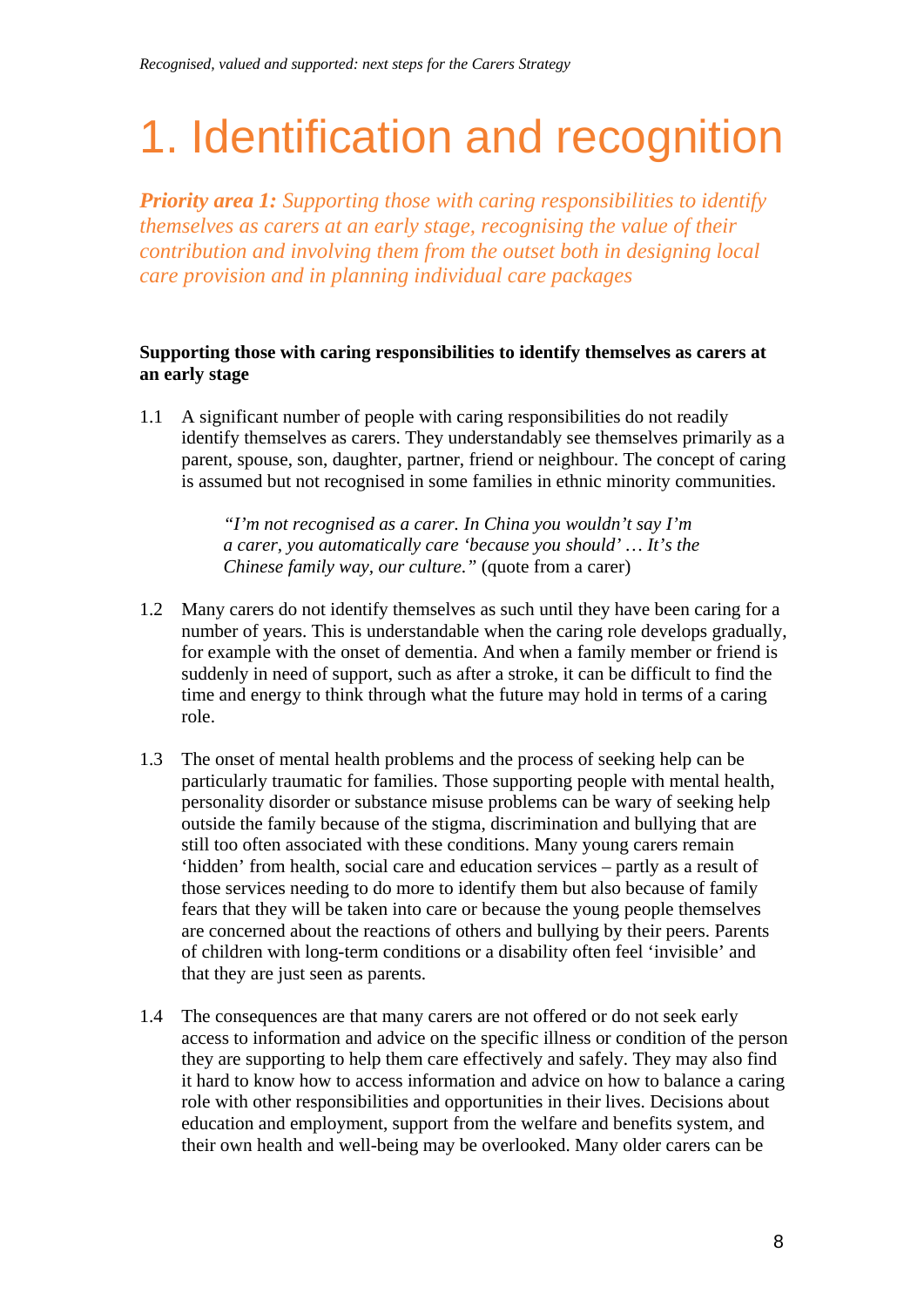socially isolated, especially if they are looking after someone with dementia, have health problems themselves or find it difficult to access public transport.

*"My parents would not have accessed financial support … if their children were not aware of the system and applied on their behalf…"* (quote from a carer)

- 1.5 Access to relevant and timely information and advice is also vital throughout the caring role, particularly at times of significant change, for example, to help parent carers negotiate the transition from children's services to adult health and social care services, and at the end of life.
- 1.6 Both national and voluntary organisations play a key role in providing information, advice and support to carers every day of the year. In addition, Carers UK organises Carers' Rights Day every December<sup>4</sup> and a consortium of seven national voluntary organisations organises Carers Week every June. Over 12,000 events were organised in Carers Week in 2010 .<sup>5</sup>
- 1.7 The Government wants to build on the excellent work that the voluntary sector undertakes. In November 2010, the Department of Health awarded almost £2 million in grants to Carers UK, Crossroads Care, The Princess Royal Trust for Carers, Partners in Policymaking, The Afiya Trust and The Children's Society to support their work with carers. In addition, it has launched the Reaching out to Carers innovation fund to encourage patient-led and condition-specific voluntary organisations to focus more on how they can support carers, as often they are the first port of call for information when someone takes on caring responsibilities.

### **Recognising the value of the carers' contribution and involving them from the outset both in designing local care provision and in planning individual care packages**

1.8 One of the strongest messages that came through in the call for views on priorities over the summer is the frustration and anger that so many carers feel about the way they are treated by health professionals. Carers often do not feel valued or recognised as expert and equal partners in care.

> *"I do everything to care for my husband at home yet when he goes into hospital, I am just the wife!"* (quote from a carer)

*"I am not allowed to give my point of view, my concerns are sidelined or ignored and quite naturally I now feel useless, frustrated and angry at the lack of help, support and dare I say common sense. Most appear to have a 'tick-box' mentality. I belong in the tick-box titled: 'carer'. My husband however is the 'client' so he has to ask for what he wants."* (quote from a carer)

*"I have heard it suggested that professionals sometimes underestimate the skills and abilities of carers from ethnic*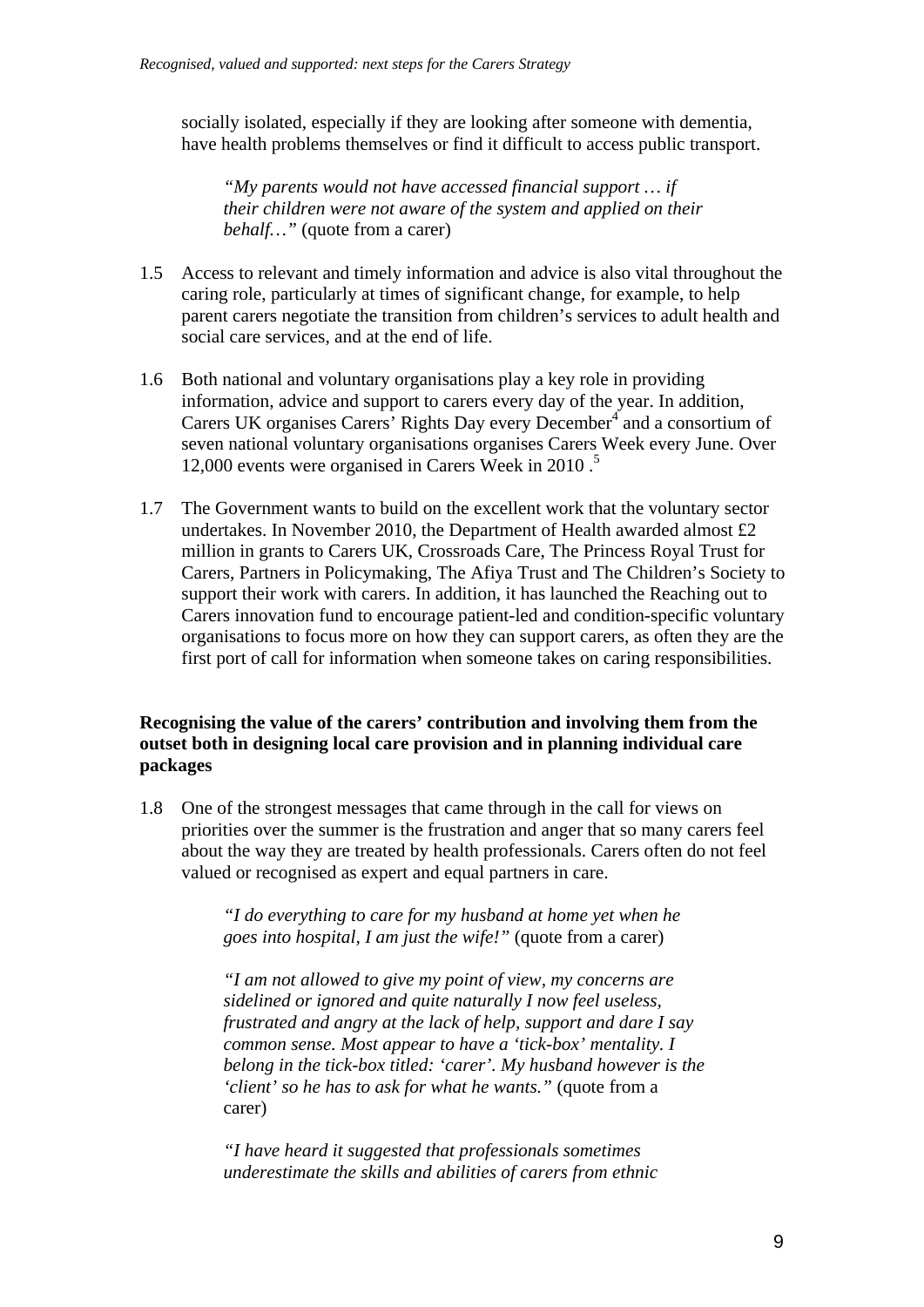*minority communities, simply because their English language skills are weak."* (quote from a care worker)

*"There must be a balance between information and confidentiality. Confidentiality must not be used as an excuse for withholding information."* (quote from a carer)

- 1.9 Yet so many carers of all ages have developed an expert knowledge of the condition of the person they are supporting and have a close understanding of that person's own aspirations and needs. Involving carers in planning and designing hospital discharge arrangements and individual care packages is common sense as they are key partners in ensuring effective delivery of care at home. The breakdown of hospital discharge arrangements can lead to readmissions that are both costly in terms of resources and stressful for the individual, carers and families concerned.
- 1.10 The increase in resources for reablement services announced in the Spending Review, together with hospitals taking responsibility for all care needs for 30 days after hospital discharge from 2011, is intended to reduce unnecessary readmissions. The NHS and councils should ensure that carers' organisations are included in local discussions about how these new resources are used.
- 1.11 The Association of Directors of Adult Social Services has recently produced a review *Carers as partners in hospital discharge*<sup>6</sup> which brings together key policy and good practice materials to inform hospital discharge processes. The Department of Health's guidance on effective hospital discharge – *Ready to go?*7 – highlights that information sharing is a major issue for carers, particularly in mental health services. It is important that information about risks is shared with carers where appropriate. Guidance on *Information sharing and mental health*<sup>8</sup> can help carers in potentially very difficult circumstances.

*"Carers are not to be feared by staff; where they are well informed and supported about patients' needs, they can continue to ensure that the hard work undertaken in hospital doesn't unravel when a patient is sent home."* (quote from Carers Link, Accrington)

*"From my own experience as carer for my mother … doctors have taken on board my observations with regard to medication side-effects and, as a result, she is now on a regime that suits her, and her condition is vastly stabilised with more quality of life for all.*" (quote from a carer)

*"By working jointly with carers, linking our expertise with theirs, we have found better reported outcomes in terms of carers feeling better able to deal with the progressive nature of dementia."* (quote from a psychologist)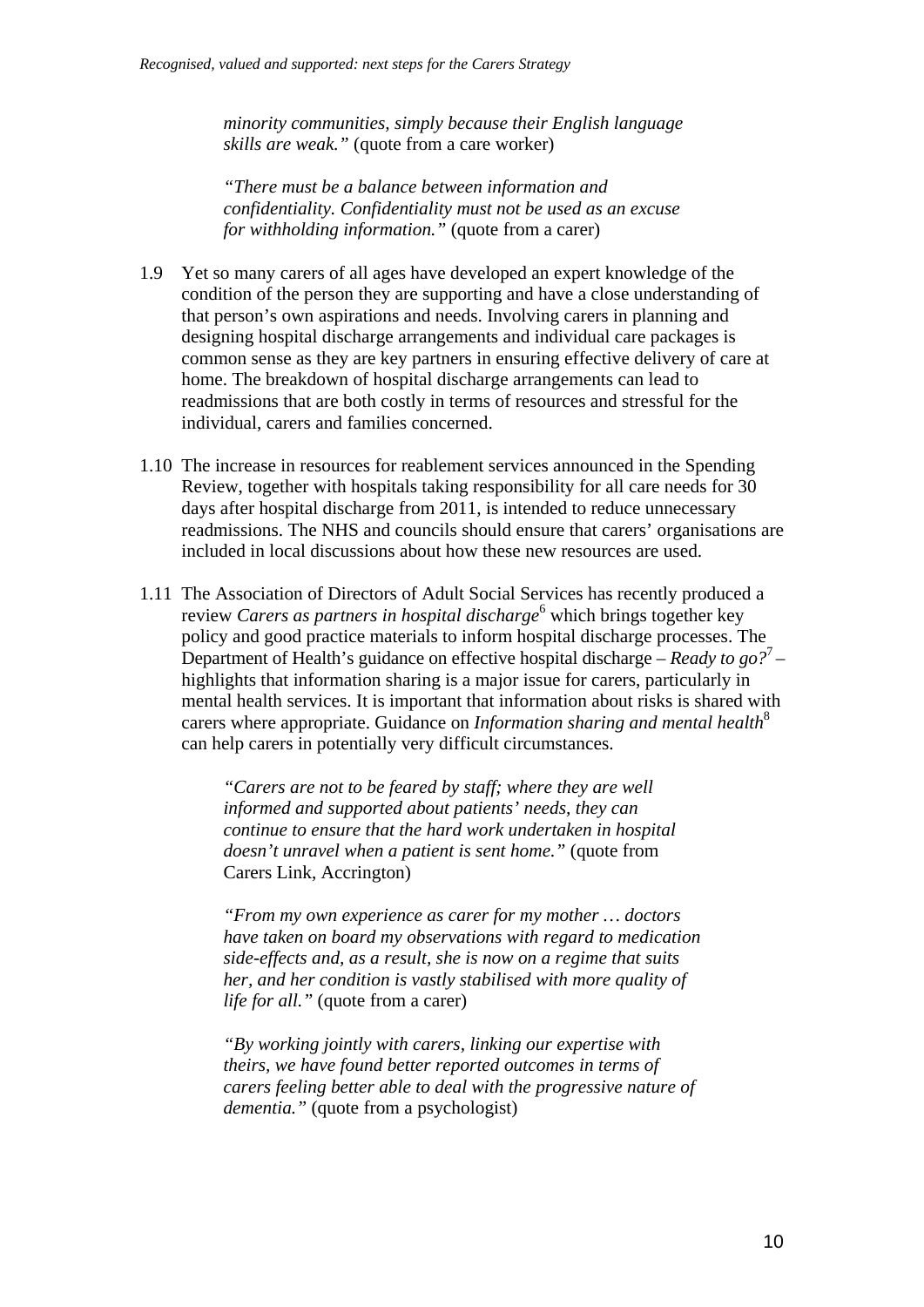*"Having carers involved in drug and alcohol treatment has been shown to increase the chances of the person they support staying in treatment and improved recovery outcomes. Treating carers as people with expertise and skills is also likely to lead to them feeling fulfilled, empowered and dedicated in their work caring for family members. This therefore offers cost efficiencies*.*"*  (quote from Adfam)

1.12 Assumptions should not be made about who will provide care and to what extent. A whole family approach in assessment, enabling both the individuals who need support and those who will support them to identify their own needs and desired outcomes, is much more likely to result in individual care packages that can be sustained effectively. A whole family approach will also minimise the risk of young carers feeling forced into undertaking inappropriate caring roles. Many carers will be supporting more than one person, i.e. intergenerational or multi-generational caring, or providing a lifetime of care, for example when supporting someone with learning disabilities. With changing family structures and more mobile communities, many families will be 'distance carers', unable to provide regular day-to-day care although providing significant support to their relative.

### **Engaging carers in developing strong local communities**

- 1.13 The knowledge and experience of carers will be invaluable in terms of designing local care provision. There have been many innovative developments initiated by carers themselves in partnership with the voluntary sector and local communities. A programme of grants and adviser support has enabled every local area in the last two years to support parent carer groups to become more involved in shaping local services The National Network of Parent Carer Forums has been launched by the Department for Education, as a pilot arrangement, to help to cascade information and best practice and champion parent carer participation.
- 1.14 Councils and their strategic partners should routinely involve carers in their Joint Strategic Needs Assessment and development of local carers strategies to ensure that the needs of carers of all ages within the local population, including carers within ethnic minority communities, are adequately reflected.

*"I don't want 'access' to integrated services … I want to help create them. I want more than consultation. I want coproduction, to work on the challenges as an equal partner."*  (quote from a carer)

1.15 Carers and carers' organisations can put their experience and knowledge to good use in developing a range of social enterprises providing personalised solutions that will deliver improved outcomes for both carers and the people they support. The combination of direct payments and growth in local delivery models could create a local 'care economy' whereby carer-led services enable fellow carers to retain employment and independence. Many former carers or those currently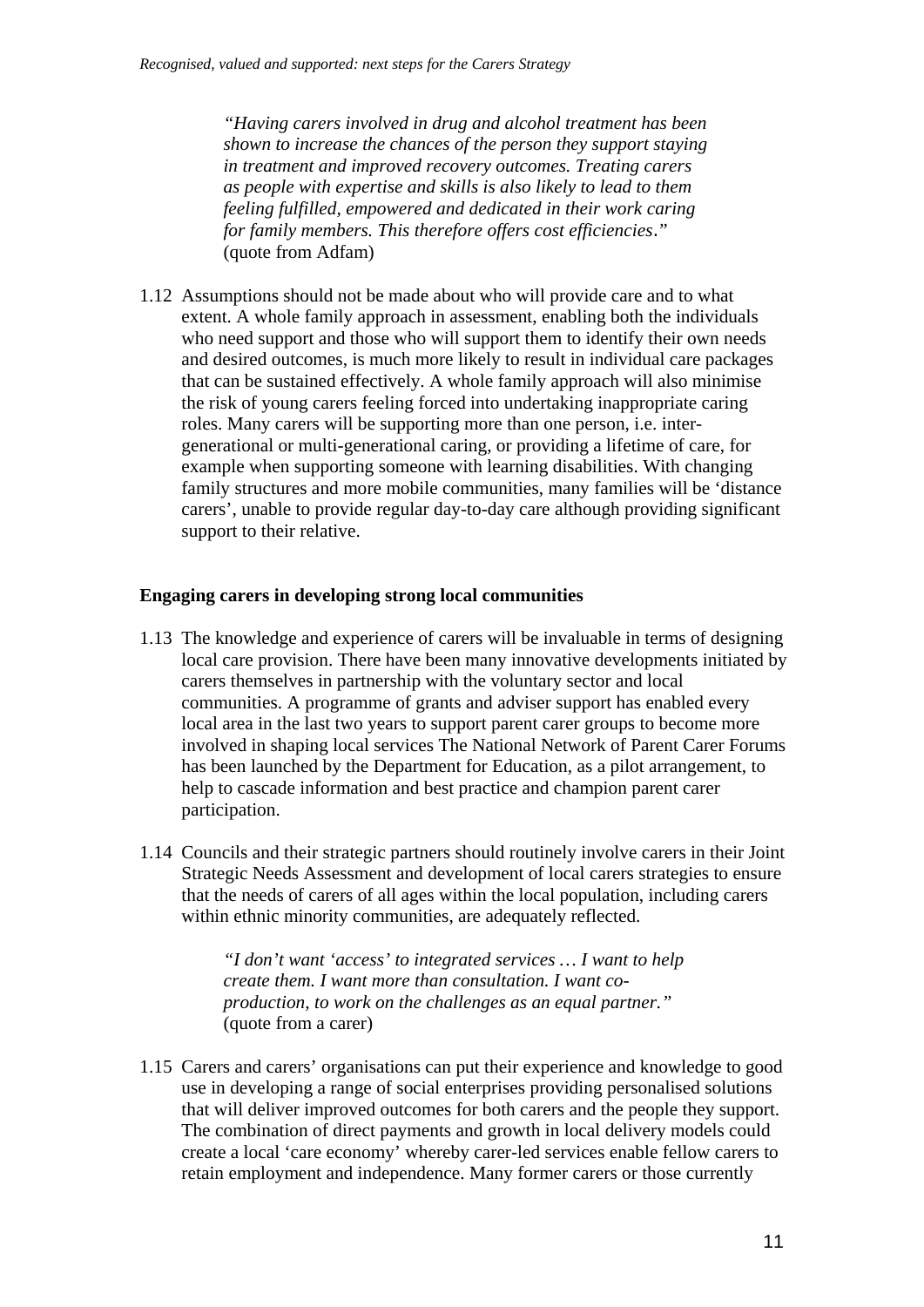caring with the capacity to do so would like the opportunity to put their expertise to good use, particularly if it can help current carers. They are natural contributors to the Big Society and it is important to build on the diversity of support that carers can offer.

1.16 It is important therefore that health and social care services, schools, voluntary organisations, faith and community organisations and employers are alert to and act to secure the benefits that can be gained by supporting carers of all ages. These local organisations can play a crucial role in helping people identify themselves as having a caring role and signpost them to relevant sources of information and advice as early as possible. Carers already contribute to the Big Society by supporting people to remain living in their local community. It is important that local organisations provide reciprocal support to carers and ensure that they do not feel isolated as a result of their role.

### **Next steps**

- The Department of Health will make  $\pounds1$  million available in 2010/11 to patientled and condition-specific voluntary organisations to enable them to focus on supporting carers through a Reaching out to Carers innovation fund.
- The Department of Health will provide additional resources for GP training, to increase GPs' awareness and understanding of carers' needs for support and the availability of appropriate services such as psychological therapies, building on successful pilot schemes undertaken by the Royal College of General Practitioners.
- • Following the current consultation on *Liberating the NHS: An information*  revolution,<sup>9</sup> the Department of Health will publish an information strategy and plans for its implementation, working closely with carers and carers' organisations.
- In 2011, Skills for Care and Skills for Health will publish a learning and training framework on supporting carers, a guide for employers and commissioners of training, together with a wide range of tools to support development. The framework will be made widely available to enable commissioners to devise bespoke training for their local health and social care workforce.
- The Department of Health has included emerging evidence on effective early intervention in identifying, involving and supporting carers in *Carers and personalisation: improving outcomes*<sup>10</sup> and the Social Care Institute for Excellence will gather further examples for inclusion in their Good Practice Framework .<sup>11</sup>
- Revised guidance on undertaking Joint Strategic Needs Assessments will be published during 2011/12, recognising the importance of identifying the needs of carers in the local population.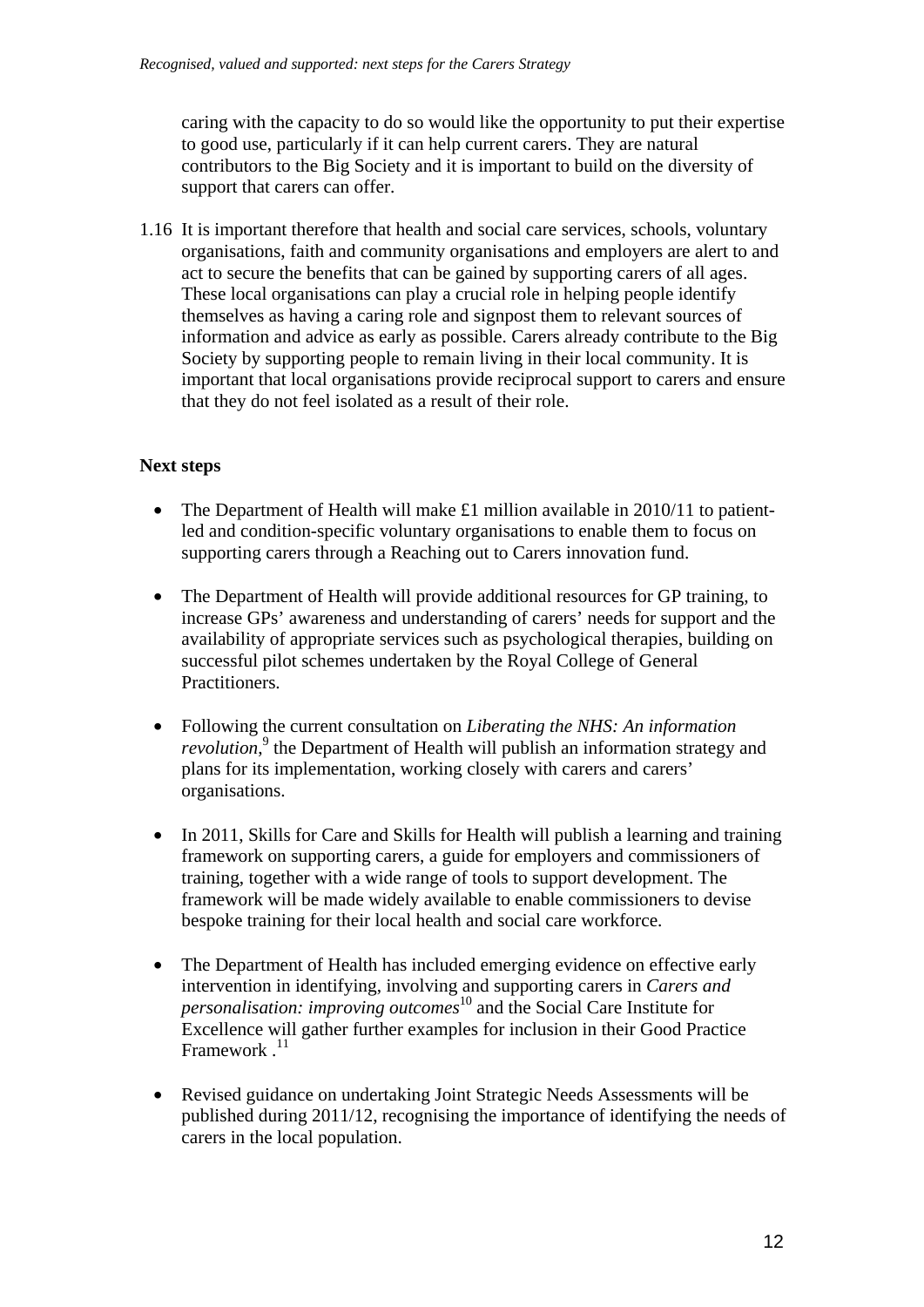# 2. Realising and releasing potential

*Priority area 2: Enabling those with caring responsibilities to fulfil their educational and employment potential* 

#### **Enabling young and adult carers to fulfil their educational potential**

- 2.1 Inappropriate caring roles or long hours of caring are likely to have a detrimental impact on young carers' lives, including their health and educational achievement. Young carers should be supported to achieve their potential and to have the same opportunities that other young people enjoy. Adult carers should also be supported to pursue education, training, work or leisure activities if they wish and these aspirations should be taken into account when assessing a carer's need for support.
- 2.2 Awareness about the needs of young carers has increased in the last few years and is welcome. The Department for Education is supporting Young Carer Pathfinders to develop ways of supporting young carers.<sup>12</sup> However, it is still the case that some health and adult social care services and schools are failing to recognise the impact on the child of parental disability, mental ill health or substance misuse. This can lead to services making assumptions about families' ability to cope and to young people taking on inappropriate caring roles. Particularly, in relation to those young people caring for parents with a substance misuse or mental health problem, services should work closely with the family and children's services to identify any safeguarding concerns.

*"… children grow up in all sorts of families, many of whom have a parent with a health issue but this does not mean that those parents cannot be and are not good parents, but it does mean that we need to enable, empower and expect parents and families to take responsibility for being the best they can be."*  (quote from Bolton Barnardo's)

*"There are too many children picking up the pieces by caring for their parents, and this is a scandal. Children need extra support when they are living with a sick parent, and should not have to carry extra burdens on top of the stress of worrying about their parent's condition and not being able to do normal family things."* (quote from person with multiple sclerosis)

2.3 Young carers want their school and teachers and other school staff to be more supportive of their caring role, recognising that they are balancing a demanding home life with education. Young carers can be bullied and/or socially isolated and this can have an adverse impact on their education and social development.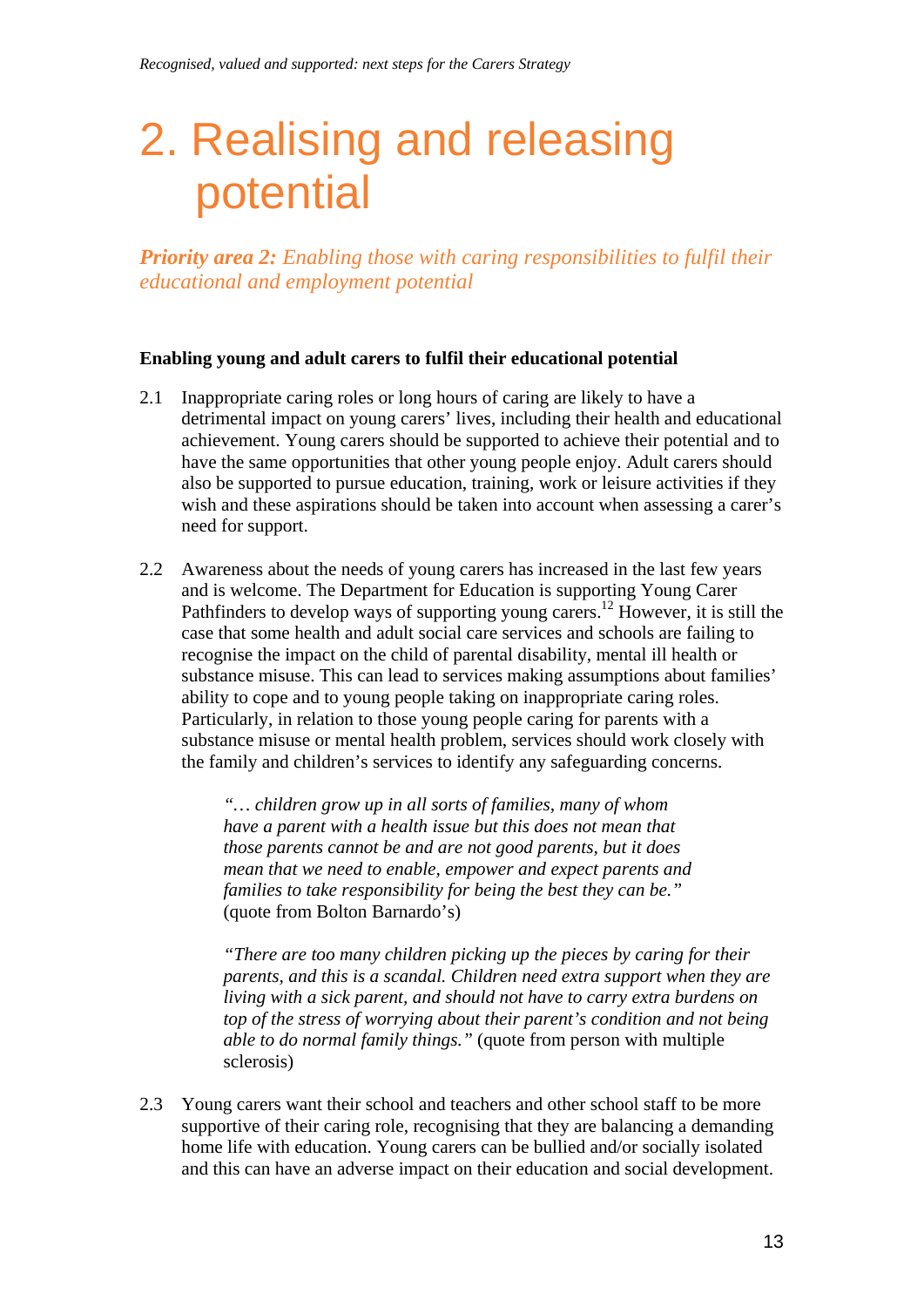Young carers are often strongly attached to their caring role and in some cases it is only with assertive support from teachers, personal tutors, young carers' services or family members that they can be encouraged to accept help to reduce the impact of their caring role.

- 2.4 To address these issues, last year the Association of Directors of Adult Social Services and the Association of Directors of Children's Services published *Working together to support young carers*,<sup>13</sup> a model local memorandum of understanding. It sets out a practical framework for effective partnership working between health and social services and the voluntary sector and is unequivocal in stating that no care package should rely on a young person taking on an inappropriate caring role that may damage their health or put their education at risk. Through this strategy, Government is promoting the memorandum and encouraging councils to consider its adoption.
- 2.5 There is a wealth of other activity under way:
	- The Princess Royal Trust for Carers and the Children's Society have produced a pack<sup>14</sup> to help schools develop young carer policies and an increasing numbers of schools have included young carers as a theme within their Healthy Schools programmes. Examples are included in the guide on emerging evidence, *Carers and personalisation: improving outcomes*.
	- The Department for Education and Department of Health are working with the National Young Carers Coalition to develop an e-learning module to enable schools to identify and support young carers.
	- Local young carer services are broadening the support they offer to meet the needs of young adult carers (between 16 and 24 years of age) including helping to develop CVs and complete application forms, and making them aware of entitlements and adult support services.
- 2.6 Adult and community learning courses are available in every community to help adult carers to develop and update their existing skills, prepare for new careers or become community volunteers. Informal learning courses can also improve health and well-being by fostering regular social contact and civic participation and reaching out to those most in need.
- 2.7 As well as the initiatives already detailed, the Government is delivering a package of fully-funded learning entitlements, with an expectation that colleges and other training organisations will identify priority learners in their community and prioritise support for them to participate in learning activities. In addition, further education providers will have greater autonomy to deliver training flexibly, which will be of particular benefit in enabling carers to participate.
- 2.8 The Government has announced that part-time students starting their higher education courses in 2012/13 will, for the first time, be able to apply for up-front loans towards their tuition charges. Further details of the student support package for part-time students will be released in due course.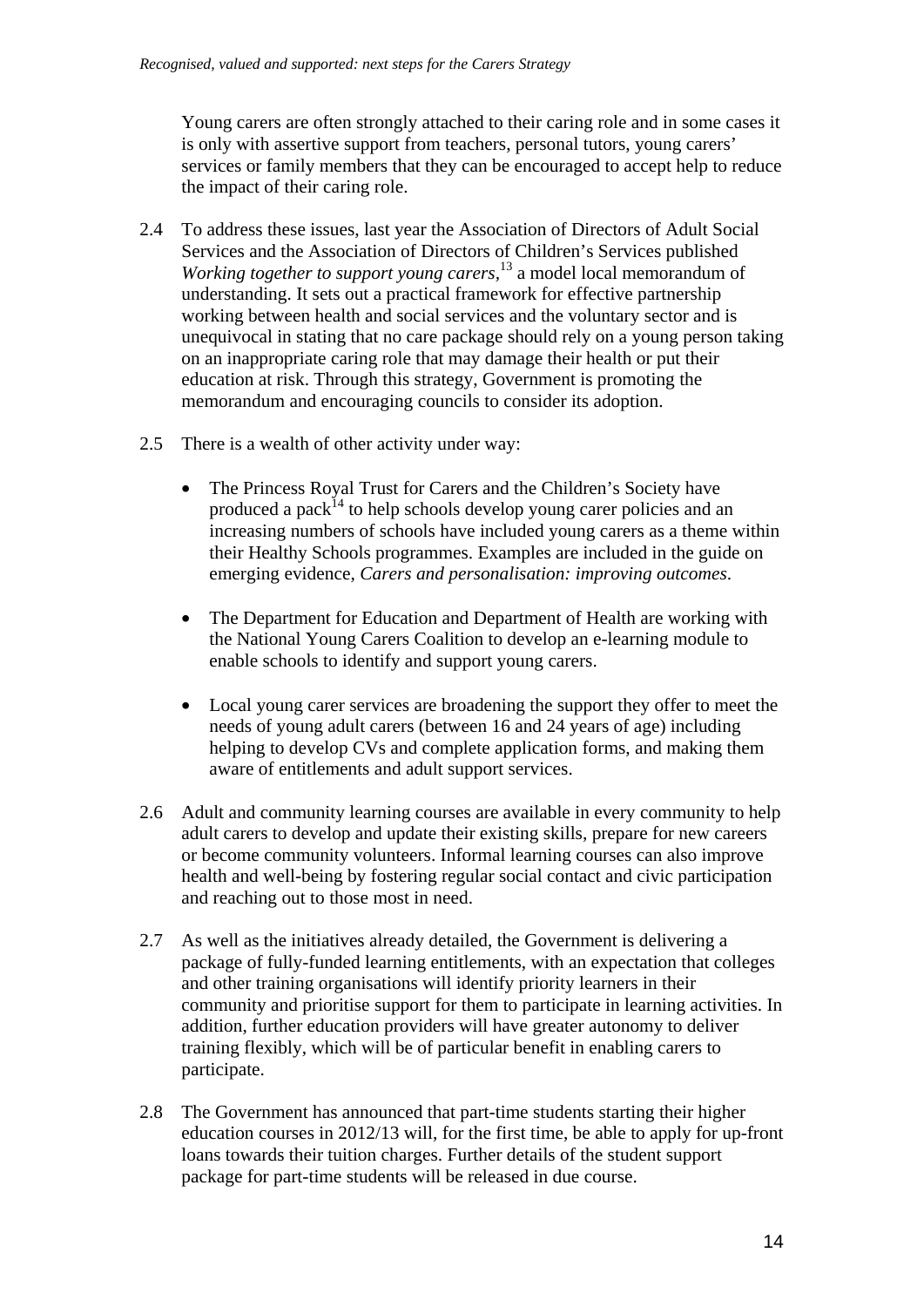#### **Enabling those with caring responsibilities to fulfil their employment potential**

2.9 It is crucial that we place a much higher priority on supporting people of working age with caring responsibilities to remain in work, if they wish to do so. The Government wants to empower carers to fulfil their work potential, to protect their own and their family's current and future financial position and to enjoy the health benefits and self-esteem that paid employment or selfemployment can bring. Yet many carers currently feel forced to give up work because they feel they have no other options available to them.

> *"It has been indicated by Social Services that I need to find a way Peter will be cared for while I go to work. In other words, I am being asked to give up my job as a nurse and care for Peter. I find this very unfair and not right."* (quote from a carer)

- 2.10 The fluctuating nature of some conditions such as mental health problems and personality disorder can mean that caring responsibilities can also fluctuate, often unpredictably. Understanding and flexibility in employers and work colleagues can help carers of people with these conditions to remain in work.
- 2.11 Carers cite flexible working as one of the most important factors in allowing them to juggle paid work, their caring responsibilities and family life. Those carers who are looking to return to paid work cite flexible working, as the most important component in their job search. While opportunities for flexible working have grown, this has not happened consistently across types of flexible working, and availability varies across different types of organisations, sectors and job levels. The availability of flexible work is particularly low for those looking for work, compared with existing employees. For people who have growing caring responsibilities, or have those responsibilities suddenly thrust upon them, the ability to change their working patterns is particularly important, and where it does not exist this may compel them to leave their job.

*"We meet many carers who have to give up work due to the lack of flexibility and support by work and employers. They all want to continue working, but without the support and understanding by their workplaces and adequate input from social and health services to ensure their family member with dementia is safe and being well cared for, this is often not possible."* (quote from psychologist)

2.12 The link to the first priority area is therefore crucial. Paid workers who take on caring responsibilities will benefit from access to information and advice on balancing their caring role with paid work, for example through seeking flexible working arrangements and replacement care.

> *"As employers we have learned from our employees' experiences that, where caring responsibilities have happened – or increased – suddenly, there is often a critical period of*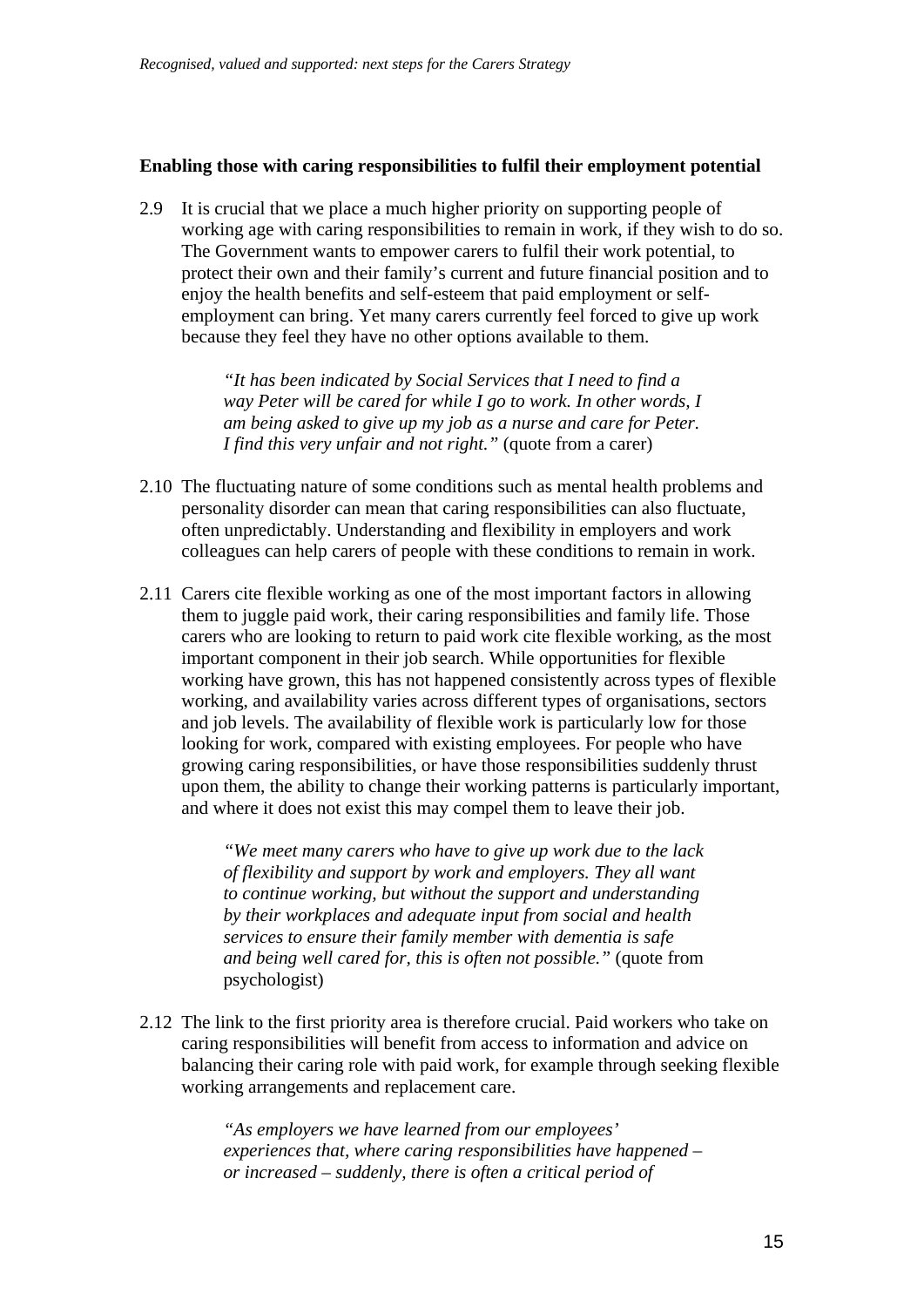*around 6 weeks where the carer will need time and support to deal with the immediate situation. This may involve flexibility around leave in order to access information and establish caring arrangements and flexibility about working patterns in order to continue to work and care."* (quote from Employers for Carers)

- 2.13 It is clear that employer culture needs to change if the availability of flexible working is to grow. Although the Government can help to develop the debate about flexible working, it also needs to work closely with employer organisations to meet employers' practical needs for information and advice.
- 2.14 Earlier this year the six government departments responsible for delivering the Carers Strategy signed a memorandum of understanding with Employers for Carers setting out how departments and Employers for Carers will work together to ensure that all parties make a positive contribution to supporting carers in the workplace and to further develop and promote good practice in supporting working carers.
- 2.15 In the light of the current economic climate and demographic changes it is vitally important that we place a priority on retaining the skills and experience of valued employees within the workforce so that both businesses and the wider economy can benefit from them. There is great potential for both telehealth and telecare to enable people to balance their caring responsibilities more easily with paid employment, for example by reducing the number of hospital appointments for routine monitoring and by making home environments safer and more secure. The Department of Health has been actively running what is believed to be the largest randomised control trial of telehealth and telecare anywhere in the world (involving over 6,000 people including 470 carers) which will provide an evaluated evidence base of the effects of using this technology in the care of people with long-term conditions. The results will be available in 2011.
- 2.16 In May 2010, the Social Care Institute for Excellence produced reports<sup>15 16</sup> and a film on the ethical use of telecare and a further film about how telecare can support more personalised care  $.17$
- 2.17 The Equality Act 2010, recognising the vital role that carers play and the disadvantage this role can bring with it, has strengthened carers' protection against discrimination both in the workplace and when accessing services. The Government Equalities Office and Citizens Advice have published a quick-start guide on how the new law can help carers.18 The Equality and Human Rights Commission has also published wide-ranging guidance on the new law  $1<sup>1</sup>$
- 2.18 *A vision for adult social care: Capable communities and active citizens*<sup>20</sup> identifies the importance of developing a plural market that matches a variety of needs, including those of carers who need high quality, reliable and affordable replacement care to enable them to continue to work. Councils have a key role to play in stimulating and shaping this market within their local communities.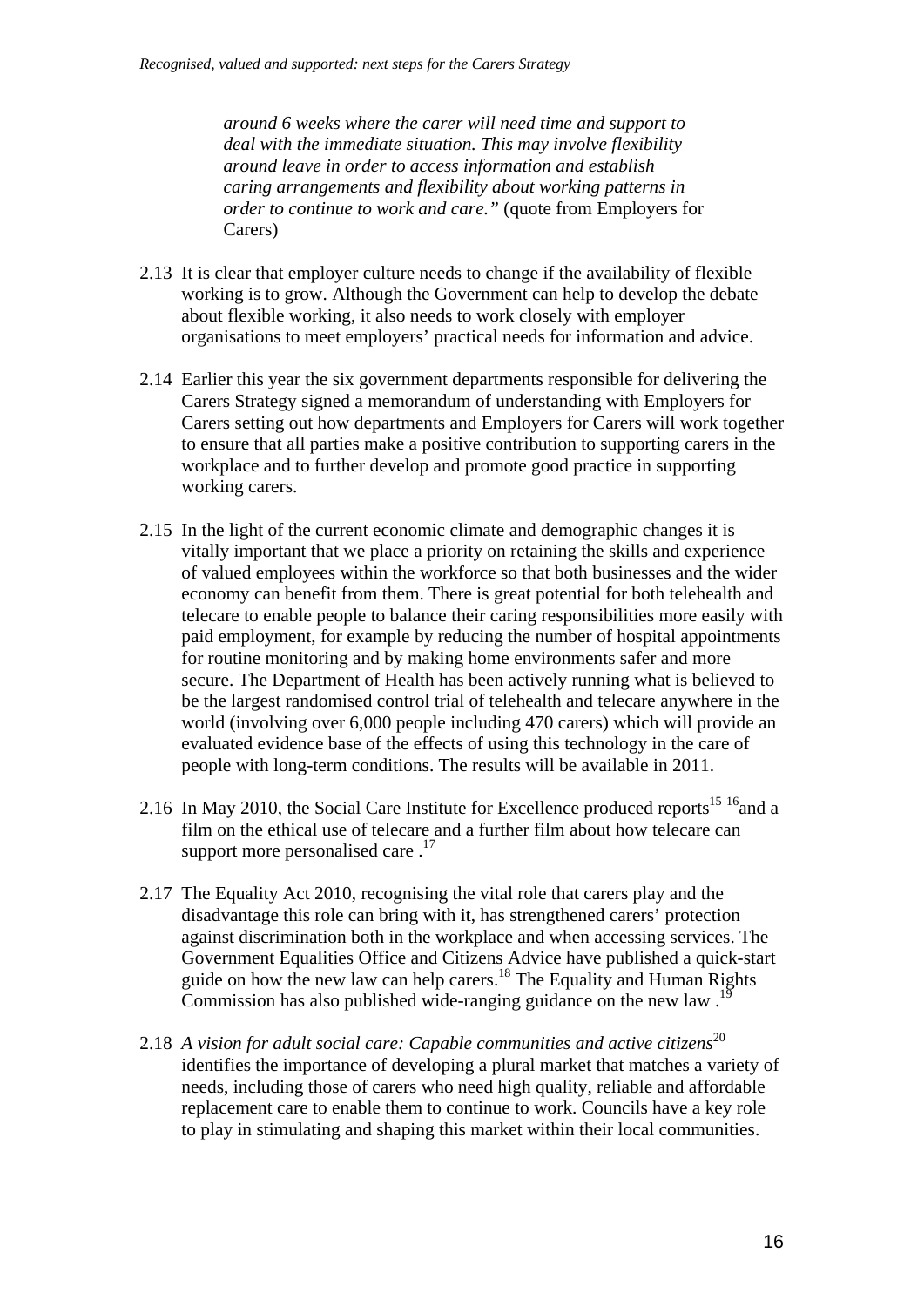*"The development of public services needs to widen choice, recognising that if people have the funds, they will want to arrange and find the right solution for their family. Local and national Government have a role to play in helping to shape and develop these markets."* (quote from Carers UK)

2.19 Many carers of working age stress the importance of continuing in employment both for their own personal satisfaction and for their family's economic wellbeing. There are also opportunities for economic gain in supporting carers of working age back into employment. People who have taken time out of work to care should be encouraged and supported to pursue what they would like to do, which might include returning to the same work they were doing before they assumed caring responsibilities or making use of the caring skills they have developed to help others in their local communities. Others may wish to access training to refresh their skills, to make a career change or develop other interests.

> *"To make a difference I have been working with local universities for the past 8 years, supporting the education of social work students…"* (quote from a carer)

- 2.20 Welfare reform should also support carers' independence. The introduction of new Jobcentre Plus support in 2009 to those people seeking to combine caring and working responsibilities has been well received by carers and carers' organisations and is popular with Jobcentre Plus staff. Jobcentre Plus will continue to build on these useful beginnings.
- 2.21 The recently published White Paper, *Universal Credit: Welfare that works*, recognises the invaluable service carers provide to people in some of the most vulnerable circumstances in our society and that it is important that they get the support they need. It also recognises that the current earnings limit may act to trap some people on benefit, as they lose all entitlement to Carer's Allowance once this limit is reached. People receiving Universal Credit who have caring responsibilities will have improved opportunities to maintain links with the world of work by being able to keep more of their income from part-time work than under the current system. In addition, the benefit rules which govern taking paid employment will be adjusted to recognise the caring that people do.
- 2.22 Recognising that some carers will find it easier to return to work if the person they care for is supported to work, the Department for Work and Pensions' Work Choice programme will support significantly disabled people to find and stay in work or self-employment.

### **Next steps**

The Department for Education will make a new Early Intervention Grant available to local government from April 2011, bringing together a range of funding streams for early intervention services for young people and families, including young carers.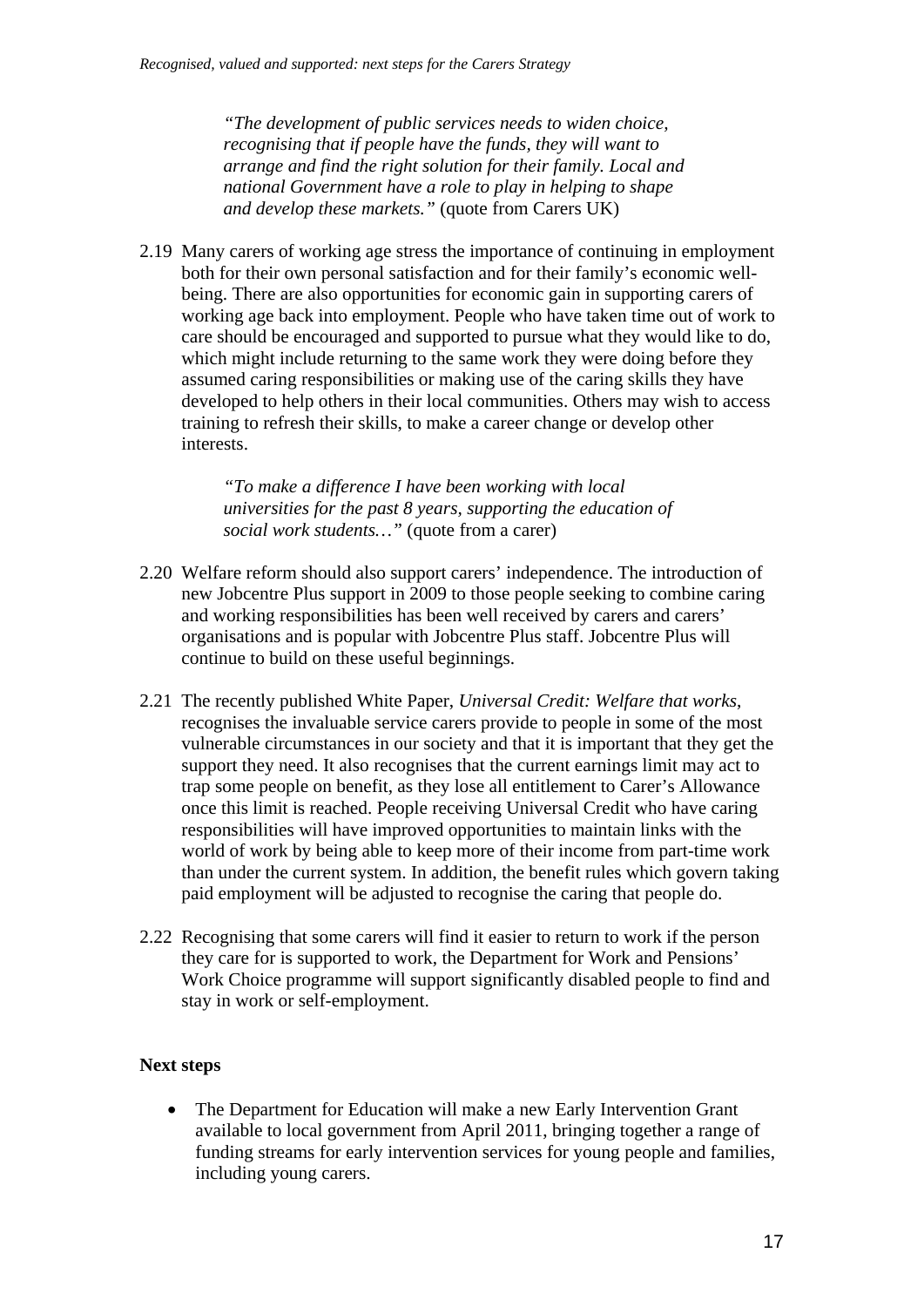- Building on the best work of Connexions and Next Steps, the Department for Education and the Department for Business, Innovation and Skills will work with careers advice professionals, schools, colleges and universities to develop the first all-age careers service. This will be in place by September 2011 ahead of a fully operational service by April 2012 and will for the first time provide continuity of careers advice from childhood to adulthood through a revitalised careers service.
- The Government will issue a consultation document next year to consult with business on how best to take forward the Coalition commitment to extend to all employees the right to request flexible working. Legislative changes will then be introduced as necessary.
- Alongside legislative measures, the Government will explore a number of non-legislative proposals to build on the recommendations from the Family Friendly Working Hours Taskforce published earlier this year.<sup>21</sup> This will, for example, include working with the Recruitment and Employment Confederation, business schools and recruitment agencies to encourage 'designing in' flexible working arrangements in job design and recruitment.
- The Department for Business, Innovation and Skills and the Department of Health will work together to examine how to reduce barriers to market entry for small local flexible enterprises to maximise growth opportunities and support more carers to stay in employment.
- The Department of Health and the Department for Business, Innovation and Skills will also work with industry and statutory and voluntary sector stakeholders to identify the barriers to and enablers of market growth in assisted living technologies, and to support further uptake and boost innovation.
- Skills for Care will set out plans for developing a skilled and competent social care workforce in a workforce development strategy to help employers support greater personalisation and improved quality of care that families can have confidence in. A personal assistant strategy will also be published next year, which will address the needs of both employers and personal assistants.
- The Department for Work and Pensions will continue to invest in supporting carers to return to work through Jobcentre Plus. The experience already gained will allow Jobcentre Plus offices to be more flexible in adapting services to meet local needs and to allow them to work in partnership with employers, training providers and the voluntary sector to meet these needs.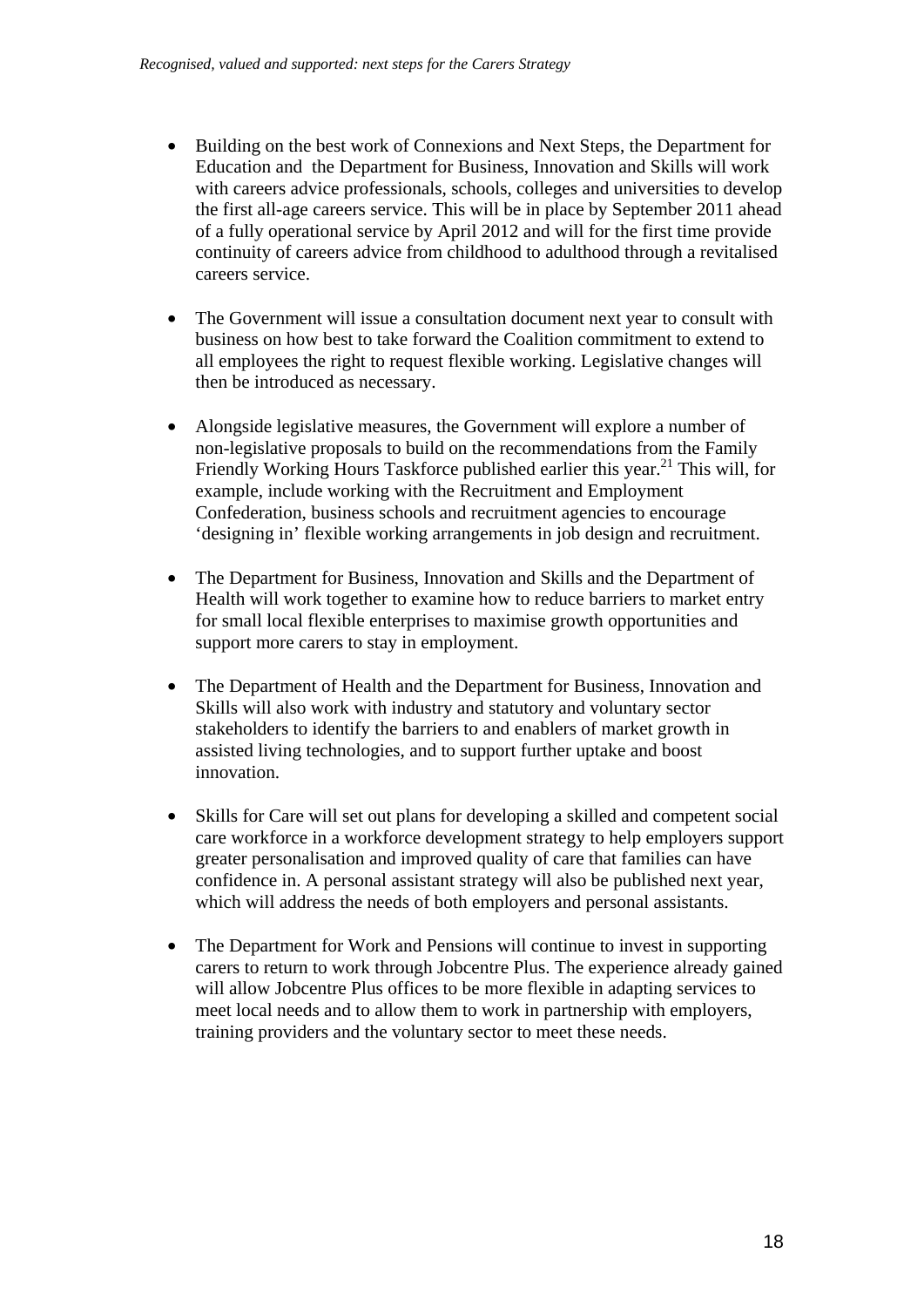## 3. A life outside of caring

*Priority area 3: Personalised support both for carers and those they support, enabling them to have a family and community life* 

### **The benefits of a personalised approach**

- 3.1 Personalisation means that all services and support available to carers should be tailored to their specific needs as far as possible: for example, that advice and information should be inclusive of all, including disabled carers, young and older carers, inter-generational carers and carers from ethnic minority groups, and that universally available services should be flexible in their approaches in order to respond to the variety of ways in which those with caring responsibilities can best be supported.
- 3.2 Personalisation can provide individuals, carers and families with more choice, more control and more flexibility in the way that care and support are provided. Personalisation and a whole-family approach are complementary – it is important to look at a family's needs as a whole but also to make sure that individual carers' and users' views are sought and cultural expectations are clarified when considering how best to support a family. No assumptions should be made about a carer's ability and willingness to care. A whole-family approach is particularly relevant where young carers and inter-generational carers are involved but service users and carers of all ages can benefit from an integrated and holistic approach to providing personalised care and support.
- 3.3 Carers and those they care for will feel more confident and better able to access appropriate support if they have real and demonstrable choice and control over the resources used to secure the services they need. Personalisation also offers the opportunity to think more creatively about the use of a wider range of community services (including mainstream housing, leisure, transport and other provision) and for carers to become the 'expert partners in care'.

*"Rural carers can face particular issues around social exclusion and a life outside the caring role. It is vital that key services are able to demonstrate coverage around rural areas and meaningful services to carers in those localities."* (quote from Northamptonshire Carers)

3.4 There is increasing evidence of improved outcomes for carers through the use of personal budgets and the increased choice and control they offer. Personal budgets can contribute to greater independence for both carers and the people they support, enabling carers to have a life of their own. *A Vision for adult social care: Capable communities and active citizens*<sup>22</sup> makes clear that councils should provide everyone who is eligible with a personal budget, preferably as a direct payment, by April 2013.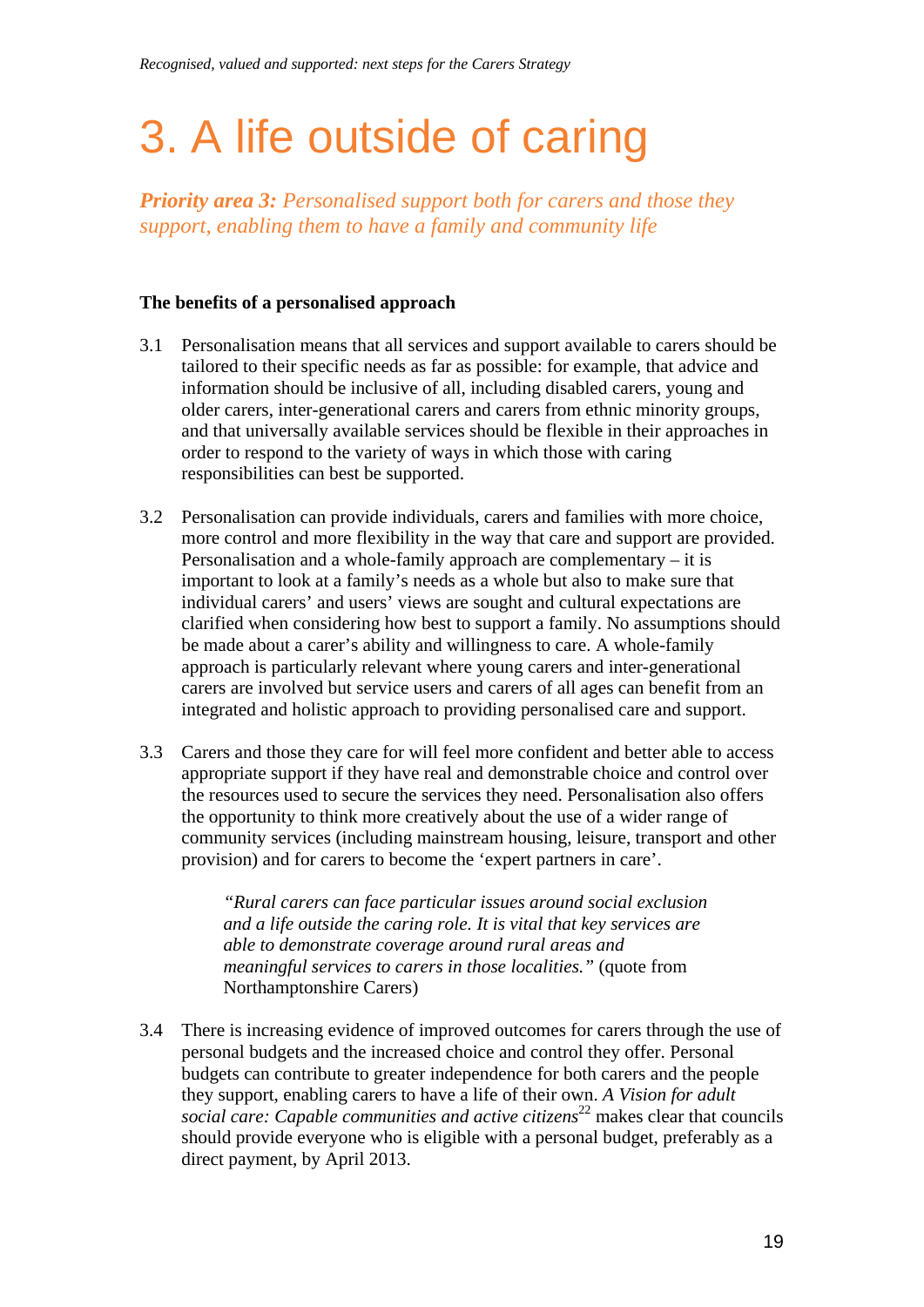*"Since my daughter started receiving direct payments life has been a lot better for both of us. She is a lot happier and has more interests as she now has paid carers to take her out, which in turn gives me a life of some sort*.*"* (quote from a carer)

### **Assessments**

3.5 In the call for views on priorities this summer, carers said that priority should be accorded to reducing the time for assessments both for the people they support and themselves.

> *"The system is completely oblivious to the impact the slow referral and assessment systems have on the lives of those it is set up to help and their carers. The system appears to create dependency, as carers are forced to give up work due to lack of support and take on the full-time carer's role."* (quote from a carer)

*"Another problem for carers is the person they care for being assessed as needing a service and then being put on an indefinite waiting list."* (quote from a carer)

- 3.6 Some councils have developed a system for training people in the voluntary sector as trusted assessors for carers to speed up response times and enable access to a wide range of support. Further details are provided in *Carers and personalisation: improving outcomes*.
- 3.7 The Association of Directors of Adult Social Services and The Princess Royal Trust for Carers have developed a carers support pathway that sets out the spectrum of support that carers might need and a self-assessment audit tool .<sup>23</sup> The Common Assessment Framework for Adults Demonstrator Programme is working with 12 council-led partnerships to increase the ease with which assessment and care planning information can be shared with carers. They are also looking at ways of sharing information that both service users and carers feel comfortable with, on paper or through the development of 'Citizen Portals', giving web-based access to information.<sup>24</sup>
- 3.8 Young carers have said that often services focus on the adult in front of them without thinking through the implications of the disability, mental illness or substance misuse problem on the children of the family. This can lead to a child taking on a harmful caring role. An Ofsted report in 2009 found evidence of good practice but also barriers to young carers accessing the support they needed.25
- 3.9 The Department of Health recognises that the legal framework surrounding adult social care, including arrangements for assessments, is complex and fragmented. It is keen to see greater flexibility and portability of assessments, and will consider how to pursue this in the light of the work of the Law Commission<sup>26</sup> and the Commission on the Funding of Care and Support.<sup>27</sup>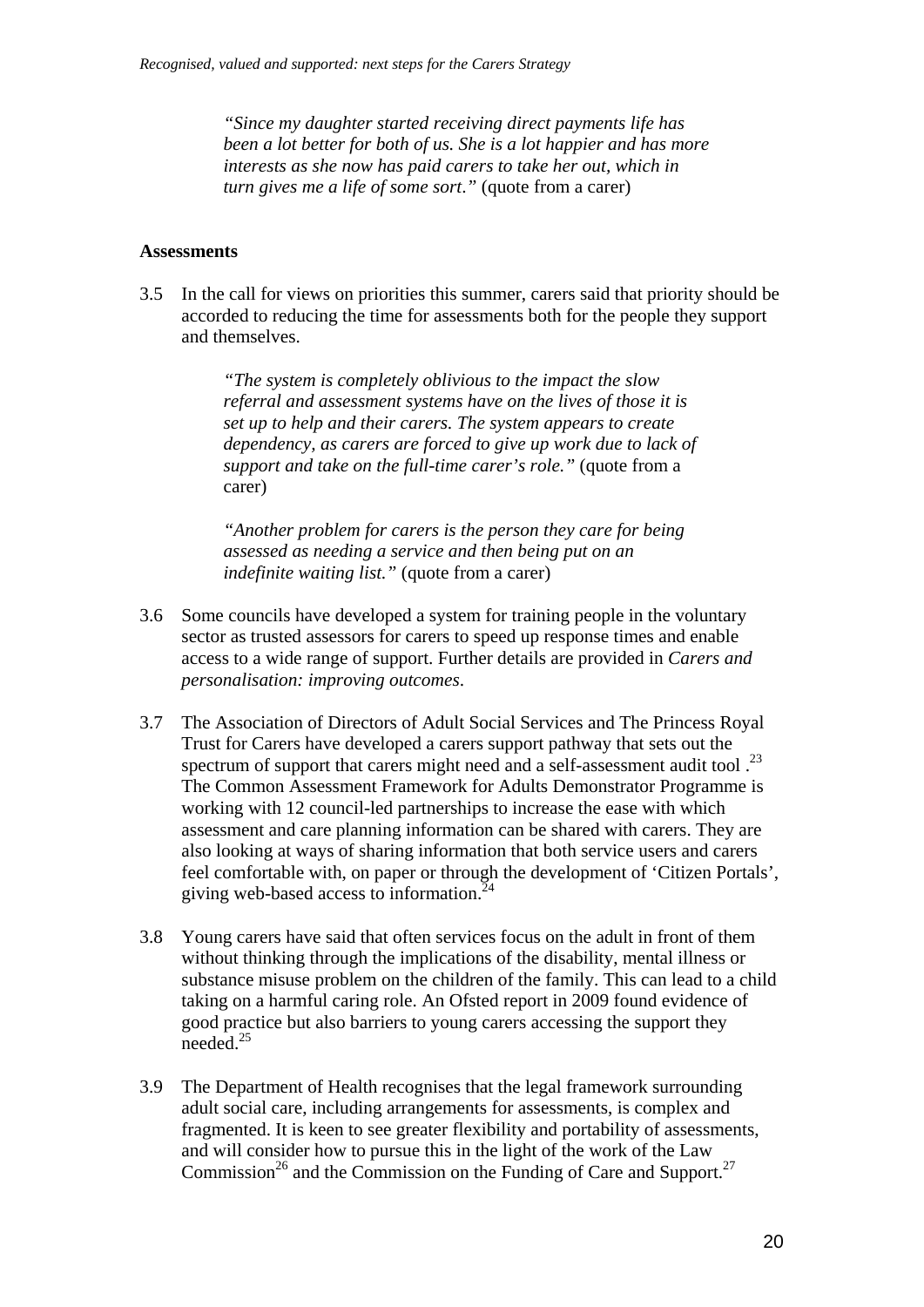#### **Personalising support for carers and the people they support**

- 3.10 Personalising support includes a number of ways in which carers can be more effectively supported as individuals to maintain their caring role and have a life of their own, maximising the opportunities for them to direct their own support. Equally, it includes the ability to have their own needs considered together with those of the people they support in order that, wherever this is required, families and other networks can develop their own mutually agreed solutions.
- 3.11 Personalisation and personal budgets can take many forms. It is important that carers do not have to manage the financial arrangements, nor indeed do they need to identify and procure their own services, unless they so wish. They can use intermediaries such as a voluntary organisation or use other models such as individual service funds or trusts. There is still anxiety among carers, particularly older carers, about money management and concern that there may be no services to buy. Advocacy and brokerage services, provided by carers' centres and user-led organisations, can serve to eliminate the anxiety that some carers hold about personalisation and personal budgets. Guidance has been produced for councils and their partners to help them make personal budgets work well for older people and their families.<sup>28</sup>
- 3.12 Many carers' centres also tailor particular advice to older people, for example on welfare benefits, pensions and setting up trust funds.

*"I do not know what I would do without our carers' centre to help us as we did not have a clue where to start with the forms."*  (quote from a carer)

- 3.13 The Office for Disability Issues has launched the Right to Control pilot scheme which aims to provide disabled people with greater choice and control over how public money is spent to meet their individual needs and ambitions.<sup>29</sup> The importance of involving carers in planning the support required for disabled people is well understood in the scheme. During the development of a disabled person's support plan and at any future review of that plan, anyone engaged in caring for that disabled person will be consulted and their views taken into account. The Right to Control will be delivered across seven pilot areas, known as Trailblazers, in England for an initial period of two years, commencing from December 2010.
- 3.14 The NHS White Paper, *Equity and excellence: Liberating the NHS<sup>30</sup>*, commits to continuing and developing the personal health budget pilot programme and to exploring the creation of a right to a personal health budget in discrete areas: for example, for people who receive NHS continuing healthcare. Personal health budgets are based on an individual knowing how much NHS money is available to meet specific health needs and allow individuals and their carers more choice and control over the way this money is spent. One pilot is specifically looking at the use of budgets to support carers' needs. An independent evaluation will look at evidence across all the pilot sites of the impact of personal health budgets on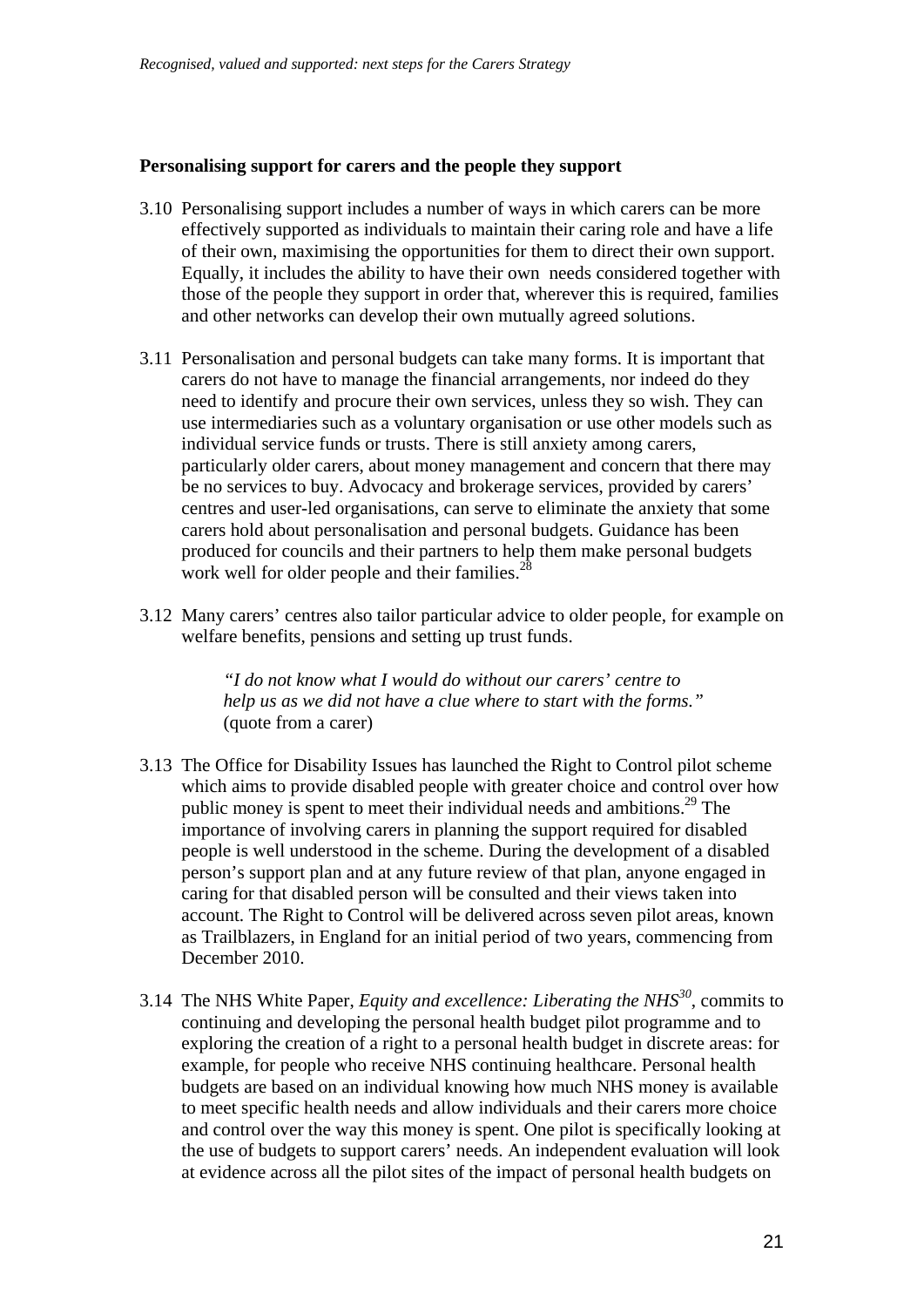carers and families. The report of the pilots will be published in autumn 2012. The Government will then consider the roll-out of personal health budgets and how they can be combined with personal budgets in social care.<sup>31</sup>

### **Quality, Innovation, Productivity and Prevention (QIPP)**

- 3.15 Over the next four years, the NHS needs to realise up to £20 billion of efficiency savings, to be reinvested in front-line clinical services, while also simultaneously improving quality. This is a significant challenge, but there are many examples of where the NHS can, and has, redesigned care to put patients and carers at its centre to deliver better outcomes and save money which can then be reinvested in new services. There are already a range of levers for commissioners of NHS services to use locally to focus on improving support for carers, including quality improvement goals relating to carers in local CQUIN (Commissioning for Quality and Innovation) schemes and quality accounts, published annually by each NHS healthcare provider on the quality of the services that they provide.
- 3.16 Each strategic health authority is developing a local QIPP and Reform Plan, setting out how it will meet the quality and productivity challenge and implement the *Liberating the NHS* White Paper reforms. In a number of areas, the NHS has asked for additional support to meet these challenges and a QIPP national work programme has been set up. A number of aspects of QIPP work are particularly relevant for supporting carers as well as the people they support.
- 3.17 The QIPP work on long-term conditions emphasises personalised care planning and supportive self-care in order to maximise independence and minimise unnecessary stays in hospital. Personalised care planning involves people in decisions about their care and engages them in discussions about their goals and aims for the way they want to live their lives. They agree a plan of how their healthcare will be managed, addressing an individual's full range of needs, and ensuring that services are designed around their needs. It recognises that there are other issues in addition to medical needs that can impact on the person's total health and well-being – for example, provision of appropriate aids and equipment, advice on lifting and moving or management of medication for carers. It is therefore a holistic process, with a strong focus on helping people, together with their carers, to achieve the outcomes they want for themselves, for example to live independently or return to work.
- 3.18 The QIPP work on end of life care has focused on improving the identification of people who are approaching the end of life, as well as care planning and advance care planning. This will help to ensure that discussions about people's preferences for end of life care take place, and that the right packages of care and support are made available to those at the end of life, and their carers, to make their choices about care a reality.
- 3.19 Successful delivery on the QIPP work on end of life care and long-term conditions requires the full engagement and support of carers and, as such, the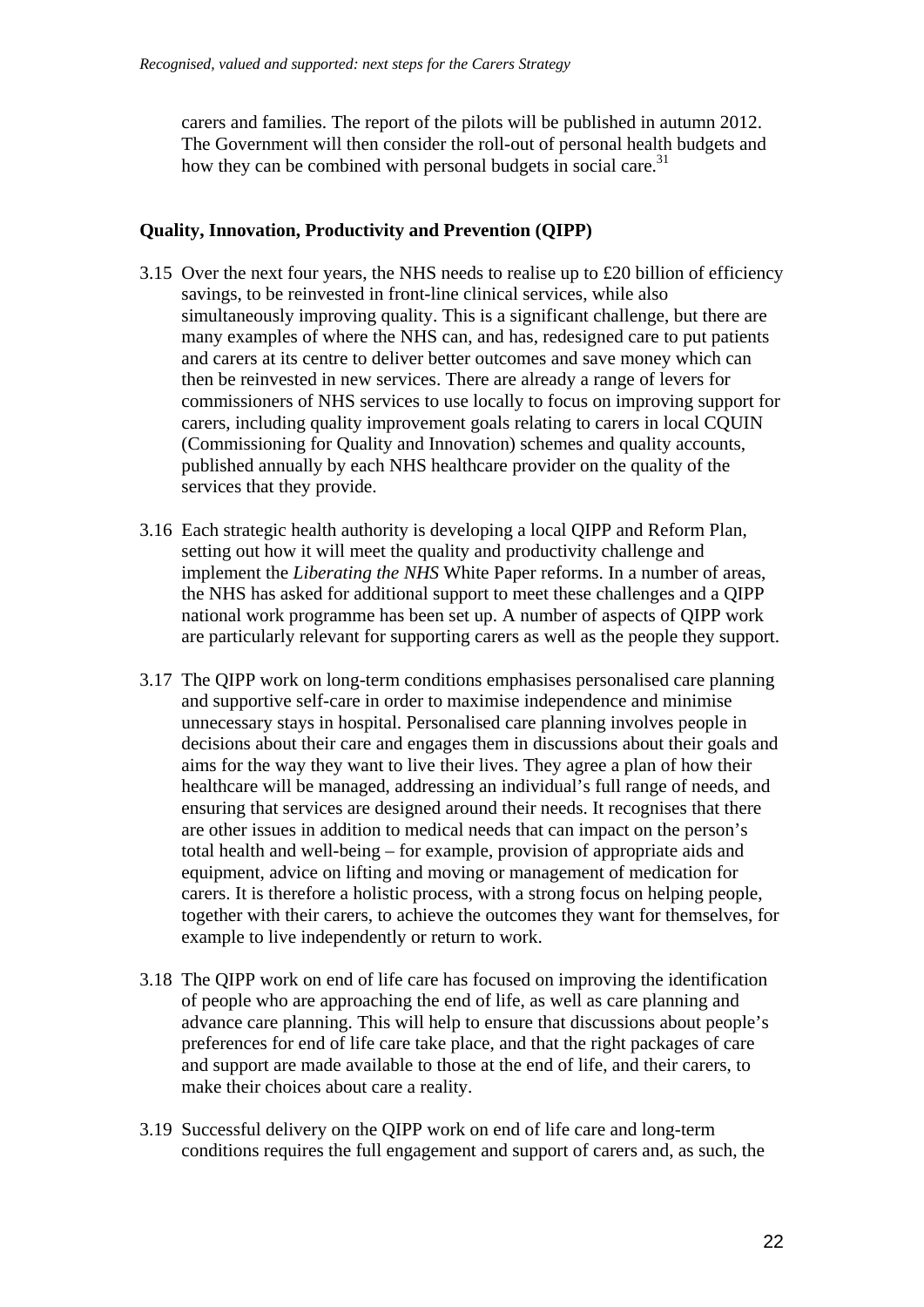needs of carers will be fully considered in the development and implementation plans.

3.20 Many local and regional QIPP plans also include work on mental health because it is such a significant area of spending. The Department of Health is responding to this by providing some support nationally to QIPP and mental health.

> *"As a carer I have clear understanding of what works and does not work for the care of my son who has schizophrenia. By working in partnership with me as a carer, mental health services have been able to reduce the cost of his care from something over £100,000 per year to £20,000. Ignoring carers is not only bad practice but it will always cost more in the long term."* (quote from a carer from Rethink)

### **Assistive technology**

3.21 The Department of Health is currently running what we believe is the largest randomised control trial of assistive technology anywhere in the world. There are over 6,000 participants in the trial over three sites which includes 470 carers. This Whole Systems Demonstrator Programme aims to provide fully evaluated evidence of how telecare and telehealth can support people with long-term conditions to maintain or regain independence, to improve confidence and to reduce their dependence on carers and family members. One of the principal themes of the evaluation will be to show how the technology can help carers by providing reassurance that the person they are caring for is being effectively supported. The reality of this kind of support is that it can lead to more independence for carers and in some cases provide some respite in their lives. The trial will help to demonstrate just what can be achieved. Videos showing how both carers and the people they support can benefit from telehealth and telecare are available at:

> [www.newhamwsdtrial.org/case-studies/telecare/](http://www.newhamwsdtrial.org/case-studies/telecare/)  [www.newhamwsdtrial.org/case-studies/telehealth/](http://www.newhamwsdtrial.org/case-studies/telehealth/)

### **Opportunities for growth in local models of care and support**

- 3.22 The shift to personalised care provides opportunities for small businesses and social enterprises to tailor services to support individual, family and carers' needs – whether funded by the State or self-funded.
- 3.23 In the future, consortia of GPs and other health professionals will have responsibility for commissioning services for their patients, including carers. Councils will take a leading role in integrating health, social care and public health services and ensuring that they meet the needs of local people and communities. They will need to work together to ensure that the right services are available to meet the care needs of people with personal health budgets and personal budgets for social care and self-funders. Subject to the response to the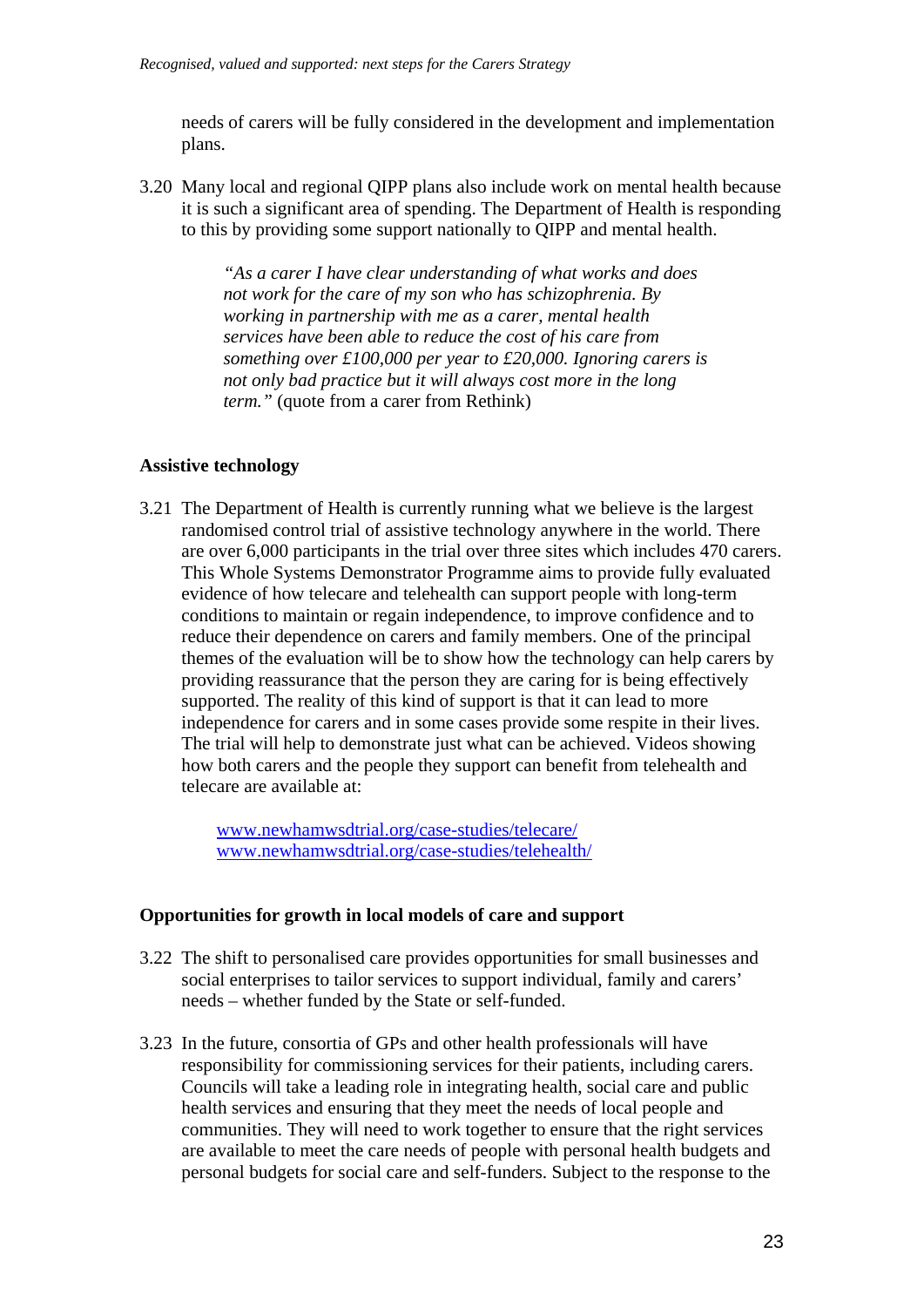*Local democratic legitimacy in health* consultation,<sup>32</sup> due to be published in December, health and well-being boards will provide the vehicle for local partners to come together to achieve this.

- 3.24 *A vision for adult social care: Capable communities and active citizens*, 33 together with *Think local, act personal: Next steps for transforming adult social*   $care<sup>34</sup>$  – the partnership agreement with the social care sector – and best practice guidance, *Practical approaches to improving the lives of disabled and older people through building stronger communities*35 set out a range of supporting materials to assist councils to develop their local community capacity to provide a personalised approach. In addition, the forthcoming mental health strategy will address the specific issues facing carers of people with mental health problems.
- 3.25 There are also many opportunities for volunteering and using social capital, although quality, continuity and reliability of support will be key to their success with carers. The voluntary sector frequently plays an important strategic role in developing new approaches to community engagement and the active involvement of a wide range of trained and supported volunteers in working with carers. There are already some excellent examples across the country of how complementary currencies schemes such as time banking are enabling communities to help each other. Schemes such as time banking enable carers to use their skills – for example in cooking, accounting or information technology – to help someone else in exchange for another time bank member providing, for example, a sitting service for the person they care for. There is also potential for other family members not directly involved in the caring relationship who live in another area of the country to give their time locally to a time bank, allowing their time credits to be 'cashed in' by their relative providing the main caring role.
- 3.26 Local government can be a catalyst for such social action, stimulating a community response and developing community capacity to provide innovative and creative ways of supporting carers and the people they care for.

### **Next steps**

- • *A vision for adult social care: Capable communities and active citizens* sets out the Government's ambition for personalisation. Councils should provide all those who are eligible, including carers, with a personal budget, preferably as a direct payment, by April 2013. The Department of Health's guide *Carers and personalisation: improving outcomes* will assist councils' delivery of this commitment.
- The results of the Whole Systems Demonstrator Programme on telehealth and telecare will be published in 2011 and they will inform the adoption and spread of these technologies in the coming years. The Department of Health and the Department for Business, Innovation and Skills, with stakeholders, will ensure that the needs of carers are taken into account in influencing any future technological development.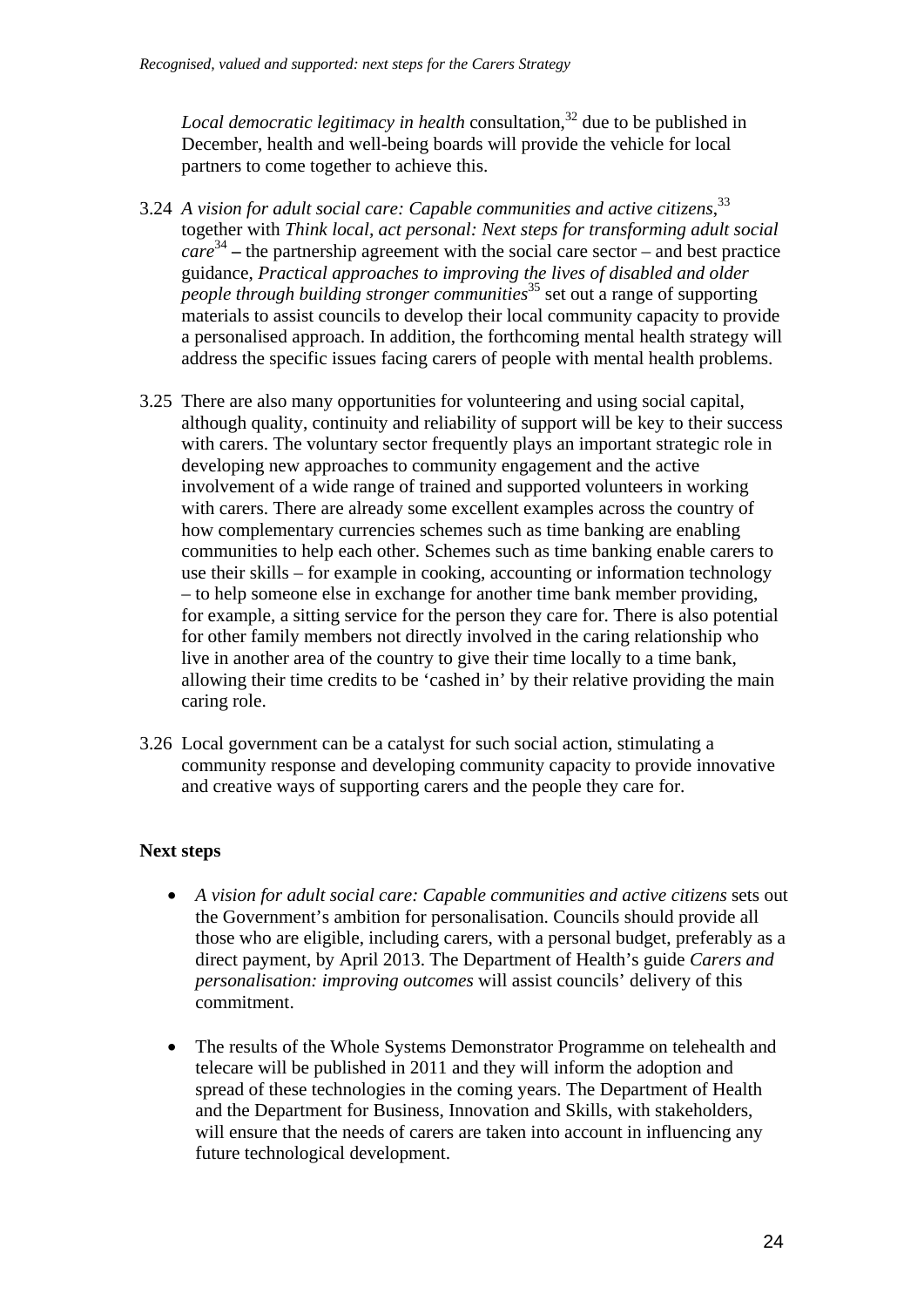- The Government is keen to see greater flexibility and portability of assessments, and will consider how to pursue this in the light of the work of the Law Commission and the Commission on the Funding of Care and Support.
- A new national campaign to help turn around the lives of families with multiple problems will be developed. The campaign will be underpinned by local Community Budgets – focused on family interventions – enabling a more flexible and integrated approach to delivering the help these families need. Community Budgets will be available in 16 councils in 2011/12 before national roll-out in 2013/14.
- In its response to the consultations which accompanied *Liberating the NHS*, the Government will publish more details on the relationship between GP consortia and councils allowing more and better joining up of services that meets people's and communities' needs.
- NHS organisations will continue to develop and implement their local plans for improvement. Increasing numbers of QIPP products are now being made available to support organisations to make large-scale change. Complementing this will be a significant engagement programme to mobilise NHS staff, patients, carers and the voluntary sector, enabling them to contribute to improving quality and productivity in the services they provide and use.
- In addition, we will ask the Standing Commission on Carers to prepare advice that could be used by the NHS to inform improved support for carers as part of improving outcomes for patients.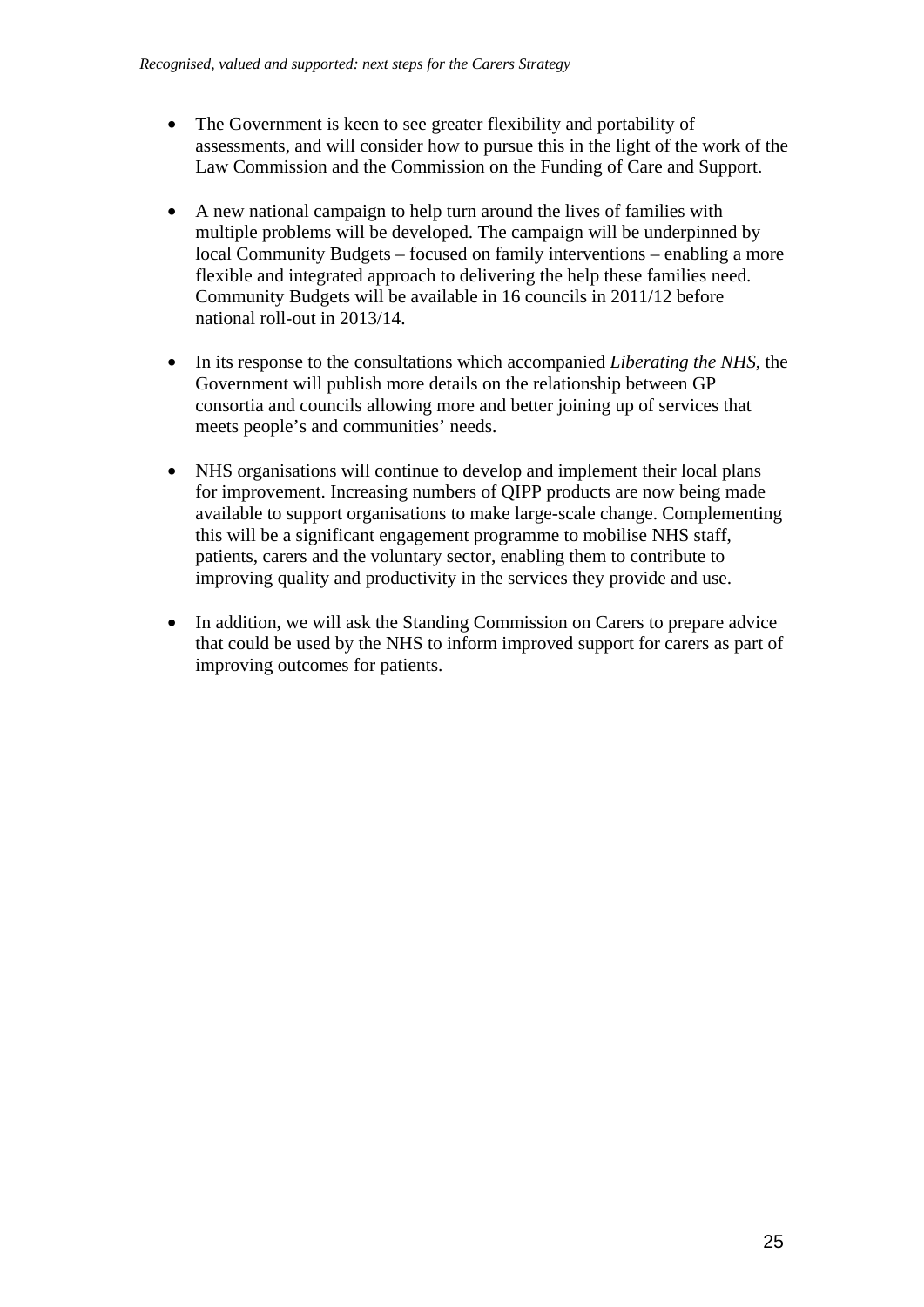### 4. Supporting carers to stay healthy

*Priority area 4: Supporting carers to remain mentally and physically well* 

4.1 Caring can be very rewarding and fulfilling but it can also be emotionally and physically draining without recognition and practical and emotional support.

> *"Older carers see it as their duty to devote their lives to caring for their partner and are willing to sacrifice their life to fulfil this responsibility. Lack of mobility and being housebound in their caring duty affects their mental and physical health."* (quote from a carer)

4.2 There is a clear relationship between poor health and caring that increases with the duration and intensity of the caring role. Those providing high levels of care are twice as likely to have poor health compared with those without caring responsibilities.<sup>36</sup> Young working age adults, for example those caring for a child with either physical or mental health problems, are more likely to have ill health than non-carers of the same age. Carers can also experience significant strain from a lack of knowledge about the nature of the problem, stigma, relationship problems and financial hardship. Carers who feel forced to give up work to care are also at particular risk of ill health. Caring for people with dementia can exact a heavy toll on the care providers, many of whom will be older people, over the course of the illness.37

> *"I am supposed to be having my cataracts done but I just can't because who will care for Mum?"* (quote from a carer)

> *"Mum didn't need to go into a home, we were managing in her own home, but you can only go on for so long doing everything and getting no sleep."* (quote from a carer)

4.3 Carers can neglect their own health because they are so busy supporting someone else. But other health problems can arise that are directly associated with the caring role. Stress and anxiety can be related to concerns about the person who is being cared for, frustration about a lack of information and advice and 'battling' with systems and organisations to obtain help and services. Depression can be related to financial worries and social isolation, and loss of self-esteem and confidence. Poor physical health, for example high blood pressure and heart problems, can be attributed to the anxiety associated with caring, and musculoskeletal problems can be attributed to inappropriate lifting and moving. And bereavement can be associated with poorer mental and physical health and increased use of health services.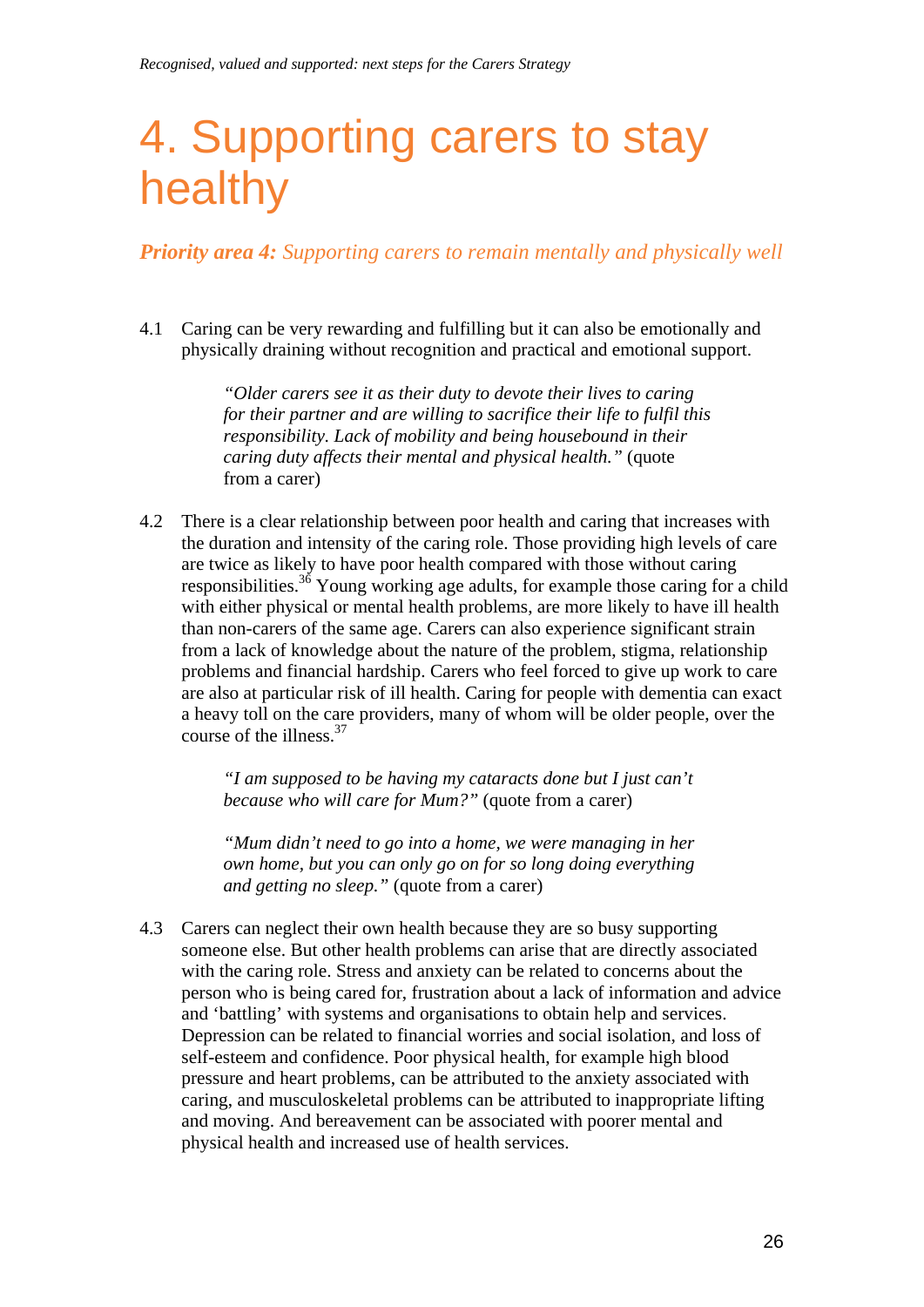4.4 Much of this ill health is avoidable or can be minimised. Supporting carers to remain physically and mentally well is therefore a key part of the prevention and public health agenda. Employers, health and social services, voluntary organisations, families, neighbours and friends can contribute in many different ways to support carers' health and well-being and this is particularly important for older carers and carers of children with complex, long-term disabilities.

> *"I had never heard of the Carers Centre but saw a leaflet in my GP surgery – it was a life saver. I now have somewhere to go that's just for me. My son's health continues to be poor with regular bouts of hospitalisation but I feel I can cope better. I receive regular free holistic therapy treatments along with practical information and support…"* (quote from a carer)

### **Prevention and early interventions for carers**

4.5 Access to relevant information – at the right time – is crucially important for all carers. Information and focused support at key stages along the care pathway, for example when a diagnosis is made, at the time of hospital discharge or at the end of the life of the person they have cared for, can improve health outcomes and experience for carers and be cost-effective.

> *"Many carers are confused by the apparently uncoordinated support they receive from various organisations. There also tends to be a lack of a personal touch. A more local front line support at GP practices would offer a more personalised, costeffective and focused service."* (quote from a carer)

4.6 In the early stages of caring, relevant interventions might include advice and equipment to assist with lifting and moving, or assistive technology which supports service users to maximise their independence as well as enabling carers to continue to work and to engage in social and leisure activities. Emerging evidence shows that timely, flexible and quality support can help those with caring responsibilities to look after their own physical and mental health at the same time as supporting others. In addition, any carer who is experiencing depression or anxiety disorder – whether as a result of their caring or not – can access National Institute for Health and Clinical Excellence (NICE) approved treatment from local services set up under the Improving Access to Psychological Therapies (IAPT) programme. We will seek to expand access to IAPT for carers.

> *"The mental and emotional support I received saved my sanity and the use of direct payments gave me a little 'me time'. My GP has been very supportive and treats me as an 'expert' in my wife's care."* (quote from a carer)

4.7 Over half the respondents to the call for views on priorities highlighted the importance of regular breaks from caring responsibilities to help carers look after their own health and well-being and to sustain them in their caring role.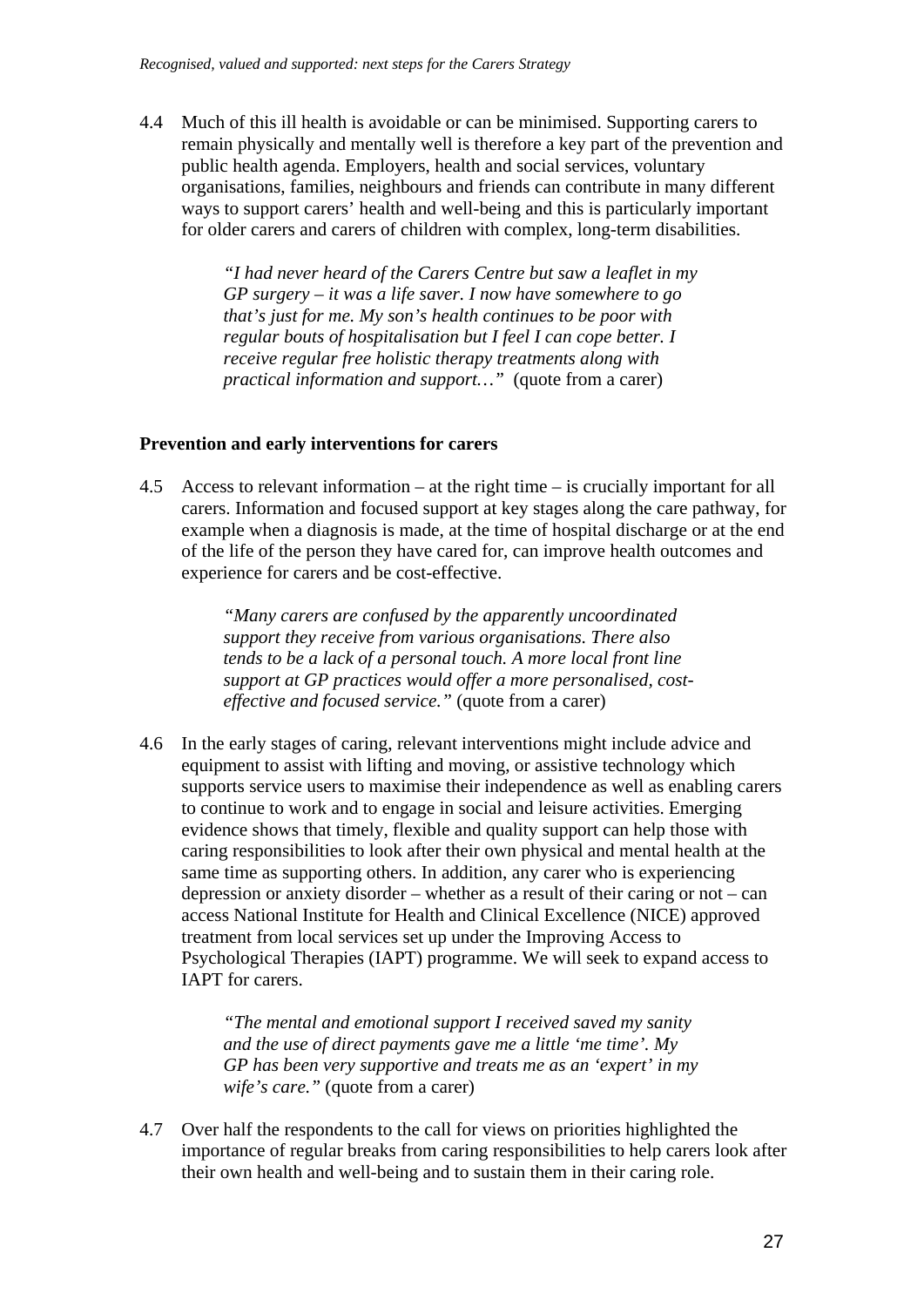However, they raised concerns about the availability of breaks and how they are often still offered on a 'one-size-fits-all' basis, for example a sitting service. The majority of carers who had experienced a good break had organised them themselves using direct payments.

### **Supporting carers – learning from research**

- 4.8 The 25 carers demonstrator sites established last year by the Department of Health are exploring ways in which the NHS can offer better support to carers and various ways of supporting breaks from caring, and are testing the effectiveness of health and well-being checks, specifically focusing on carers. The Centre for International Research on Care, Labour and Equalities (CIRCLE) at the University of Leeds is conducting an independent evaluation of the demonstrator sites. Its interim findings are on its website<sup>38</sup> and its final report will be available next year.
- 4.9 Direct payments to support a break have been much appreciated by participants in the demonstrator sites and used for a wide range of activities and interests, for example developing computer skills, gym membership, swimming lessons and a family holiday.

*"I have taken advantage of the Give Us A Break pilot project in Bath and North East Somerset. This has been a real treat as it acknowledges the role of the family carer, provides time away, prioritises the carer and may be something the carer and 'caree' can do together."* (quote from a carer)

*"Respite does not always mean somewhere to send the cared for person or for respite carers to come to the home. Different people use different ways of finding respite from their caring role and this needs to be recognised and funded."* (quote from a carer)

4.10 'Stress busting' therapy sessions for carers offering massage and reflexology have also been popular. A Book Your Own Breaks online service where carers can book a preferred care support worker to provide alternative care at a time of their choice or care at short notice has enabled easy access to a range of support.

> *"I like the idea that I don't have to have the same day every week and the fact that the care support worker has a good relationship with my husband means that we both look forward to the day. I can go out with the extra peace of mind he is happy."* (quote from a carer using the Book Your Own Breaks service in Hertfordshire)

4.11 The Government is committed to the future of the national NHS Health Check programme. As part of the programme, 40 to 74 year olds will be offered a free NHS Health Check that will help carers, among others, stay well for longer. Everyone receiving an NHS Health Check will receive a personal assessment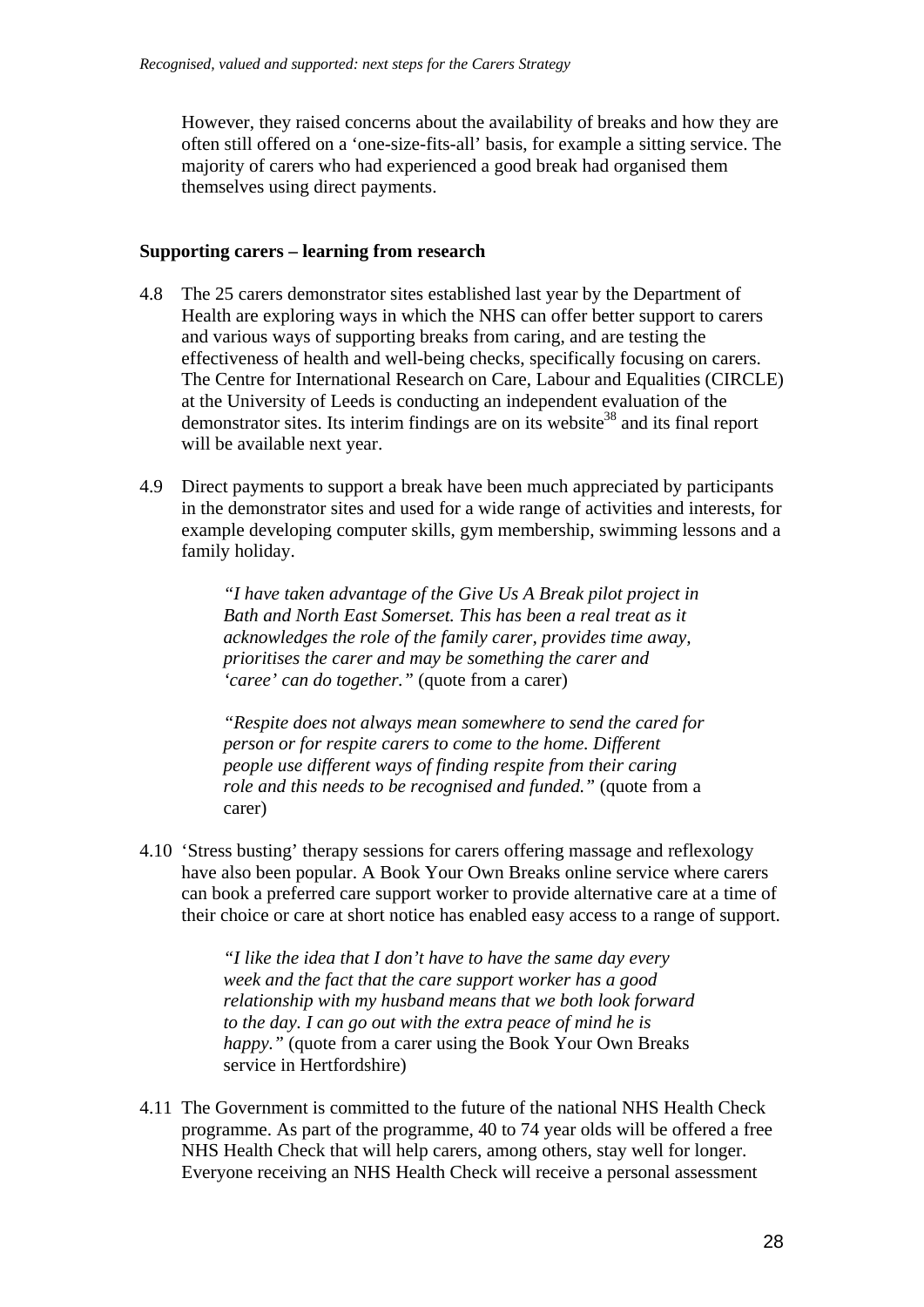and individually tailored advice and support to help them manage their risk of heart disease, stroke and diabetes. The assessment can be carried out locally and in a variety of settings, including pharmacy and community settings, to help to ensure that the service is accessible to all those eligible, including carers who may find it more difficult to access some health services. Carers should be encouraged to take up their offers of a free NHS Health Check when they receive them.

*"I had really good support from my GP service once I kept mentioning that I was a family carer – they opened up more convenient appointment times, and made sure I was receiving the health screening and checks that I should. However, I had to know that I was flagged as a carer, and had to remind the staff – gently*.*"* (quote from a carer)

4.12 The carers demonstrator sites focusing on health and well-being checks are testing different ways of reaching out to carers, including those in ethnic minority communities, and offering structured consultations to discuss their own health and well-being. The final report from the independent evaluation of the demonstrator sites, particularly around accessibility for carers, will be fed into the ongoing policy considerations for the NHS Health Check programme.

> *"Time out to talk and evaluate my position as a carer. The health check gave me confidence in my own health."* (quote from a carer)

4.13 The carers demonstrator sites that are exploring better ways in which the NHS can support carers are also testing a number of approaches, including carer assessment support workers based in GP practices who help to identify carers and signpost them to support services, carer liaison teams, carers' leads in clinical teams and a range of support materials.

> *"I love the* How do I feel today? *and* Time to think about you *documents. Even the word 'assessment' can put carers off. These help them think about their own needs in a way that's acceptable and non-threatening."*

*"After two and a half years getting absolutely nowhere, the Carers Liaison Worker listened and went on to find help and thanks to her, I now get the much needed break I wanted."*  (quotes from carers participating in demonstrator sites on better NHS support)

4.14 The Department of Health is also running a demonstrator site programme for the dementia adviser role and peer support networks, as detailed in the National Dementia Strategy.<sup>39</sup> The development of the dementia adviser role followed feedback from carers during consultation on the draft dementia strategy, as they expressed the wish to have someone with them on the journey who could provide information and advice as the needs of the person with dementia change. Similarly, people with dementia described the value of peer support networks in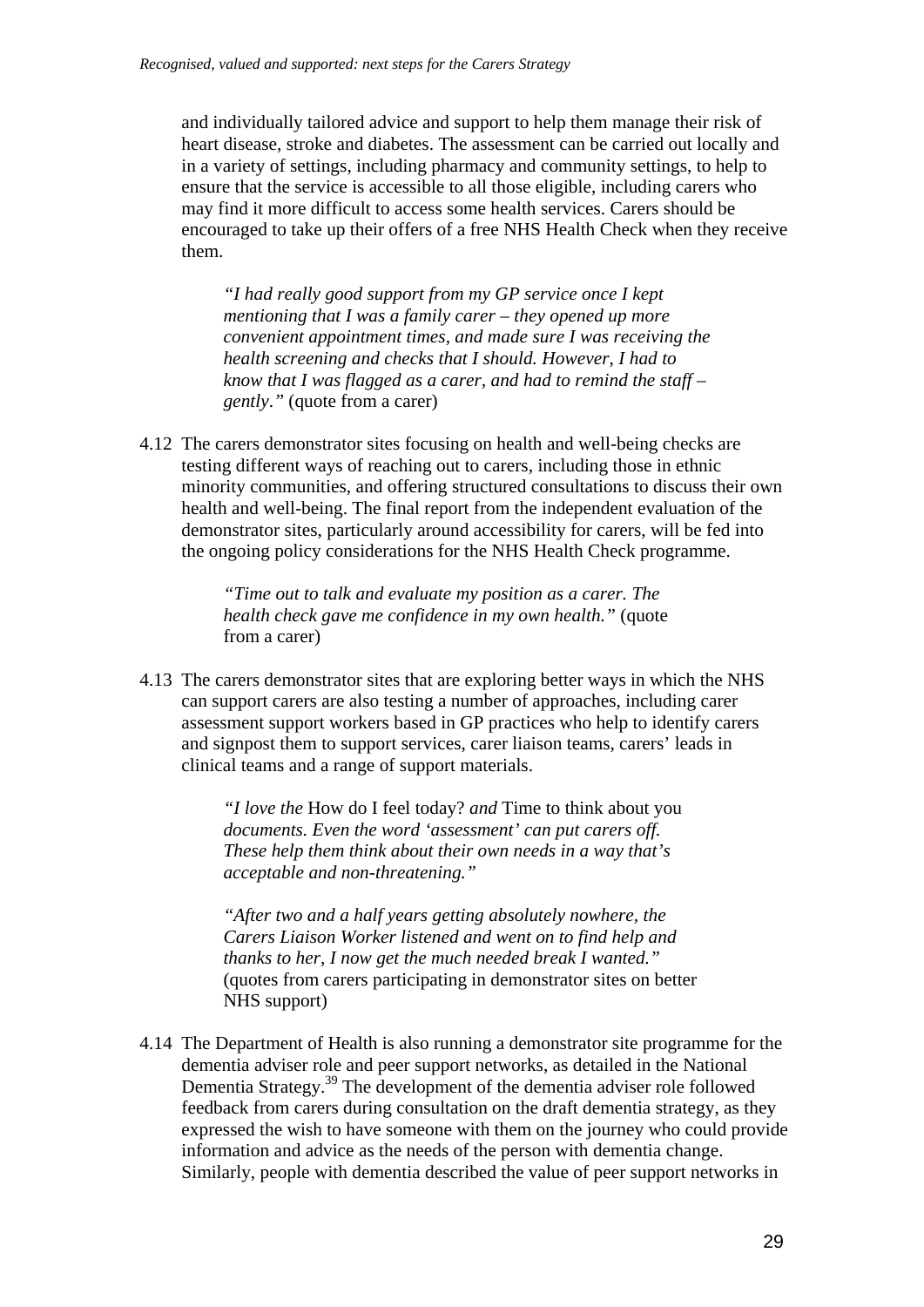building their confidence and providing emotional and psychological support. The programme is testing out different models of providing these services and the full evaluation will be available in the autumn of 2012.

### **Supporting parent carers of disabled children**

4.15 The Government places importance on the provision of short breaks for parent carers of disabled children. The Department for Education has already announced that additional funding recycled from the Child Trust Fund will be used to support short breaks services. The legislative process to place a duty on councils to commission short breaks services should be completed in the New Year. The Department of Health has also made available up to £30 million this year for improvements to the children's palliative care sector, which plays a key role in supporting both ill and disabled children and their carers. This funding will enable both national and local organisations to increase and enhance the provision of care available.

### **Supporting carers in military families**

4.16 The Ministry of Defence recognises that a growing number of military family members are becoming carers supporting Service personnel who have been injured in military operations overseas. The Ministry of Defence provides both emotional and practical support to carers as well as the people they support for as long as they need it through their welfare and medical staff. Service charities also offer a wide range of support to families whose relatives have been injured while serving in the Armed Forces.

### **Promoting health and well-being in local communities**

- 4.17 Councils can play a vital role in leading change and stimulating action in their communities. Their broader role in promoting health and well-being will be enhanced by new public health functions to be outlined in the forthcoming White Paper on public health. Carers, alongside people who are using or come into contact with services, could well be key contributors to the new leadership role that councils will have in joining up services across the NHS, social care and public health. Subject to the Government's response to *Local democratic legitimacy in health*, this will be through local HealthWatch (replacing Local Involvement Networks (LINks)) and the proposed health and well-being boards.
- 4.18 In addition, HealthWatch will be one of the key means of engaging with local communities to agree priorities for health improvement, encouraging more involvement of local voluntary and community organisations, and helping local people, including carers, to hold providers and commissioners to account.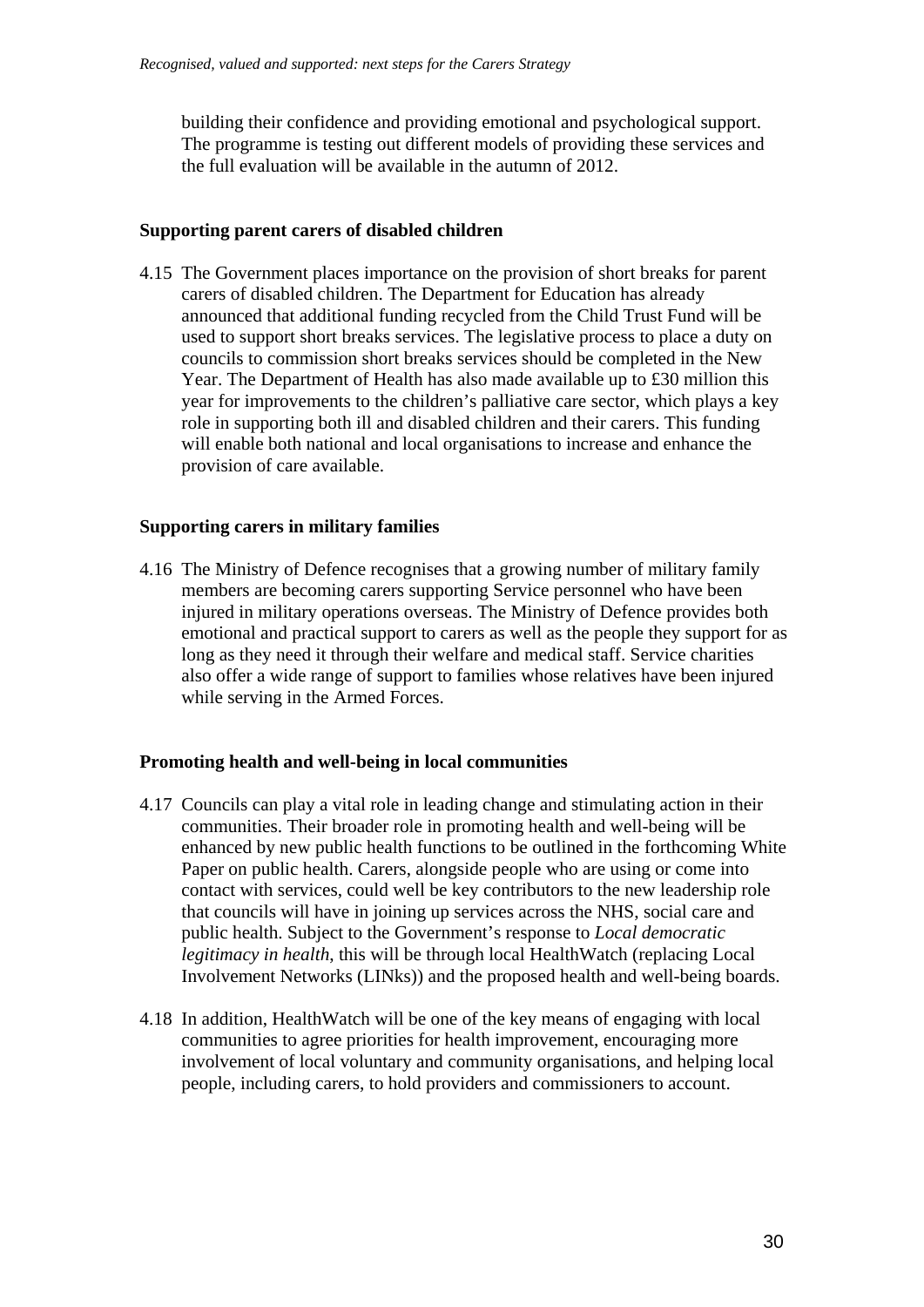### **Next steps**

- The Government will make available to the NHS an additional £400 million to support carers to take breaks from their caring responsibilities over the next 4 years.
- The Department of Health will publish the independent evaluations of the carers demonstrator sites and the dementia demonstrator site programmes in autumn 2011 and autumn 2012 respectively.
- The Government will publish a new mental health strategy, early in the New Year, which will set out the outcomes that we expect all users of mental health services to benefit from, wherever they live and whatever their circumstances, including caring responsibilities. The strategy will include more details on the development of talking therapy services following the recent announcement that this will be expanded over the next four years.
- The Social Care Institute for Excellence will review the evidence and produce information for the sector about the preventative potential of telecare and telehealth as part of its broader work programme on prevention. Improving outcomes for carers will be addressed as part of that work.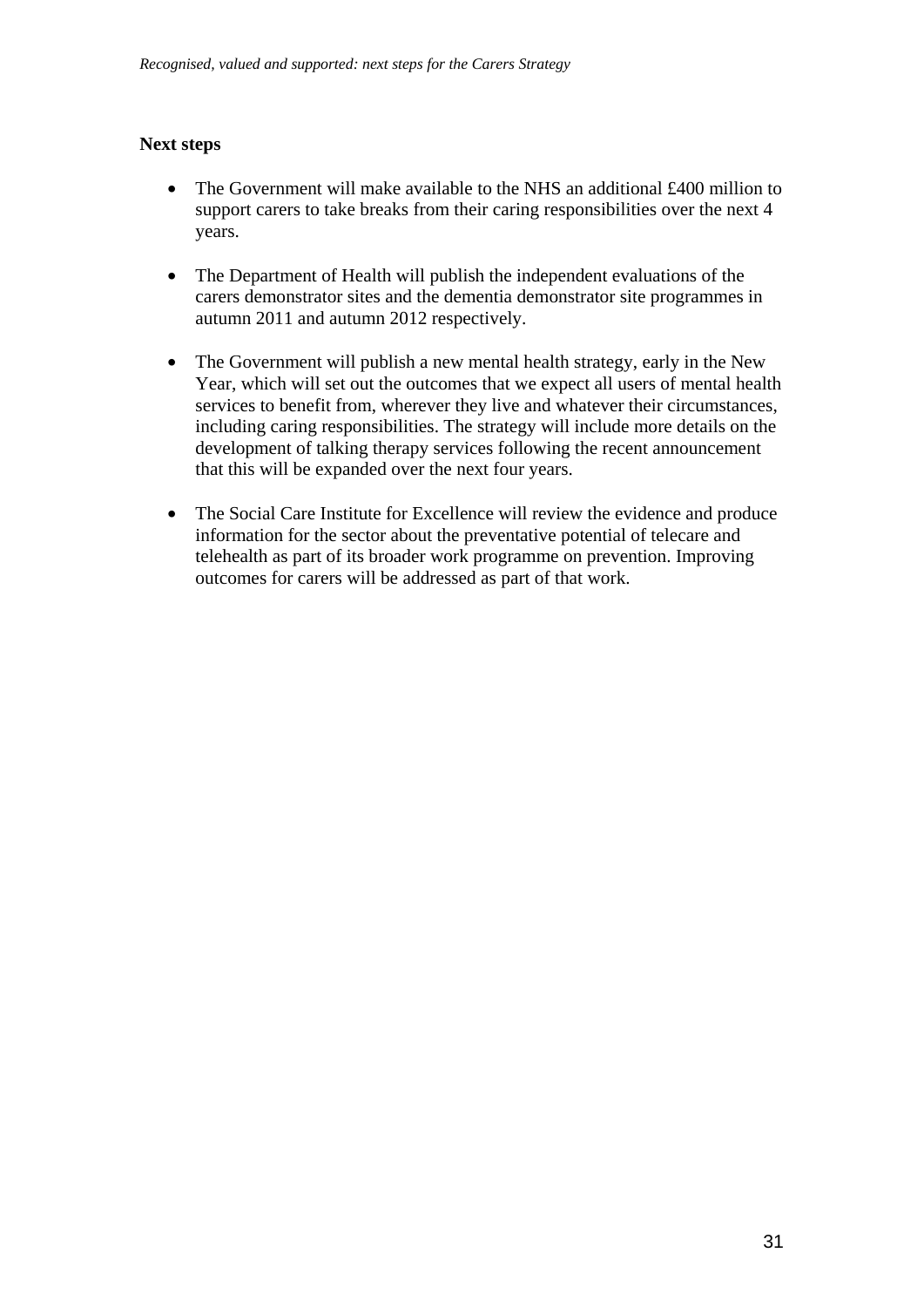### 5. Developing the evidence base on supporting carers

#### **The evidence base for carers' interventions**

- 5.1 There is a good evidence base on the problems that may be associated with caring responsibilities including mental and physical health problems, social isolation and lowered social functioning, and increased mortality as a result of mental or emotional distress, especially in more elderly carers.<sup>40</sup>
- 5.2 There is some evidence of financial savings in supporting carers. A whole systems study tracked a sample of people over 75 years old who entered the health and social care system and found that for 20% of those needing care – often costly hospital care – this was due to the breakdown of a single carer on whom the older person was mainly dependent.<sup>41</sup>
- 5.3 However, there are difficulties in focusing on evidence of improved outcomes for carers from single carer-specific 'interventions'. Rather the evidence from research<sup>42 43</sup> shows that effective support to carers usually goes beyond a single intervention and encompasses good quality mainstream services, and sensitive and carer-aware professional practice (across health, social care, education and all local services). As importantly, evidence shows that a joint strategic approach by health, local government and voluntary organisations is needed for a local population to develop and commission a range of local services suited to the local needs of carers and people using services.
- 5.4 In terms of effective carer-specific services and interventions, quality standards were developed as part of the first national strategy for carers in 1999.<sup>44</sup> These were based on research evidence of what works and what is important to carers.<sup>45</sup>
- 5.5 The standards relate to five outcomes that carers identified as key to their well-being – being informed, having a break, accessing emotional support, maintaining their own health and having a voice. These standards, each with detailed criteria, provide an evidence-based benchmark for carer support. The recent call for views on priorities has confirmed that these are the health and social care outcomes that carers are still seeking.
- 5.6 Through the QIPP Programme, the Department of Health will encourage further collection of evidence and offer solutions around evaluating services and outcome measures that local areas can embrace.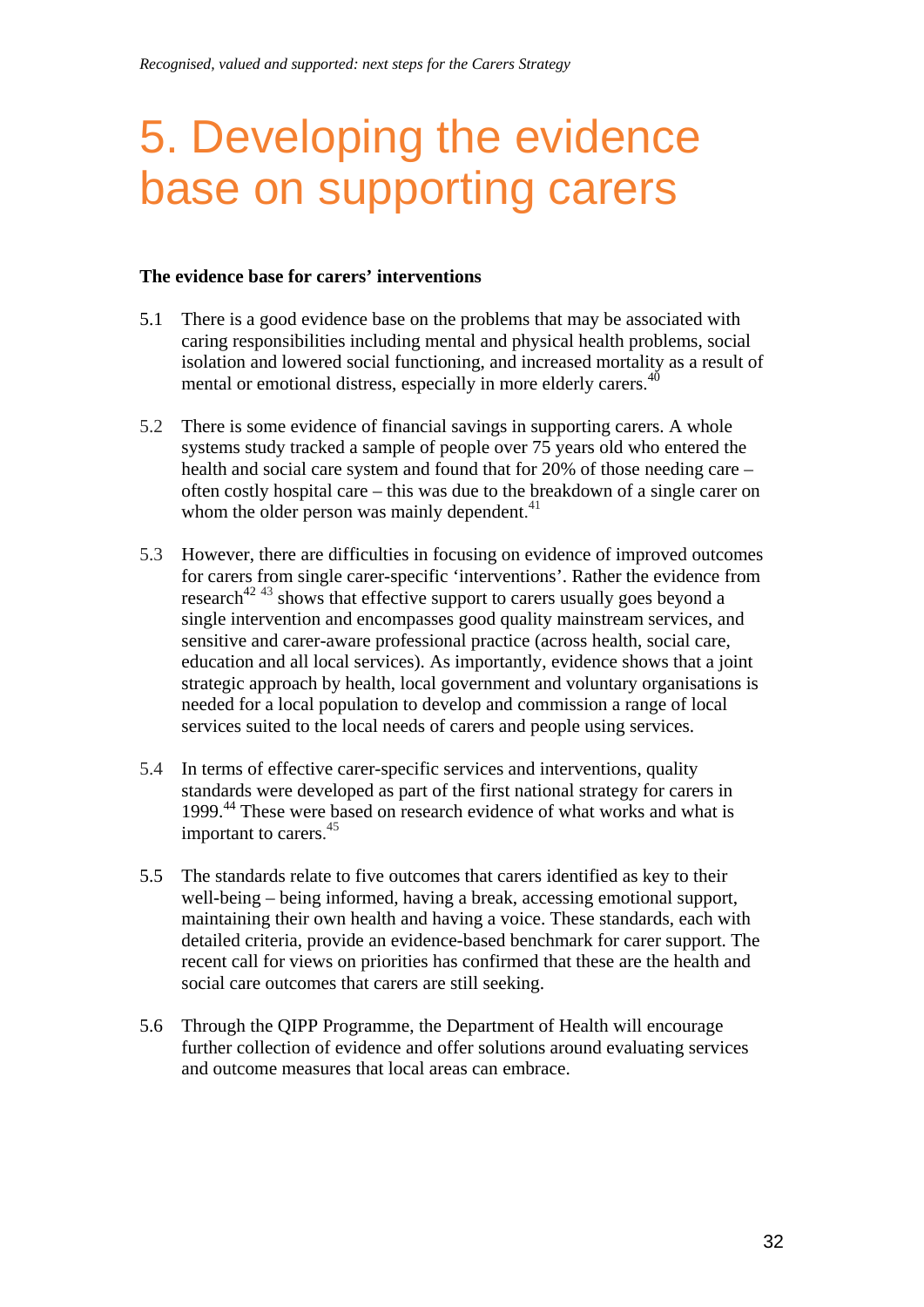### **Young carer pathfinders**

- 5.7 Seventeen councils are funded until March 2011 to help to develop innovative ways of identifying, assessing and supporting young carers and their families. Key to the approach is children's and adult services working effectively together alongside the voluntary sector and schools.
- 5.8 An early assessment of the impact of these projects shows that where intensive support, co-ordinated by a key worker, is focused on the whole family, this resulted in (between entry to and exit from the project) a 35% reduction in the number of young carers. The project was also effective in reducing by 33% the number for whom caring was having a negative impact.<sup>46</sup> The full evaluation will be published in March 2011.

### **The evidence base for supporting carers in work**

5.9 Employers for Carers identify and promote the business case and benefits of supporting carers in the workplace and offering employers practical support to develop and benchmark good practice. They aim to create a culture that supports carers in and into work. They have developed an evidence base on supporting carers in work which is at Annex B.

### **Overview of carers' experiences**

- 5.10 The Government will consider how to maintain a national overview of carers' experience. In 2009, GfK NOP Social Research was commissioned by the NHS Information Centre to conduct a face-to face survey of adult carers in England, and 2,400 carers were interviewed. Provisional results are available in the *Survey of carers in households in England 2009/10*47 and full results should be published in December 2010. The question in the 2001 Census about caring will be repeated in the 2011 Census.
- 5.11 The Department for Business, Innovation and Skills already identifies carers in its work/life balance survey that focuses on the current workplace and extending the right to request flexible working.<sup>48</sup>
- 5.12 The Department of Health is currently seeking views on repeating the Carers' Experience Survey<sup>49</sup> as part of its consultation *Transparency, quality and outcomes in adult social care*. 50
- 5.13 The Department of Health is also currently piloting a survey of bereaved relatives, as a means of measuring the quality of care provided to people at the end of life and their carers.<sup>51</sup> The pilot will inform the development (subject to available funding) of regular national surveys of bereaved people.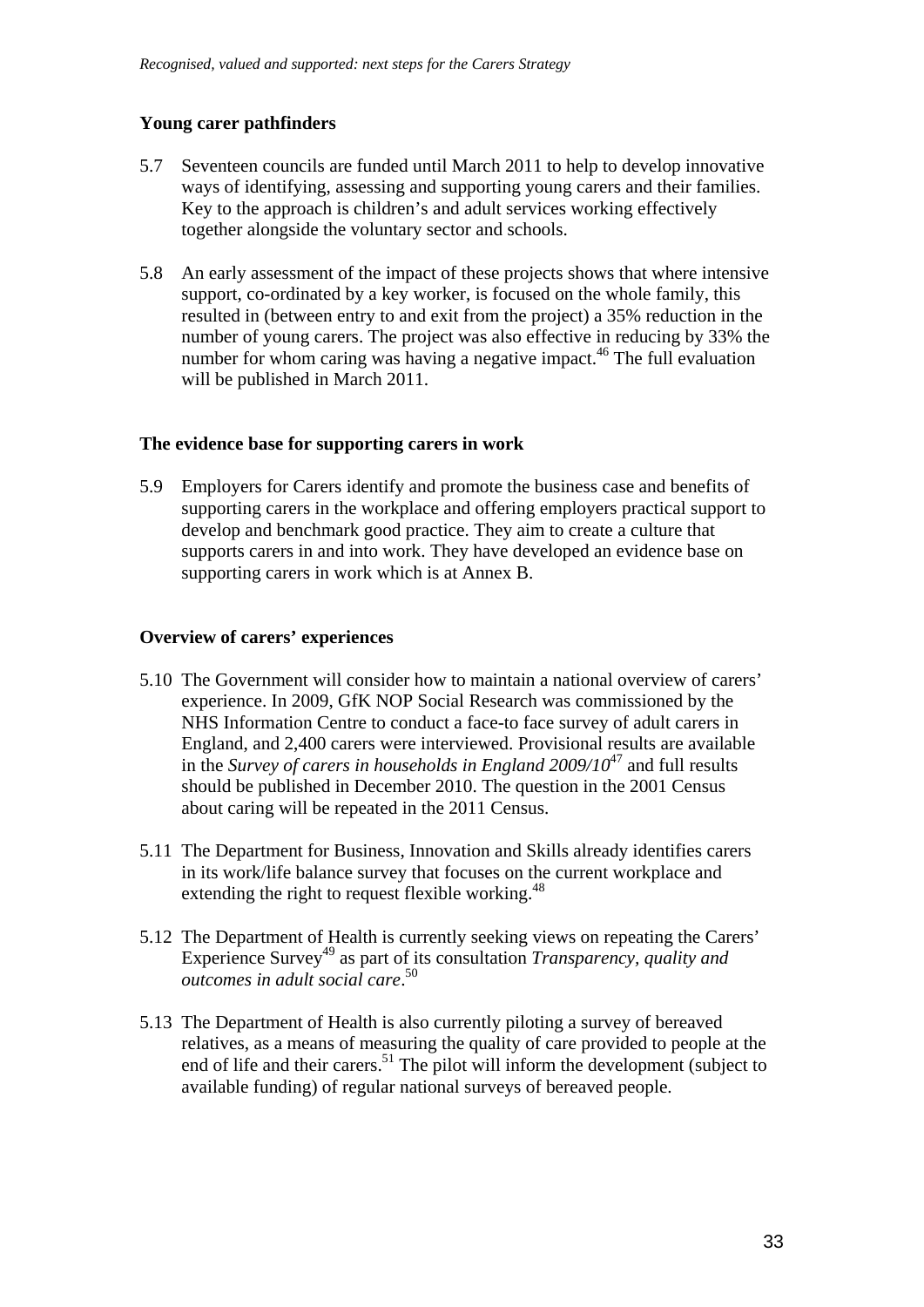### **Outcomes frameworks**

5.14 The consultation document *Transparency in outcomes: A framework for adult social care* sets out proposals for building the evidence base, supporting transparency and demonstrating progress in social care. The response to the consultation on the NHS Outcomes Framework for 2011/12 will be published shortly.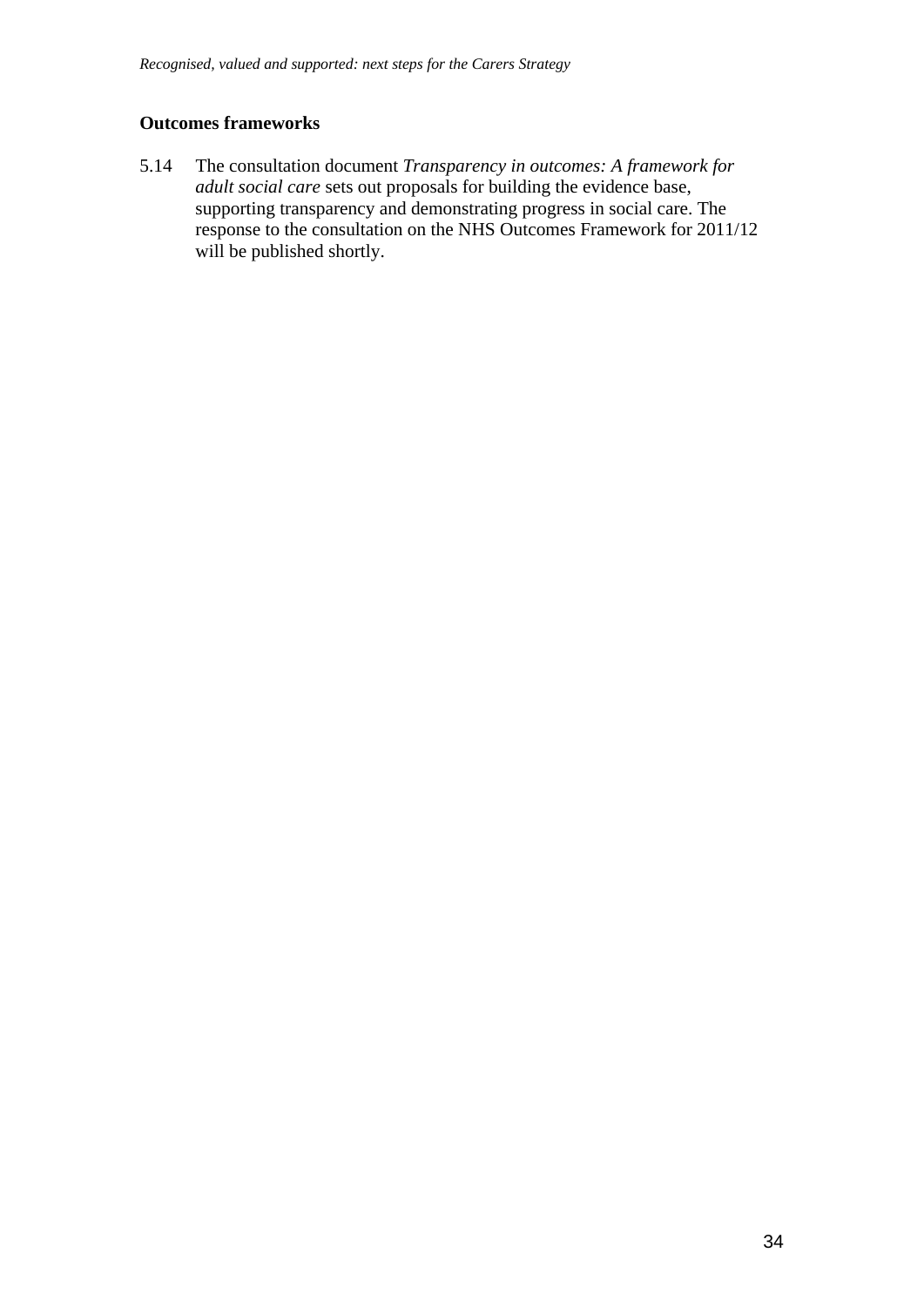### 6. Supporting local delivery, transparency and local accountability

- 6.1 The Government is committed to shifting power away from Whitehall to those who know what will work best in their local communities – and carers are key players in their local communities in terms of their knowledge and experience and are very resourceful in finding practical solutions.
- 6.2 It is envisaged that local government will have an enhanced role in health with responsibility for leading Joint Strategic Needs Assessments along with GP consortia, developing shared priorities and strategies across social care, the NHS and public health, and addressing cross-cutting issues such as support for carers. They may wish to involve carers and draw on their knowledge and expertise.
- 6.3 The Government will shortly publish its response to the *Liberating the NHS*  White Paper consultations, including *Local democratic legitimacy in health*, which will set out how we propose to formalise the new leadership role for local government in joining up services across the NHS, social care and public health in the Health and Social Care Bill. We will also outline plans for implementation, including through working with early implementers – local areas who are keen to push ahead with putting the new integrated arrangements into practice will be free to participate.
- 6.4 The shift to an outcomes-based approach to commissioning and procurement should ensure that carers and those they support have the information and advice they need to make confident decisions about their own care and support. Carers and the people they support should have the opportunity to play active roles in the design, development, delivery and review of innovative and personalised care and support arrangements in order to maximise choice and independence and to utilise the widest range of resources. Co-production with carers should be integral to the delivery of all care services.
- 6.5 Change of this kind will be challenging and will also require a wide range of organisations and communities to play a bigger role in shaping local services and exploring innovative and cost-effective options for care and support. Carers and families already make a huge contribution to the well-being of those they support. They now have a real opportunity to participate as equal and expert partners in the design and co-production of a new generation of care services and of more inclusive and mutually supportive communities.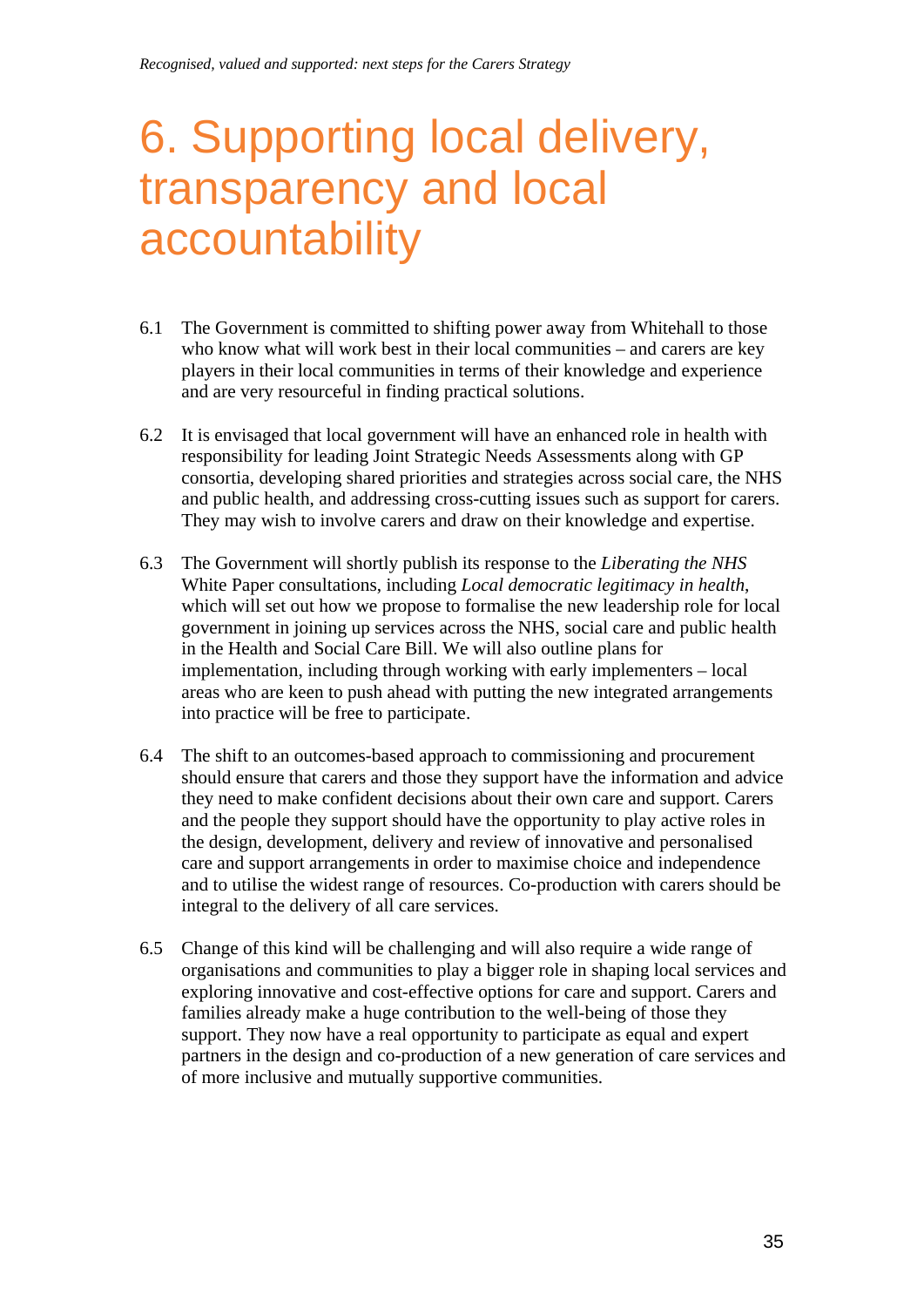### Annex A: Response to the call for views on priorities

### **Overview**

- 1. In July 2010, the Government called for views on the key priorities, supported wherever possible by evidence of good practice, that will have the greatest impact on improving carers' lives in the next four years.
- 2. In total, 764 responses were received. The following chart illustrates the breakdown of individual and organisational responses.

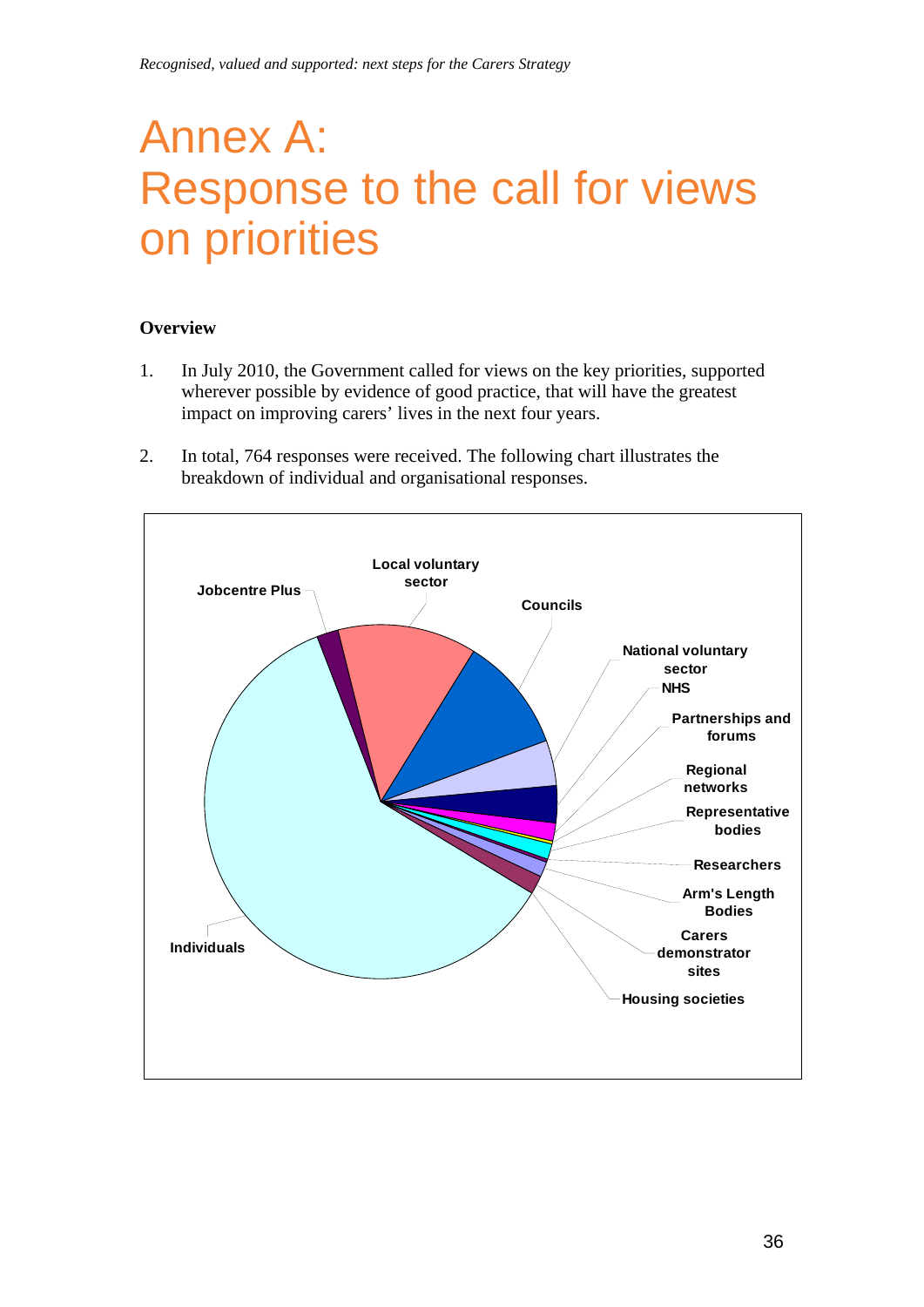| <b>Type of respondent</b> | <b>Number of responses</b> |
|---------------------------|----------------------------|
| Arm's length bodies       | 10                         |
| Carers demonstrator sites | 13                         |
| Councils                  | 81                         |
| Housing societies         |                            |
| Individuals               | 462                        |
| Jobcentre Plus            | 15                         |
| Local voluntary sector    | 97                         |
| National voluntary sector | 31                         |
| <b>NHS</b>                | 26                         |
| Partnerships and forums   | 13                         |
| Regional networks         | 3                          |
| Representative bodies     | 9                          |
| Researchers/academics     | 3                          |
|                           | 764                        |

### **The call for views**

- 3. Respondents were asked to outline their views under the five outcomes for carers contained in the strategic vision in the 2008 Carers Strategy:
	- • *carers will be respected as expert care partners and will have access to the integrated and personalised services they need to support them in their caring role;*
	- • *carers will be able to have a life of their own alongside their caring role;*
	- • *carers will be supported so that they are not forced into financial hardship by their caring role;*
	- • *carers will be supported to stay mentally and physically well and treated with dignity; and*
	- • *children and young people will be protected from inappropriate caring and have the support they need to learn, develop and thrive and to enjoy positive childhoods.*
- 4. The issue of benefits and flexible working for carers did not form part of the call for evidence as they are already being considered as part of the Government's wider work on welfare reform and improving flexible working arrangements.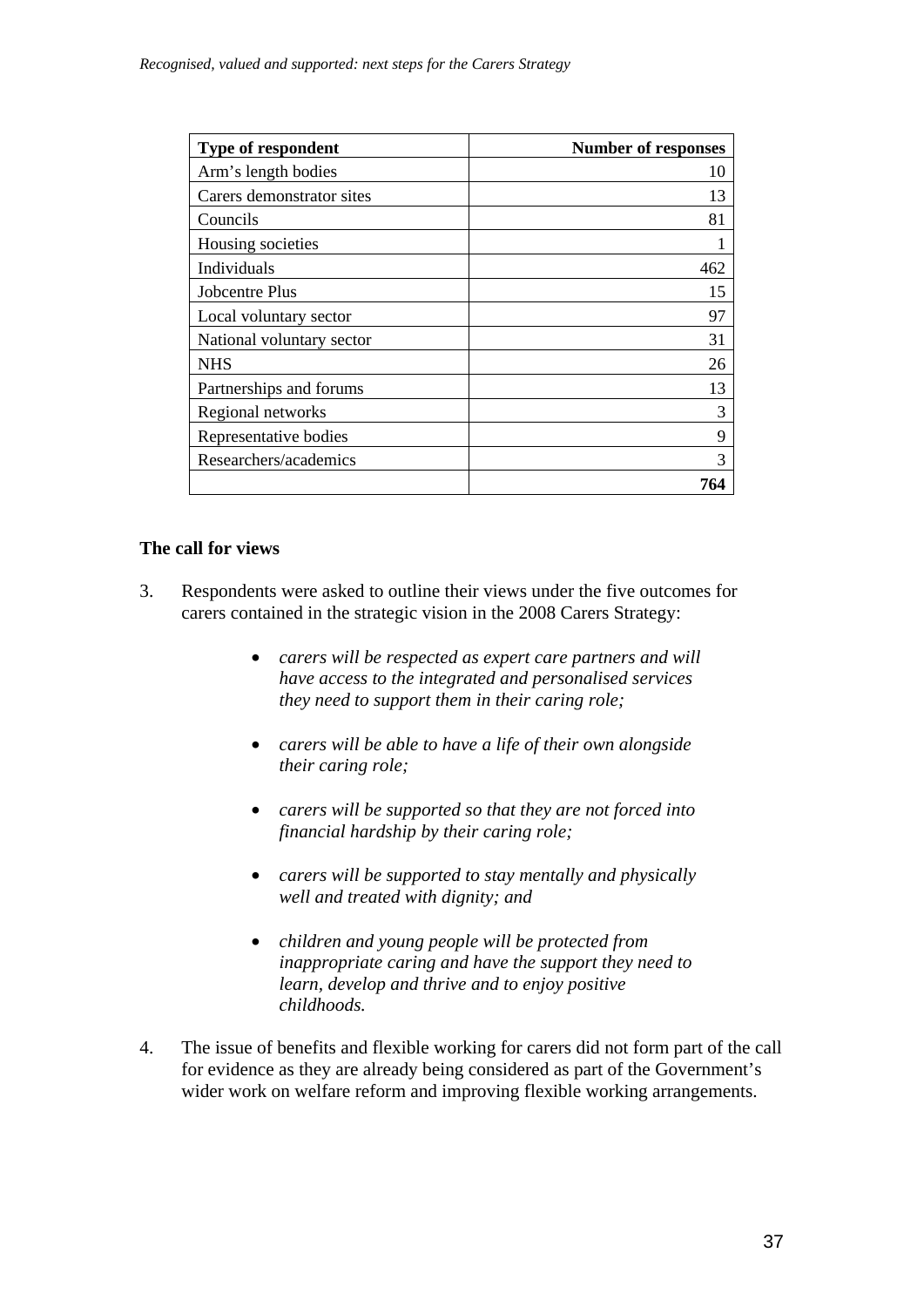### **Key themes raised**



*Breaks from caring responsibilities* 

- 5. The theme raised most often, by over half of the respondents, is the need for breaks from caring in order to sustain carers in their role. While the majority of responses focused on the availability of breaks, a number focused on the type of breaks on offer. In order to be beneficial, breaks need to be personalised to meet the specific needs of the carer - many felt that breaks are currently offered on a 'one-size-fits-all' basis.
- 6. A number of responses, particularly those about young carers, stressed the need for breaks to involve the whole family, including the person being cared for.
- 7. Many felt that the provision of a break was not enough and that carers may need to be given additional support to help them to make the most of their break. For some this might be transportation, particularly for those living in rural communities. For others, socially isolated as a result of their caring role, this might be the establishment of networking events for carers.
- 8. The majority of those who had experienced a good break from caring responsibilities said that they had arranged these themselves with a direct payment.

### *Replacement care*

9. Connected to breaks, 185 respondents raised concerns about the availability and quality of replacement care. Many stated that this impacts upon their ability to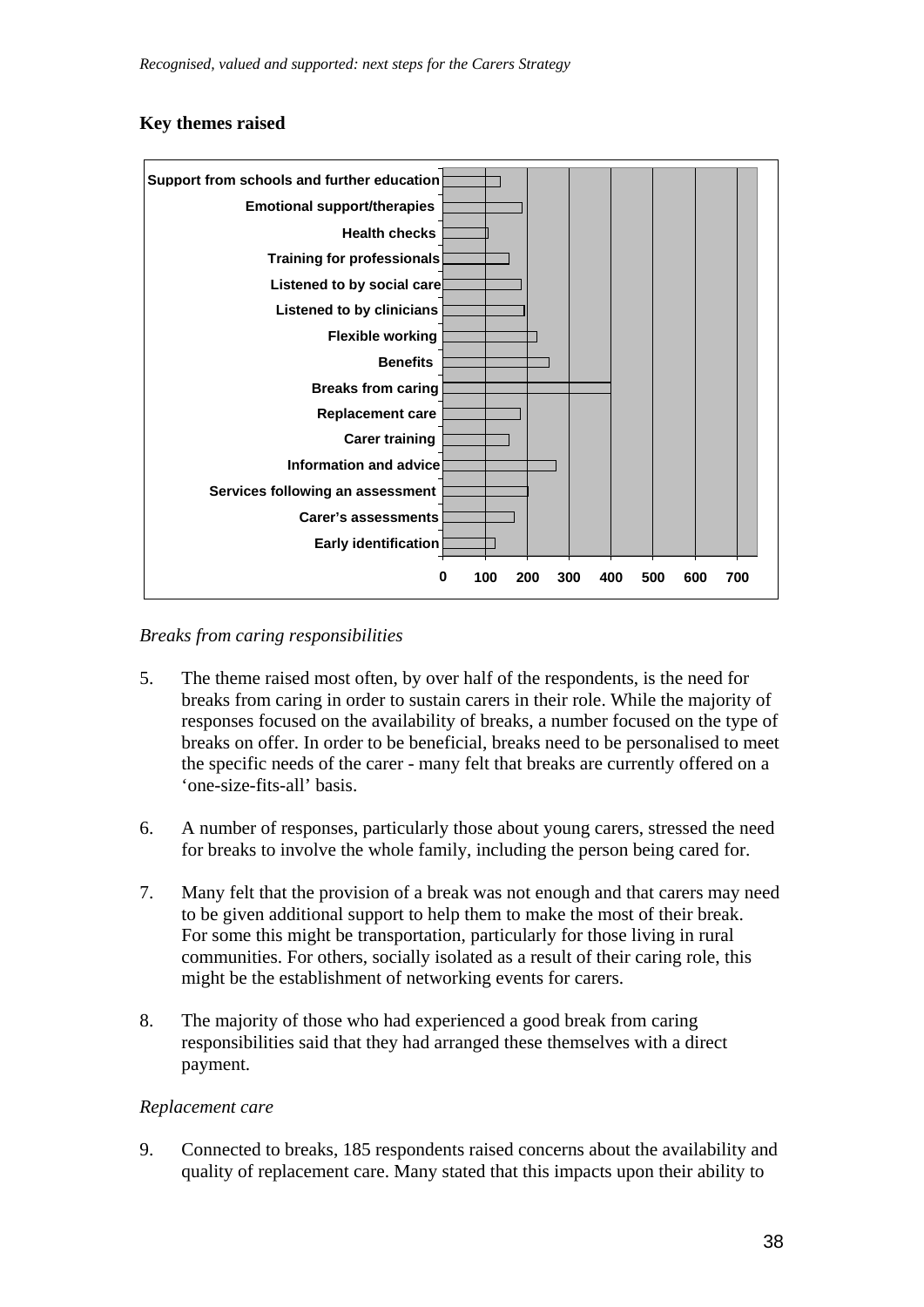have a meaningful break, as replacement carers often turned up late, if at all, and plans had to be rearranged or cancelled. In particular, those looking after a person with challenging behaviours feel unable to take a break as paid care workers are unwilling or unable to deal with episodes of challenging behaviour and will call the carer as soon as they feel unable to manage.

10. A number of carers pointed out that the availability of reliable replacement care also impacts upon their health and their ability to work, train and carry out their caring role, as without it they are unable to attend medical appointments or do something as simple as go shopping. A number of carers raised concerns about councils refusing to provide replacement care when they found employment.

### *Information and advice*

- 11. Over a third of respondents felt that there is still a lack of information, advice and advocacy available to carers. Health and social care professionals do not proactively provide carers with information on their rights or the services available to them – carers have to seek out information themselves. A number of respondents thought that social services should proactively offer a carer's assessment and did not understand why they still had to request one despite being known to social services as a carer.
- 12. A number of carers also raised concerns about the lack of information that they receive from clinicians on the treatment or care of the person that they support, confidentiality being the usual reason for withholding such information. This issue is closely connected to carers feeling that they are not respected as expert partners in care.

### *Benefits*

13. Despite this being outside of the scope of the call for views, 255 respondents felt that benefits could not be ignored. In particular, a large number of respondents were unhappy about the rules preventing individuals in receipt of State Pension from receiving Carer's Allowance, as caring responsibilities do not stop at retirement. In addition to this, there was a general dissatisfaction with the value of Carer's Allowance and the inflexible earnings limit. A number of respondents said that the £100 earnings limit is a disincentive to work and wanted to see the reduction in Carer's Allowance, as a result of employment, tapered.

### *Flexible working*

14. Similarly, a number of respondents felt that they could not ignore flexible working, despite this also being outside of the scope of the call for views – 225 respondents raised this issue. While the majority welcomed the Government's efforts to encourage flexible working, many felt that there should be a legal duty on employers to provide this. A number of carers felt that they had been forced to give up work and said that they would not have done so had the support and information been available to them when they took on their caring responsibilities.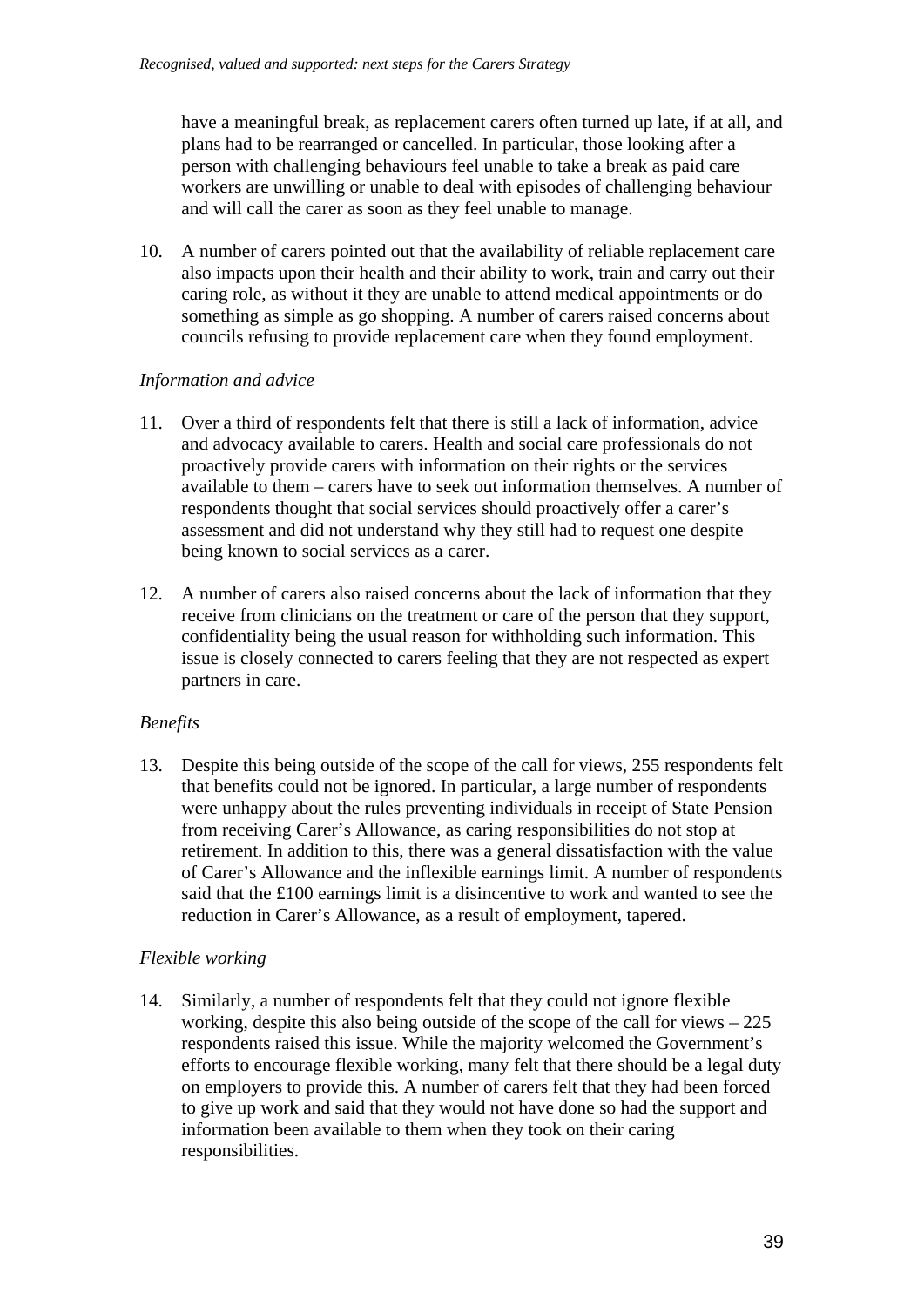### *Services for carers and the people they care for*

- 15. Some 204 respondents raised concerns about the services that are available to carers following an assessment. Issues were raised about the paucity of such services and the length of time that it takes to access them following an assessment. While there was overall support for personal budgets, and direct payments in particular, a number of respondents were concerned about the level of contribution that carers are expected to make and the fact that the payments that they receive fall short of the cost of services. A number of concerns were also raised about the additional responsibilities that come with the employment of personal assistants.
- 16. Respondents felt that the use of equipment or assistive technology (telehealth and telecare) could not only make the carer's job easier and safer, but also prove good value for money in allowing carers to have a life outside of caring without the need for replacement care.

### *Carers' assessments*

- 17. Connected to carer services, 170 respondents also raised concerns about the process of conducting a carer's assessment, feeling that the process is too long and overly bureaucratic. A number thought that a carer's assessment should be offered and carers should not have to request one. Others felt that the assessments currently on offer are too narrow and should be broadened to cover advice on benefits and employment.
- 18. Concerns were also raised about the disjunction between multiple assessments, both in respect of separate assessments for the carer and the person being supported, and when there is more than one disabled person in the family. A mother of two disabled children described how she was assessed twice, once for each of her children.

### *Recognition by health and social care*

19. Some 194 of those who responded did not feel that clinicians listen to them, and 188 respondents did not feel listened to by social care professionals. Carers felt frustrated that their contribution is not valued but also that care could be improved by the knowledge and experience the carer has gained in their caring role. In particular, many felt that their exclusion from clinical discussions made discharge from hospital more likely to fail. Of those who felt excluded from clinical and social care discussions, the majority felt that health and social care professionals needed additional training to make them 'carer aware'.

### *Carers' health and well-being*

20. A quarter of those who responded were concerned about the additional stress put on carers as a result of their caring responsibilities and called for emotional support and other therapies to be made available.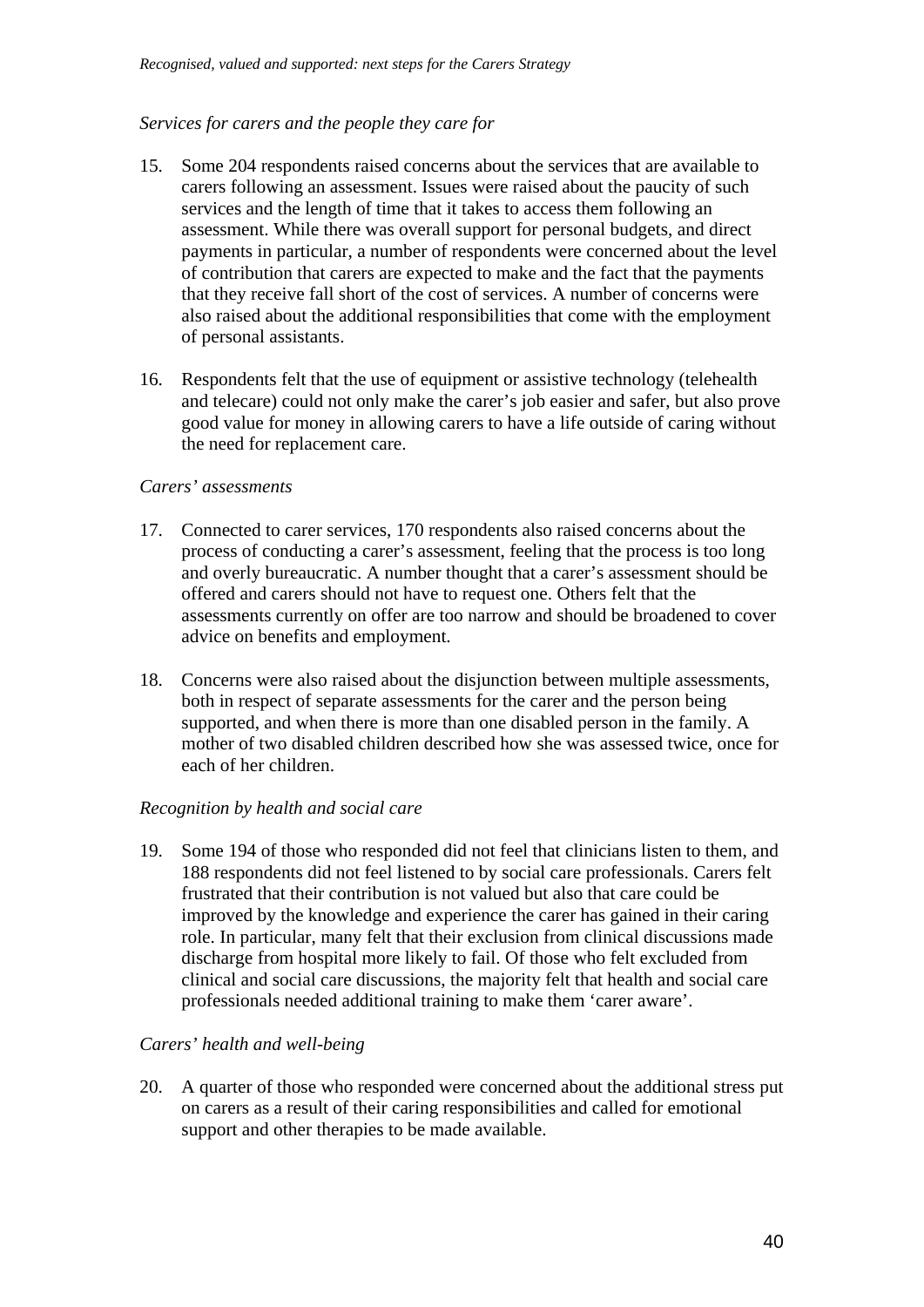21. A number of responses cited evidence of carers suffering disproportionate levels of poor health and felt that health checks should also be available to them.

### *Carers' training*

22. A total of 158 respondents wanted better access to training; for many, this is training to assist them in carrying out their caring role effectively and safely. Other responses, however, highlighted other training needs, particularly around helping them to return to work and developing skills with training being a way of taking a break.

### *Early identification*

23. The early identification of carers was raised by 123 respondents, with many feeling that this is a responsibility wider than just health and social care. In relation to young carers, a number of respondents felt that schools should both identify and support young carers. A number also felt that more needed to be done to reach out to individuals in particular communities, including ethnic minority communities, where caring is seen as part of their family responsibilities.

### **Next steps**

24. This annex provides a brief overview of the responses received. A more detailed analysis will be published on the Department of Health website shortly ([www.dh.gov.uk\).](http://www.dh.gov.uk)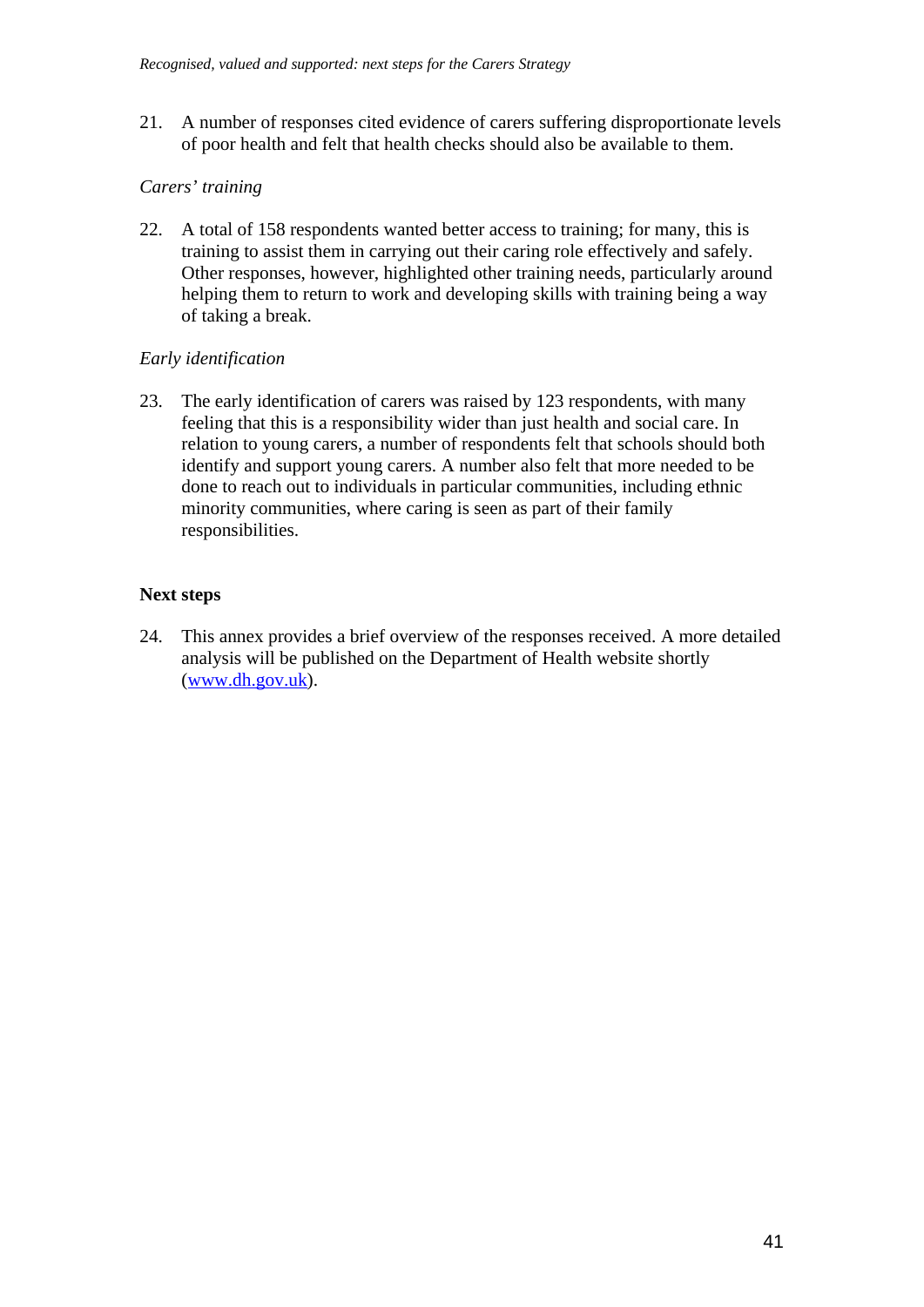### Annex B: The evidence base for supporting carers in work

### **Prepared by Employers for Carers, a forum focused on ensuring that employers have the support to retain employees with caring responsibilities**

### **The demographic drivers**

- 1. Currently 3 million people in the UK juggle paid work with unpaid caring responsibilities – one in seven people in any workforce – and this number is set to increase by half as much again in the next 25 years due to:
	- an ageing population and more people living longer with disability as a result of advances in medical technology;
	- an ageing workforce, with fewer young people entering the job market and later retirement ages (including later State Pension ages);
	- tighter public sector budgets for care and support services which will increase the pressure on families and friends to care; and
	- more people therefore needing to work and care longer three in five people will become carers at some stage in their lives, the majority during their working lives.
- 2. By 2017, we will reach the tipping point for care when the numbers of older people needing care will outstrip the numbers of working age family members currently available to meet that demand. $52$

### **The business case for employers**

3. Forward looking employers now recognise caring as an issue which will have an increasing impact on their employees and on themselves as businesses. Already 90% of working carers are aged 30 plus – employees in their prime employment years. The peak age for caring is also 45–64 when many employees will have gained valuable skills and experience. The Triennial Review published by the Equality and Human Rights Commission in October  $2010^{53}$  also highlighted that one in four women in their fifties, and nearly one in five men in this age group, are carers. Recent research<sup>54</sup> published by the Department for Work and Pensions and Carers UK indicated that as many as 1 million people (one in six carers) give up or cut back work to care, which is a real loss for employers as well as for families.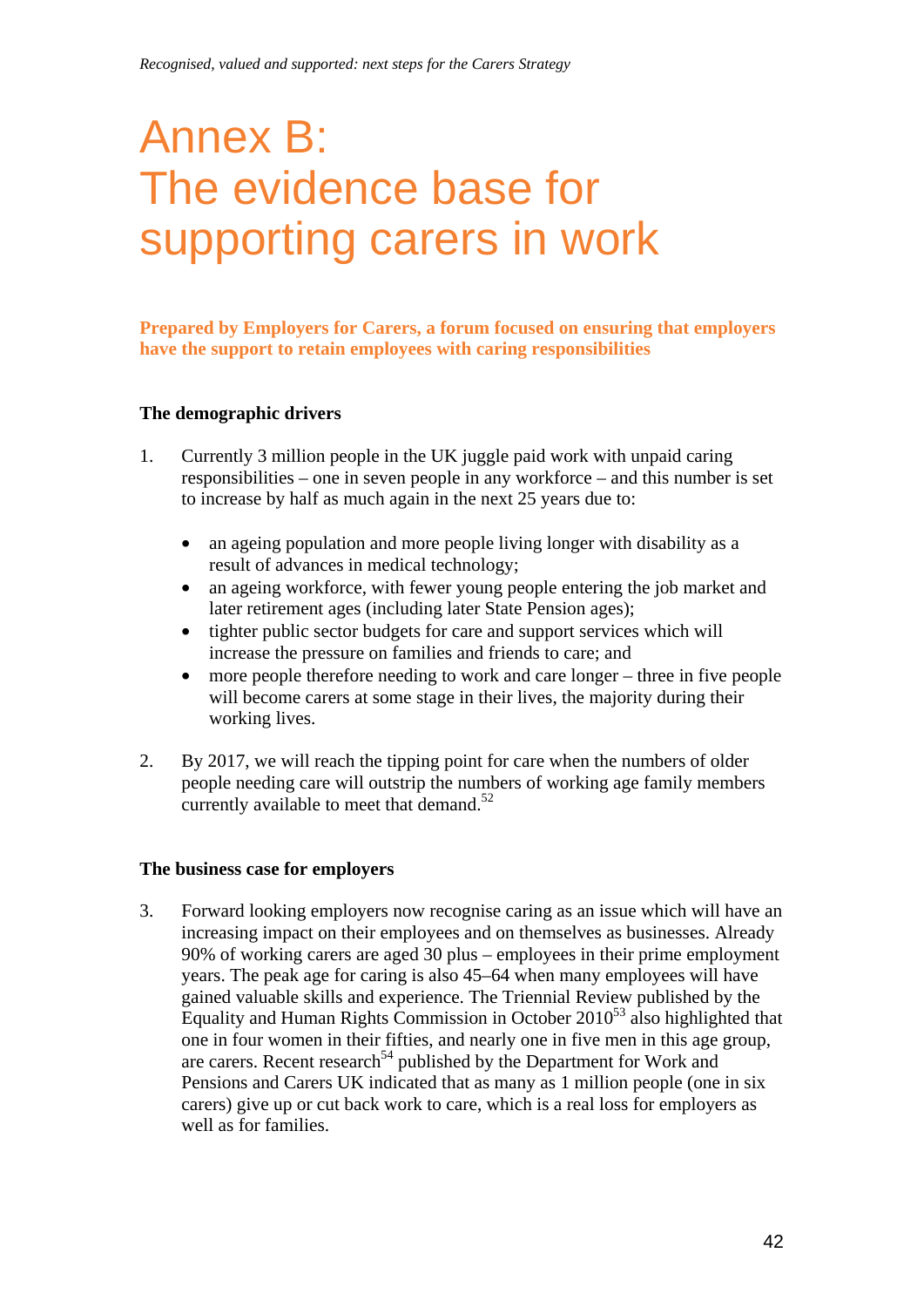- 4. Far from compromising business objectives, research<sup>55</sup> shows that using a flexible and carer-friendly approach achieves impressive business benefits in:
	- increased **retention** of staff :
	- reduced recruitment and retention costs;
	- increased **productivity** and performance;
	- reduced sick leave and absenteeism;
	- improved **service delivery**; and
	- improved **cost savings**.

### **Employers for Carers forum**

*"We have come together as employers who believe that supporting carers is good business. By working smarter, and offering real opportunities for people to transform the way they work, our members have seen how they can reduce costs and improve productivity as well as help to retain their most skilled staff at a time they can least afford to lose them.* 

*"Accommodating carers isn't difficult, disruptive or expensive, it's just plain business sense – a small change in working hours or flexible arrangements can make all the difference both to the workforce and to the business."* 

Caroline Waters OBE, Chair of Employers for Carers and Director, People and Policy for BT Group

### **Key issues**

### *Staff retention and engagement*

5. During recent years, and especially during the recent recession, more and more employers have been recognising the value of retaining – and where necessary re-hiring – skilled workers rather than incurring the costs of recruiting and retraining new staff.

### *Productivity and performance*

6. Analysis of the 2001 Census shows that working – and working age – carers pay a heavy penalty in terms of their own health if they are not adequately supported to work and care. Those with heavy caring responsibilities are two to three times more likely than workers without caring responsibilities to be in poor health.<sup>56</sup> Research<sup>57</sup> has also shown that caring for 20 hours a week or more starts to have a substantial effect on employment, particularly for women. Supportive employers can play a key role in mitigating these impacts, and thereby increasing staff resilience, productivity and performance in the workplace.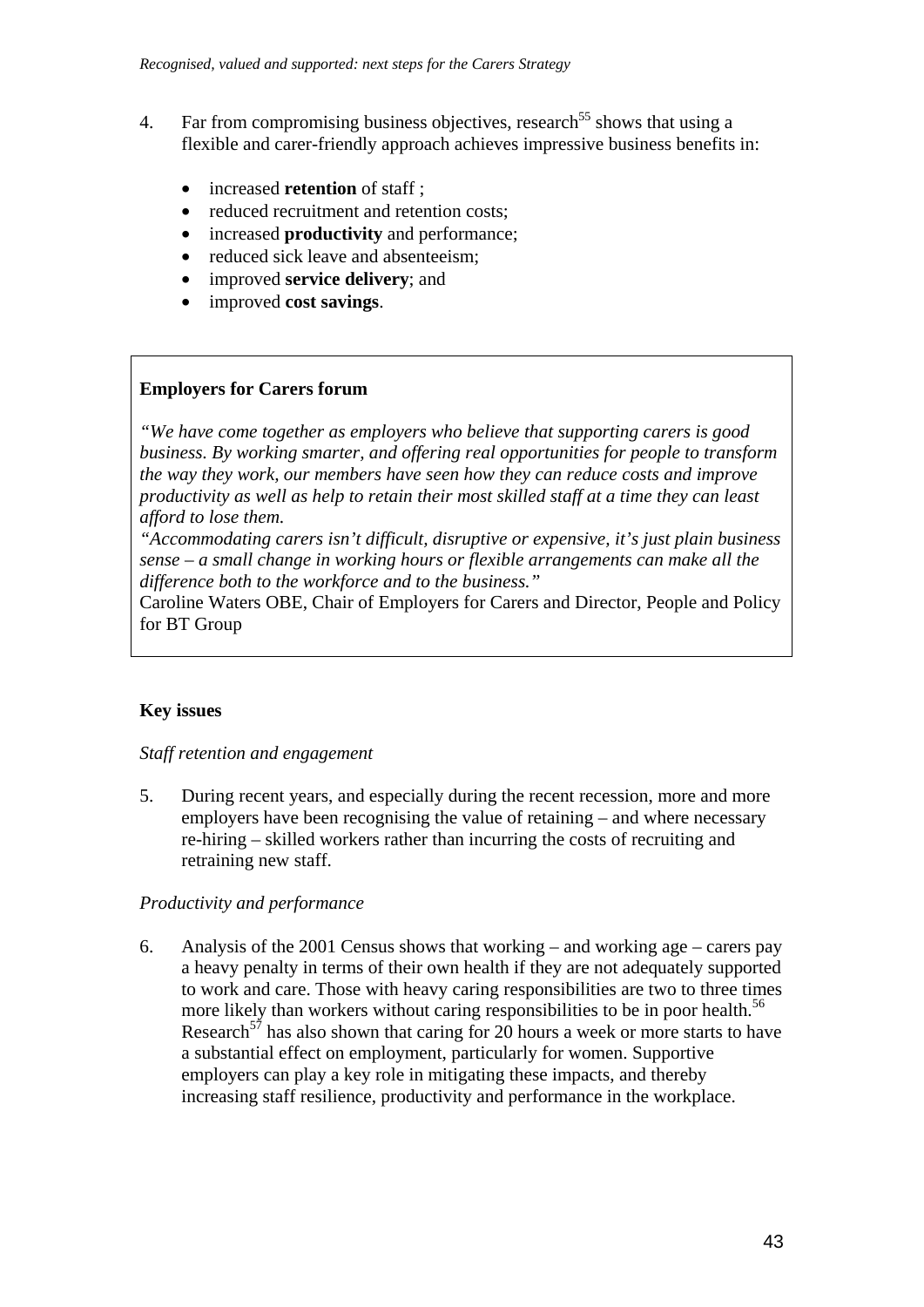### **Case studies**

### **Small/medium enterprise – Listawood**

With a workforce of around 200 people, Listawood is a manufacturer of promotional giveaways such as ceramic mugs, fridge magnets and mouse pads. The recent recession has resulted in a greater level of scrutiny being placed on the discretionary budgets used by organisations for such items, and this, combined with increased competition from emerging low wage economies, has placed enormous strain on their sector.

As part of their performance management framework, Listawood regularly survey their employees to measure staff satisfaction. The company is aware that it does not offer the best salary levels in the area – indeed only 56% of staff surveyed felt their pay was competitive when compared with other employers locally. Their deep-rooted culture of flexibility is, on the other hand, well recognised by staff:

- 97% of staff felt the company offered better opportunities for work/life balance than other employers in the area.
- 96% agreed that any request for flexible working would be fairly considered.
- 97% said they would be able to get time off at short notice if they needed to.

Staff turnover at the company is remarkably low – only a fraction of one per cent per annum. Listawood argues that their culture of flexibility and support of those needing to balance their home and work lives, often at short notice, is a significant driver of staff retention:

*"Losing highly trained staff is incredibly disruptive in any business. In the sales environment it fractures customer relationships which can result in reduced levels of business, and in the factory it compromises manufacturing efficiency. On top of this, you then have to bear the costs associated with recruitment and training for their replacement. We are in no doubt that our staff retention levels are driven by our attitude to work/life balance rather than the generosity of our remuneration packages. This makes it possible for us to remain competitive and profitable in a highly competitive market, even during these unusually difficult trading conditions."*  Alex, Managing Director

*"My grown-up daughter has suffered from a heart condition since her late teens that at times can be seriously debilitating. The company has always allowed me to take time off at short notice to care for her – something I really appreciate. Of course I always give back to the company when I can."*  Gilly, Administrator

*"For the last year my sister-in-law has been seriously ill with cancer. I have needed to take time off each week supporting her emotionally and accompanying her to meetings with medical specialists. She has a husband and young children but she does not feel she can burden them with this and needs my support. I've been able to take this time off, often at short notice, with the support of my senior management colleagues and other more junior members of staff."*  Jenny, Production Director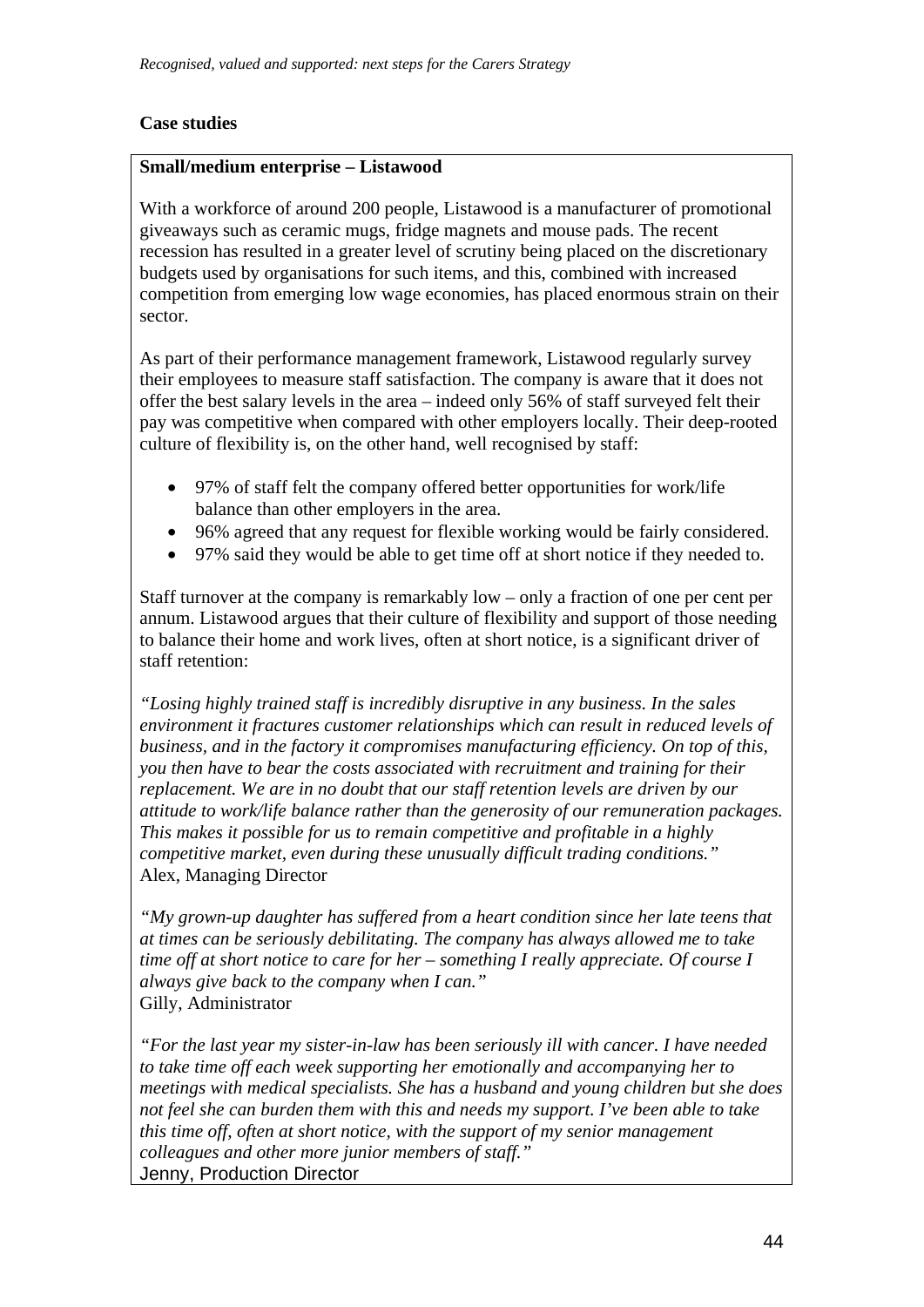### **Large employer – Centrica/British Gas**

Centrica/British Gas has led on innovative family friendly and flexible working practices and in 2004 was one of the first employers to set up a carers' network. It reported quantified business benefits from its innovative flexible working programme, 'work:wise', in 2004 and from a subsequent study in 2007 on the impact of flexible working on performance. It has had particular success in retaining engineers, who had been identified as leaving the workplace. Now 60% of staff work flexibly and over half of these are men, including a large number of engineering staff.

**Example:** An installation engineer for British Gas for 25 years cares for his six-yearold daughter, who has a learning disabulity. He also has two other young children. Her condition means that there are extra medical concerns requiring tests, for example her hearing and sight. Hospital appointments are always during working hours and often made at short notice.

His manager allows him to organise his work around the customers. Early starts, which suit many customers, allow him time off later on in the day to be with his daughter. Working in a two-man team means that they share the work between them. His colleague covers for him when he needs the time and they make it work between them. He can also take short notice holiday when required.

*"British Gas was one of the first UK companies to develop flexible employment policies to support staff with caring responsibilities. This makes it easier for employees to combine work and care, so they don't feel forced to choose between one or the other. Recruiting and training new staff can be expensive and unnecessary when a more flexible employment approach should ensure that existing, experienced people are retained."* 

Phil Bentley, Managing Director

In 2007 Centrica was involved in a study, by Cranfield University in conjunction with Working Families, to examine the impact of flexible working on performance. Key findings included that over 50% of flexible workers, managers and co-workers of flexible workers felt that flexible working had a positive effect on performance. Flexible workers also scored significantly higher on indirect performance-related aspects such as commitment, empowerment, job satisfaction, job fulfilment and work/life balance (75%).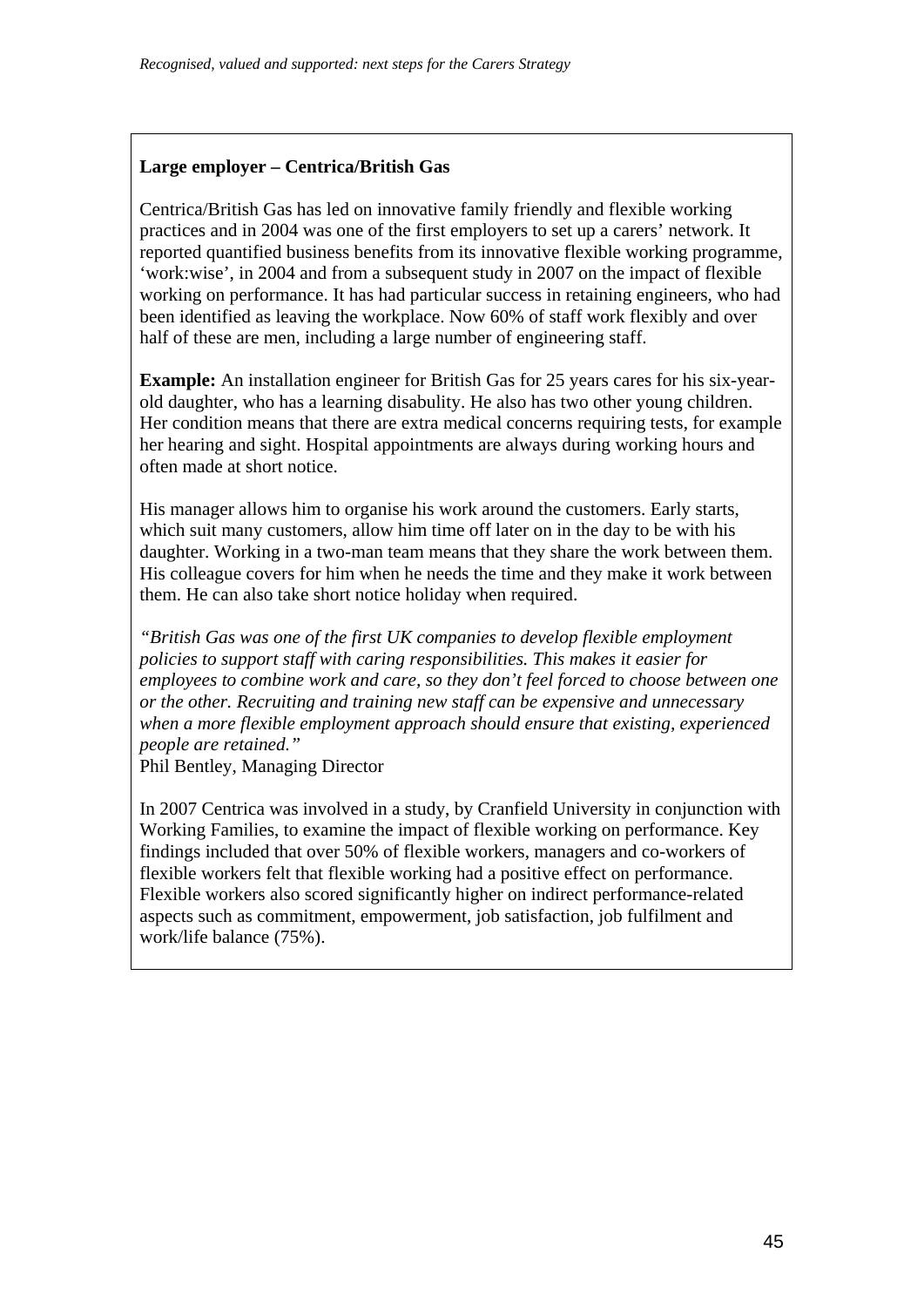### **Public sector employer – Metropolitan Police Service**

The Metropolitan Police Service (MPS) has more than 32,500 officers together with about 14,200 police staff, 230 traffic wardens and 4,300 Police Community Support Officers (PCSOs). The MPS is also supported by more than 3,600 volunteer police officers in the Metropolitan Special Constabulary and its Employer Supported Policing programme.

- **All** employees of the MPS can request flexible working. This takes the potential stigma out of it being something only carers and parents can request thereby making it more acceptable to be a carer. The MPS supports all forms of flexible working including flexi-time (police staff only).
- The provision of carer's leave is separate from other types of emergency leave and paid leave is doubled if the individual has multiple caring responsibilities.
- The MPS provides support for and encouragement of an employee-run (voluntary) Carers Support Group (including their own website and support for awareness days).
- Each Operational Command Unit has a work/life balance representative to support and advise. The MPS currently has over 200 volunteers.
- The MPS has a clear policy and standard operating procedures that set out managers' responsibilities.
- Relevent practitioners are included at strategic meetings where appropriate, such as Olympics planning.

### **The business case for the wider economy**

- 7. Supporting carers in the workplace also has business benefits for the wider economy. Research<sup>58</sup> published in February 2010 sets out for the first time the economic and social benefits of investing in social care, calculating the amount of additional earnings (between £750 million and £1.5 billion per annum) and related tax and national insurance revenue that would come into the economy if working age carers were better supported by care and support services. It also calculates the amount saved in welfare benefit payments.
- 8. As the national population and workforce age, there are also associated risks of loss to the economy if more people have to give up work or reduce their working hours because they cannot get the support they need from external services. This includes lost tax revenue and lost contributions to the pensions pot, and there are also additional costs in the form of welfare benefit payments.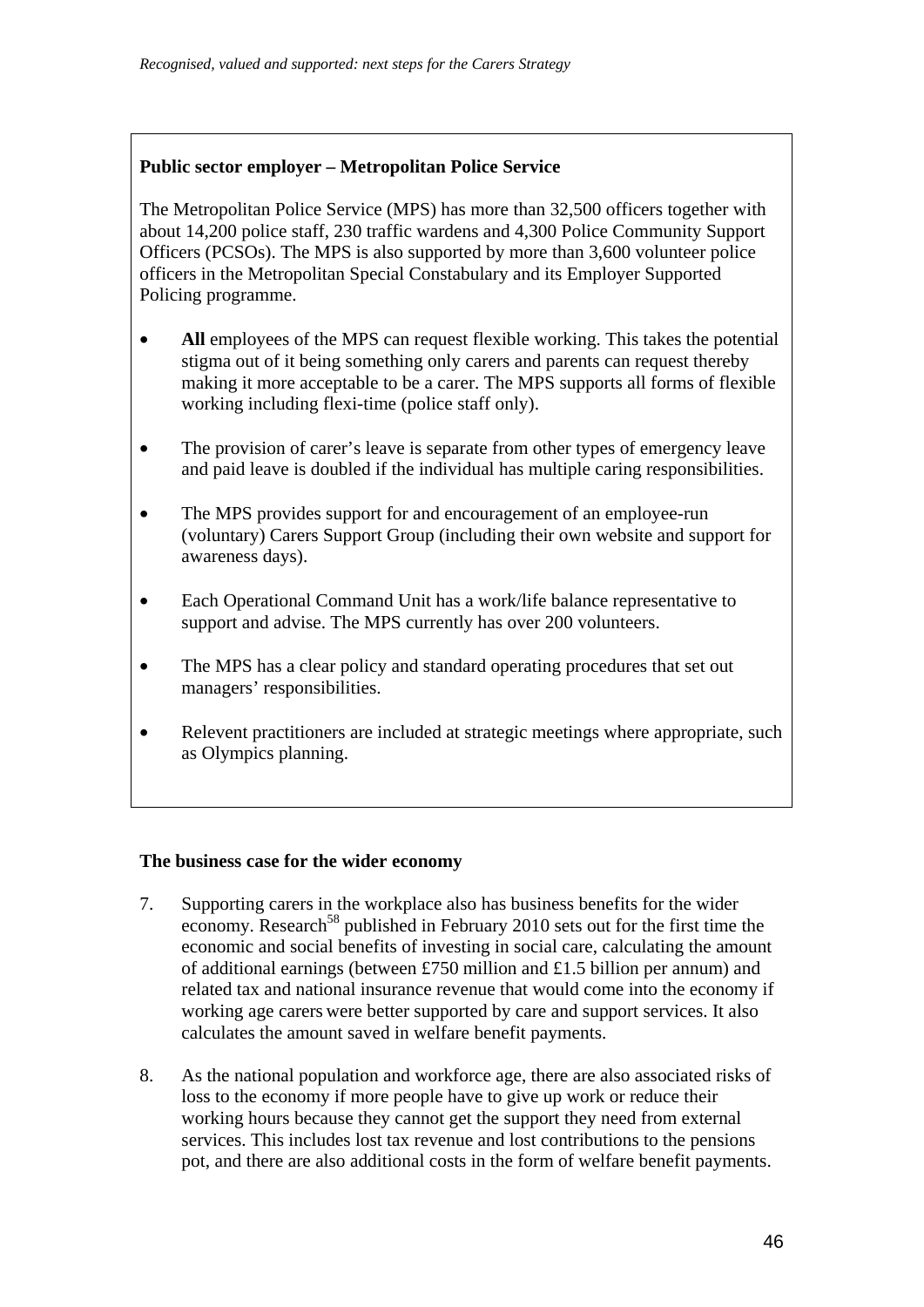9. The cost to carers in terms of lost earnings is around £11,000 a year,<sup>59</sup> and there are also significant costs to employers in terms of recruitment and lost productivity. This is a particular concern during times of recession when issues of retention and productivity are especially important in order to survive the downturn and to enable recovery.

### **The business case for society**

10. Supporting people to combine work and care also has benefits for society as a whole and, as with the economy, there are heavy risks to UK society if people are not supported to do this. The contribution of unpaid carers has been calculated<sup>60</sup> to be worth an estimated £87 billion per year – nearly as much as total spending on the NHS. Carers (80% of whom are of working age) play a crucial role both in providing (unpaid) care and in helping their families or friends to stay out of hospital or residential care. They provide a very valuable contribution, therefore, not only for individuals and families but also for our wider economy and society. Employers, the economy and society all benefit from this contribution and should therefore all support carers to combine work and care healthily and productively. Services that support family life – from child care and home care to adult care – are essential for both economic productivity and social cohesion.

### *Flexible employers need to be supported by flexible services*

- 11. We are juggling increasingly complex family lives with increasingly demanding working lives. Forward looking employers already help their workforce to access care through providing information, signposting and services such as care vouchers and help with emergency care cover. However, they cannot do this alone and are increasingly recognising that they need to be supported by flexible and accessible care and support services.
- 12. **Evidence:** The most comprehensive research<sup>61</sup> that has been undertaken to date with working carers found that services have a critical role in carers' ability (or inability) to remain in work. Only a third of carers surveyed said that they had adequate services to enable them to work and 41% said "they would rather be in paid work, but services available do not make a job possible".
- 13. External care and support services and the wider infrastructure including housing, transport and assistive technologies – must therefore be fit for 21st century families and workplaces. People need different levels of help at different stages. Simple, practical services such as window cleaning or befriending may be needed at one level while quality, affordable, local care may be needed at another level, including residential care where appropriate. The availability of local care is particularly important to avoid isolation and loss of connectivity with family, friends and place.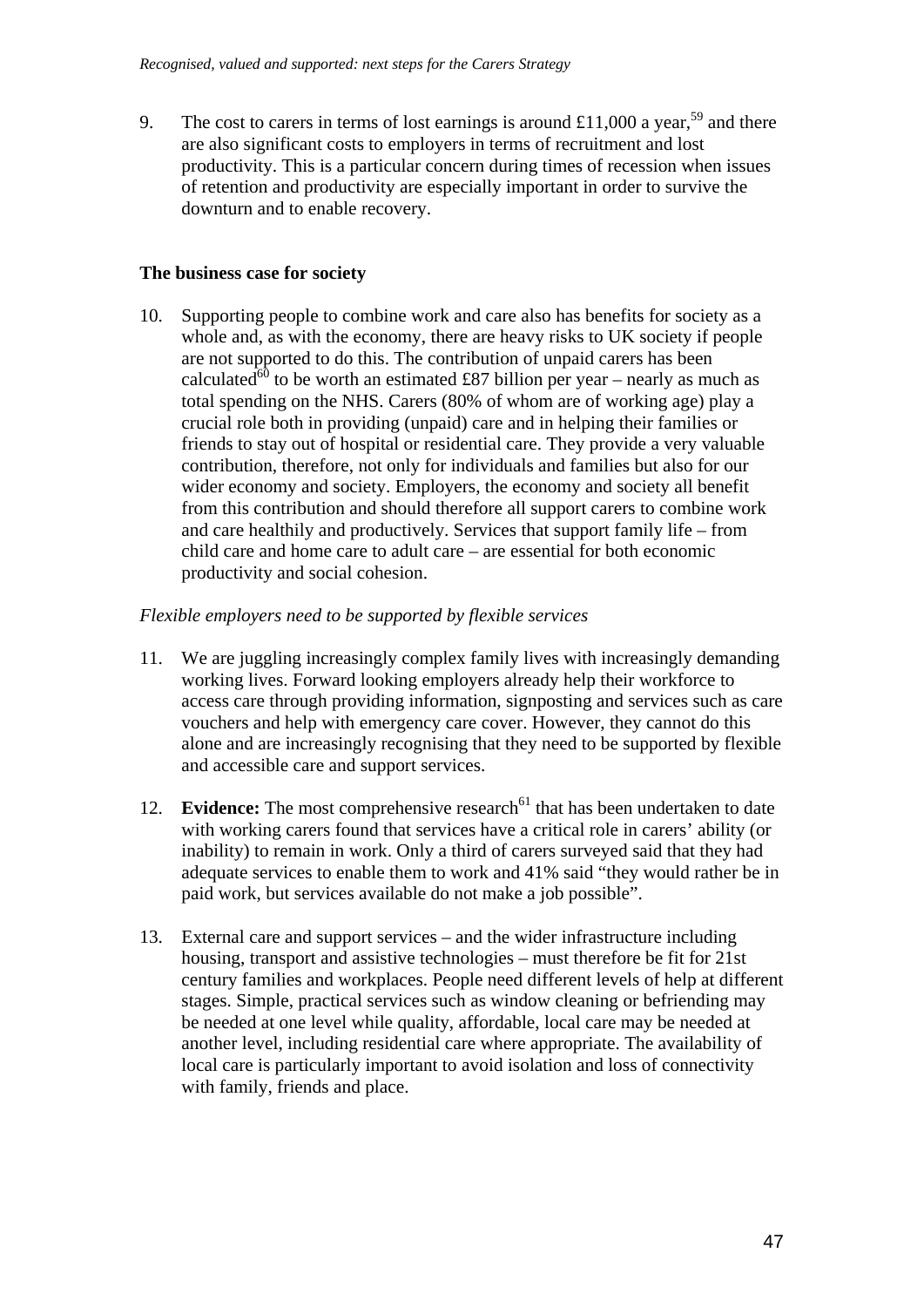### **Case study – building capacity in local communities**

Practical support such as gardening or shopping can often make a real difference for people alongside the provision of care services. Further work needs to be done to identify and disseminate examples of good practice at local level such as 'Southwark Circle'. This membership organisation, supported by Southwark Council, *"provides on-demand help with life's practical tasks through local reliable Neighbourhood Helpers and a social network for teaching, learning and sharing"*  ([www.southwarkcircle.org.uk\). Th](http://www.southwarkcircle.org.uk)ere is also a significant role here for volunteering, with employers able to make a difference by contributing employee hours for these activities.

14. Caring is everybody's business – the UK economy and society cannot afford **not** to support people to combine work and care.

Employers for Carers 20 Great Dover Street, London SE1 4LX email: [employers@carersuk.org](mailto:employers@carersuk.org)  tel: 020 7378 4956 web: [www.employersforcarers.org](http://www.employersforcarers.org)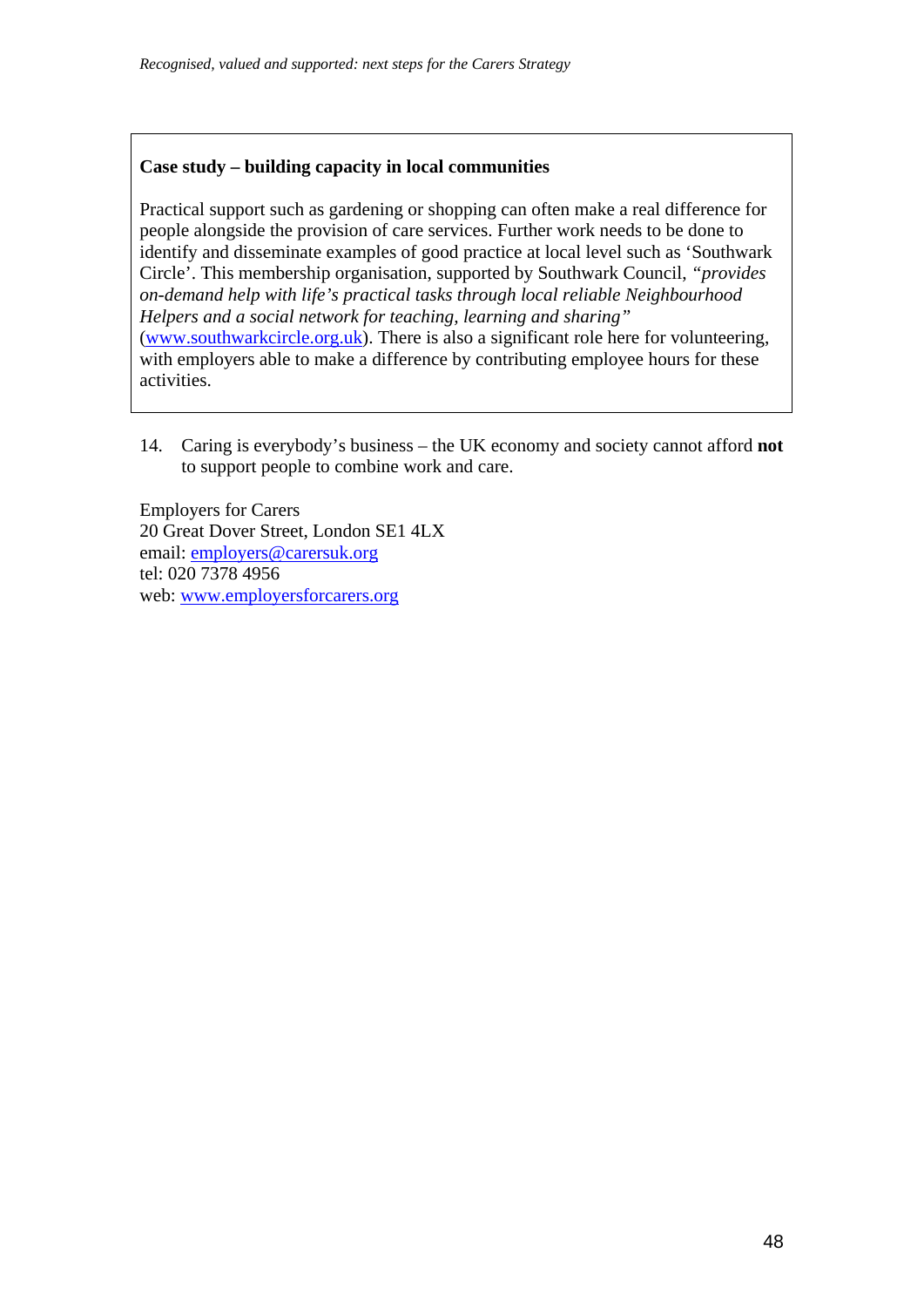### Annex C: A summary of key activities in the priority areas

| <b>Priority</b> area                    | <b>Key activities</b>                                                                                                                                                                                                                                                                   |
|-----------------------------------------|-----------------------------------------------------------------------------------------------------------------------------------------------------------------------------------------------------------------------------------------------------------------------------------------|
| 1. Identification and<br>recognition    | The Department of Health will make £1 million<br>available to patient-led and condition-specific<br>voluntary organisations to enable them to focus on<br>supporting carers through a Reaching out to Carers<br>innovation fund.                                                        |
|                                         | The Department of Health will provide additional<br>resources for GP training, to increase GPs' awareness<br>and understanding of carers' needs for support.                                                                                                                            |
|                                         | Following the current consultation on <i>Liberating the</i><br>NHS: An information revolution, the Department of<br>Health will publish an information strategy and plans<br>for its implementation, working closely with carers<br>and carers' organisations.                          |
|                                         | Skills for Care and Skills for Health will publish a<br>learning and training framework on supporting carers,<br>a guide for employers and commissioners of training,<br>together with a wide range of support tools.                                                                   |
|                                         | The Department of Health has published a guide on<br>emerging evidence – Carers and personalisation:<br><i>improving outcomes</i> – and the Social Care Institute<br>for Excellence will gather further examples of good<br>practice for inclusion in their Good Practice<br>Framework. |
|                                         | Revised guidance on undertaking Joint Strategic<br>Needs Assessments will be published during 2011/12,<br>recognising the importance of identifying the needs of<br>carers in the local population.                                                                                     |
| 2. Realising and releasing<br>potential | The Department for Education will make a new Early<br>Intervention Grant available to local government,<br>bringing together a range of funding streams for early<br>intervention services for young people and families,                                                               |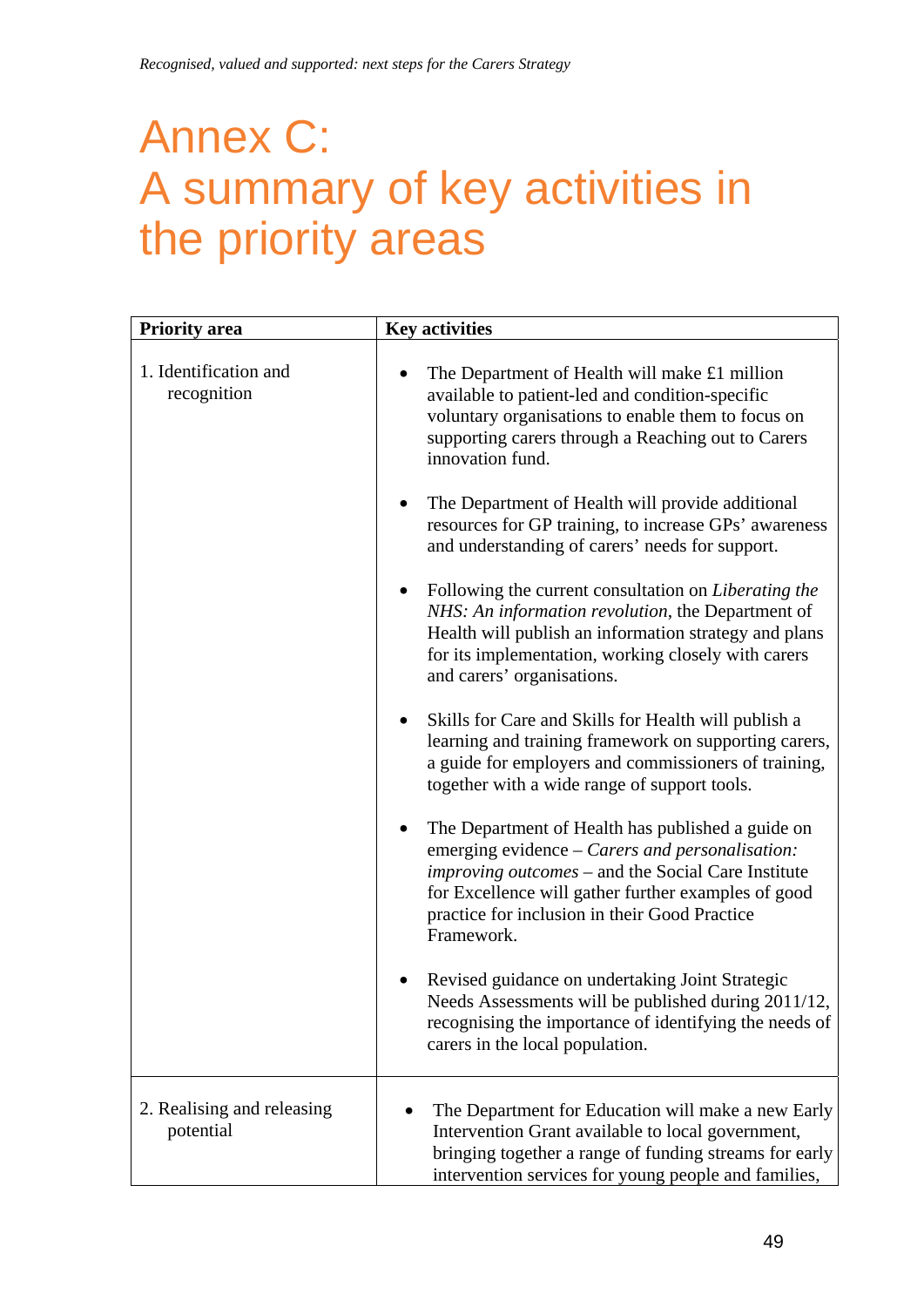| <b>Priority</b> area        | <b>Key activities</b>                                                                                                                                                                                                                                                                                                                    |
|-----------------------------|------------------------------------------------------------------------------------------------------------------------------------------------------------------------------------------------------------------------------------------------------------------------------------------------------------------------------------------|
|                             | including young carers.                                                                                                                                                                                                                                                                                                                  |
|                             | The Department for Education and the Department<br>$\bullet$<br>for Business, Innovation and Skills will work with<br>careers advice professionals, schools, colleges and<br>universities to develop the first all-age careers<br>service. This will provide young adults (including<br>young carers) with continuity of careers advice. |
|                             | The Government will issue a consultation document<br>$\bullet$<br>next year to consult with business on how best to<br>take forward the Coalition commitment to extend to<br>all employees the right to request flexible working.                                                                                                        |
|                             | The Government will explore a number of non-<br>$\bullet$<br>legislative proposals to build on the<br>recommendations from the Family Friendly Working<br>Hours Taskforce published earlier this year. This will<br>include 'designing in' flexible working arrangements<br>in job design and recruitment that will benefit carers.      |
|                             | The Department for Business, Innovation and Skills<br>$\bullet$<br>and the Department of Health will examine how to<br>reduce barriers to market entry for small local<br>flexible enterprises, to maximise growth<br>opportunities.                                                                                                     |
|                             | The Department of Health and the Department for<br>$\bullet$<br>Business, Innovation and Skills will work with<br>industry and statutory and voluntary sector<br>stakeholders to identify the barriers to and enablers<br>of market growth in assisted living technologies to<br>benefit both carers and the people they support.        |
|                             | Skills for Care will set out plans for developing a<br>skilled and competent social care workforce in a<br>workforce development strategy to help employers<br>support greater personalisation and improved quality<br>of care.                                                                                                          |
|                             | The Department for Work and Pensions will continue<br>to invest in supporting carers to return to work<br>through Jobcentre Plus.                                                                                                                                                                                                        |
| 3. A life outside of caring | A vision for adult social care: Capable communities<br>and active citizens makes clear that councils should<br>provide all those who are eligible with a personal                                                                                                                                                                        |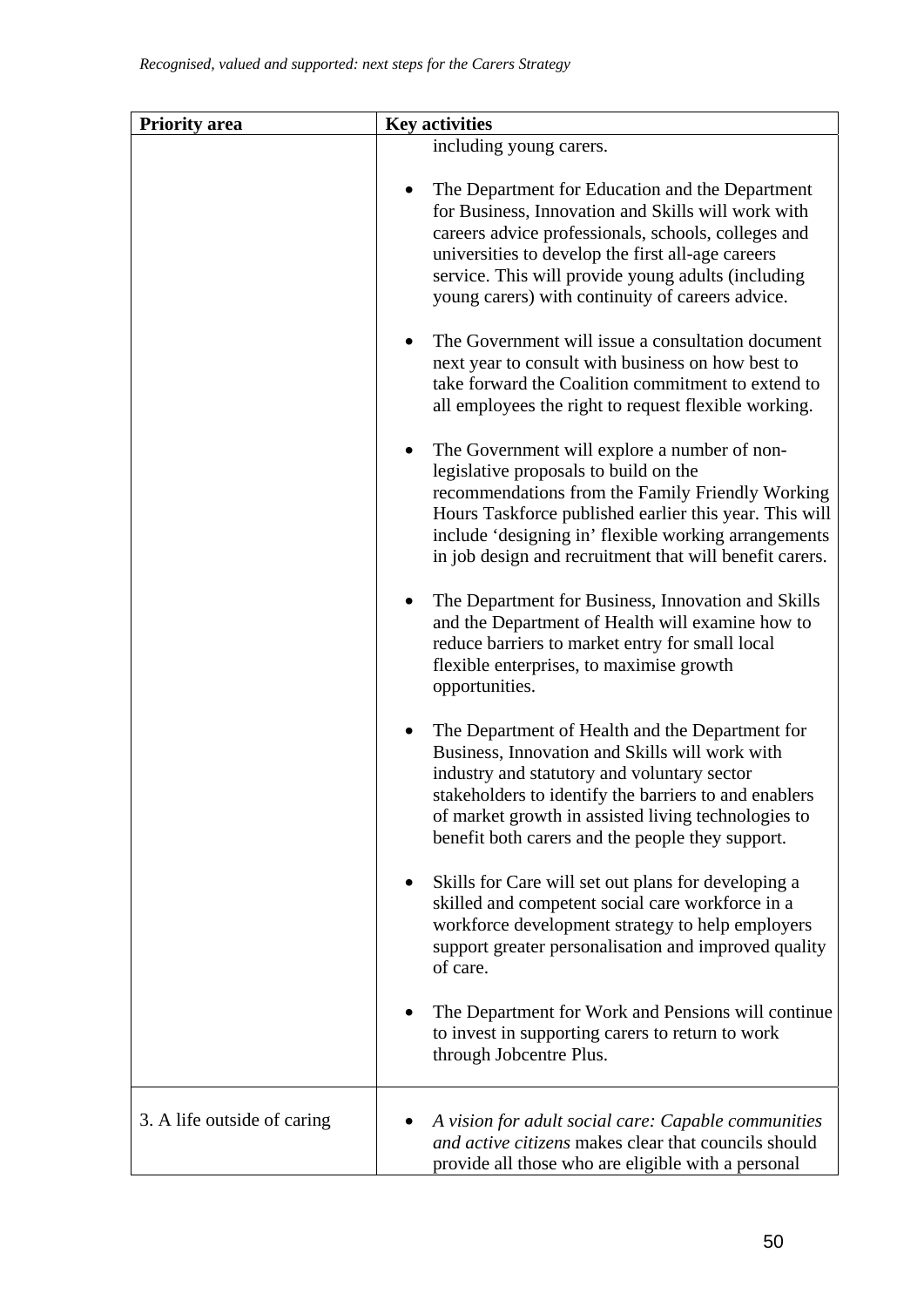| <b>Priority</b> area | <b>Key activities</b>                                                                                                                                                                                                                                                                         |
|----------------------|-----------------------------------------------------------------------------------------------------------------------------------------------------------------------------------------------------------------------------------------------------------------------------------------------|
|                      | budget, preferably as a direct payment, by April<br>2013.                                                                                                                                                                                                                                     |
|                      | The Department of Health and the Department for<br>Business, Innovation and Skills, working with<br>stakeholders, will ensure that the needs of carers are<br>taken into account in influencing any future<br>technological development.                                                      |
|                      | The Government is keen to see greater flexibility and<br>portability of assessments, and will consider how to<br>pursue this in the light of the work of the Law<br>Commission and the Commission on the Funding of<br>Care and Support.                                                      |
|                      | A new national campaign to help turn around the<br>$\bullet$<br>lives of families with multiple problems will be<br>developed. The campaign will be underpinned by<br>local Community Budgets focused on family<br>interventions, enabling a more flexible and integrated<br>approach.        |
|                      | In its response to the consultations which<br>$\bullet$<br>accompanied Liberating the NHS, the Government<br>will publish more details on the relationship between<br>GP consortia and councils allowing more and better<br>joining up of services.                                           |
|                      | NHS organisations will continue to develop and<br>implement their local plans for improvement as part<br>of the quality and improvement challenge. This will<br>be complemented by a significant engagement<br>programme to mobilise NHS staff, patients, carers<br>and the voluntary sector. |
|                      | The Standing Commission on Carers will prepare<br>advice that could be used by the NHS to inform<br>improved support for carers as part of improving<br>outcomes for patients.                                                                                                                |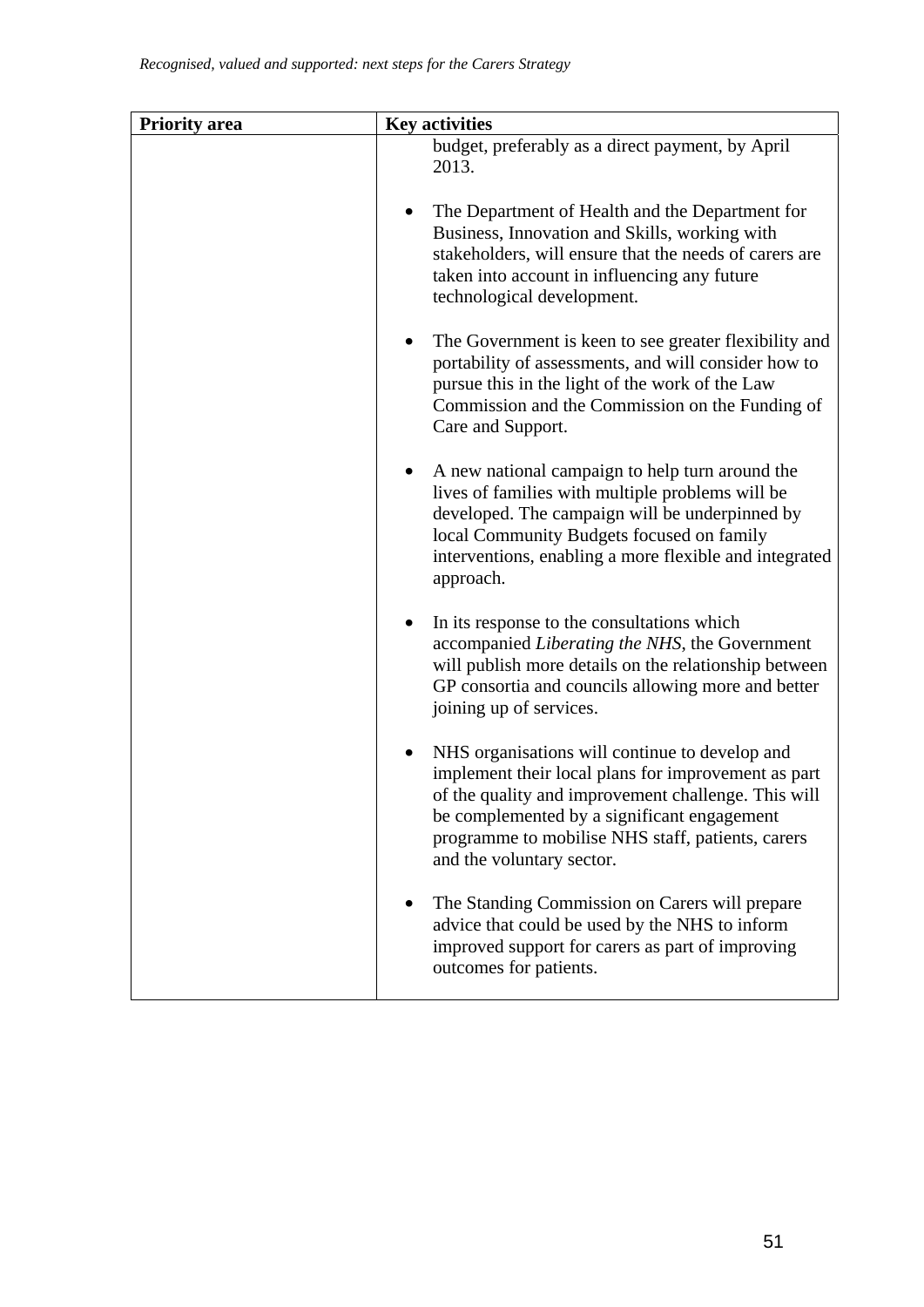| 4. Supporting carers to stay<br>healthy | The Government will make available to the NHS an<br>additional £400 million to support carers to take<br>breaks from their caring responsibilities over the next<br>four years.                             |
|-----------------------------------------|-------------------------------------------------------------------------------------------------------------------------------------------------------------------------------------------------------------|
|                                         | The Department of Health will publish the<br>$\bullet$<br>independent evaluations of the carers' demonstrator<br>sites and the dementia demonstrator sites<br>programmes.                                   |
|                                         | The Government will publish a new mental health<br>strategy, which will set out the outcomes that all<br>users of mental health services can benefit from,<br>including those with caring responsibilities. |
|                                         | The Social Care Institute for Excellence will produce<br>information about the preventative potential of<br>telecare and telehealth as part of its broader work<br>programme on prevention.                 |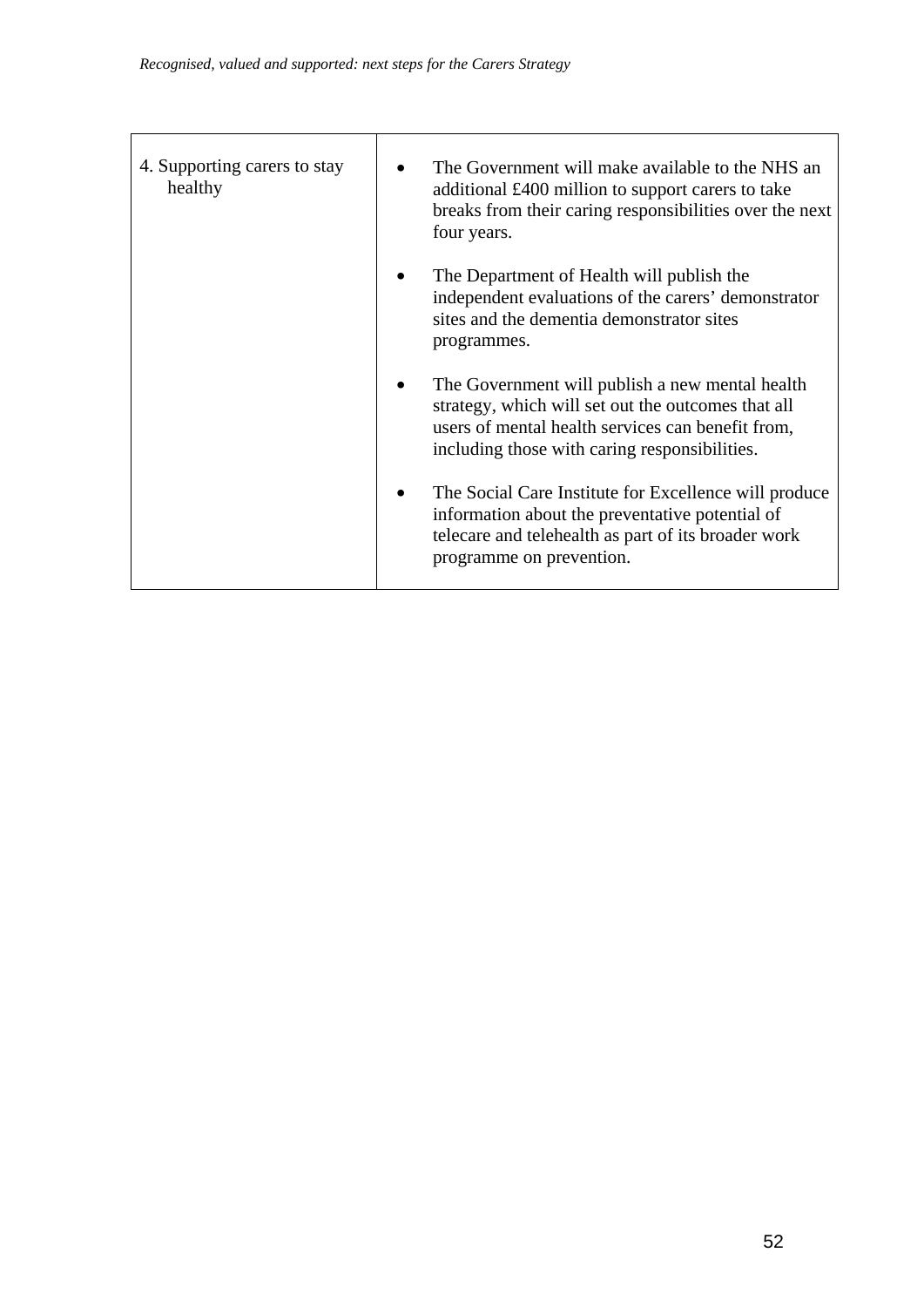### References

1 Department for Work and Pensions (2010) *Universal Credit: Welfare that works*  <http://tinyurl.com/universalcredit-whitepaper>

2 HM Government (2008) *Carers at the heart of 21st-century families and communities: A caring system on your side, a life of your own*  <http://tinyurl.com/carers-heart-21C-families>

<sup>3</sup> Association of Directors of Adult Social Services and Association of Directors of Children's Services (2009) *Working together to support young carers: A model memorandum of understanding between Statutory Directors for Children's Services and Adult Social Services*  <http://tinyurl.com/supporting-young-carers>

4 Carer's Rights Day [www.carersuk.org/Newsandcampaigns/CarersRightsDay](http://www.carersuk.org/Newsandcampaigns/CarersRightsDay) 

5 Carers Week [www.carersweek.org/](http://www.carersweek.org/) 

6 Association of Directors of Adult Social Services (2010) *Carers as partners in hospital discharge: Improving carer recognition, support and outcomes within timely and supported discharge processes*  <http://tinyurl.com/carers-partners-hospdischarge>

7 Department of Health (2010) *Ready to go? Planning the discharge and the transfer of patients from hospital and intermediate care*  <http://tinyurl.com/readytogo-discharge>

8 Department of Health (2009) *Information sharing and mental health: Guidance to support information sharing by mental health services*  <http://tinyurl.com/infosharing-mentalhealth>

9 Department of Health (2010) *Liberating the NHS: An information revolution*  <http://tinyurl.com/liberatingnhs-inforev>

10 Department of Health (2010) *Carers and personalisation: improving outcomes*  <http://tinyurl.com/carers-personalisation>

<sup>11</sup> Social Care Institute for Excellence, Social Care Good Practice Framework [www.scie.org.uk/goodpractice/browse/default.aspx](http://www.scie.org.uk/goodpractice/browse/default.aspx) 

<sup>12</sup> Young Carer Pathfinders <http://tinyurl.com/youngcarer-pathfinder>

 $13$  Ibid ref 3

<sup>14</sup> The Princess Royal Trust for Carers and The Children's Society (2010) *Do you care? Supporting young carers: A resource for schools*  <http://tinyurl.com/supporting-young-carers-prtc>

<sup>15</sup> Social Care Institute for Excellence, Ethical issues on the use of telecare <http://tinyurl.com/telecare-ethicalissues>

<sup>16</sup> Social Care Institute for Excellence, Ethical issues on the use of telecare <http://tinyurl.com/telecare-ethicalissues30>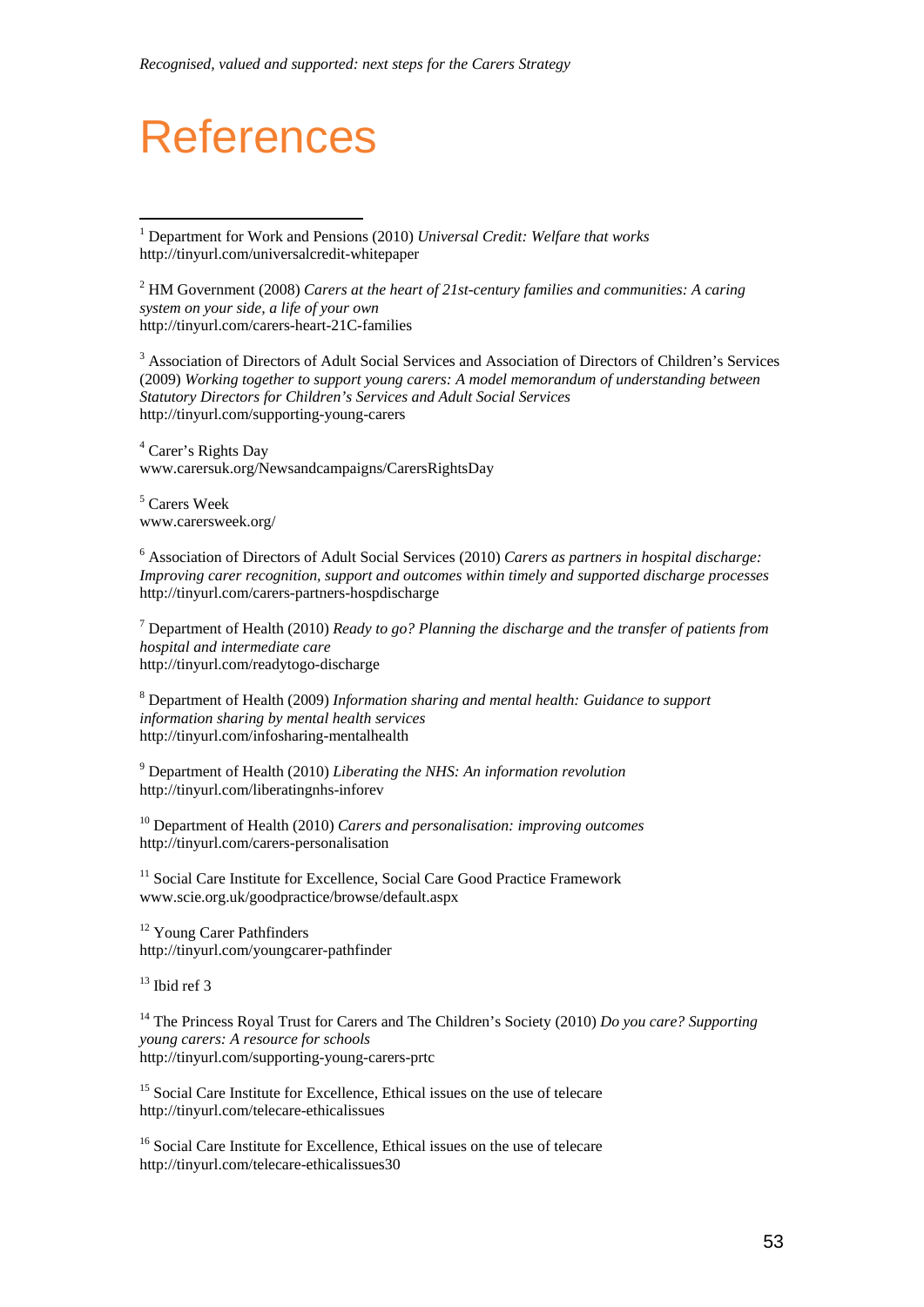<sup>17</sup> Social Care Institute for Excellence reports and film on telecare <http://tinyurl.com/SCIE-telecare>

18 Government Equalities Office and Citizens Advice (2010) *Equality Act 2010: What do I need to know as a carer?*  <http://tinyurl.com/equalitiesact2010>

<sup>19</sup> Equality Act 2010 guidance <http://tinyurl.com/equalityact-guidance>

20 Department of Health (2010) *A vision for adult social care: Capable communities and active citizens*  [www.dh.gov.uk/en/Aboutus/Features/DH\\_121664](http://www.dh.gov.uk/en/Aboutus/Features/DH_121664) 

21 HM Government (2010) *Flexibility for the future: The Government's response to the recommendations of the Family Friendly Working Hours Taskforce*  <http://tinyurl.com/family-friendly-taskforce-resp>

 $22$  Ibid ref 20

<sup>23</sup> Princess Royal Trust for Carers and Association of Directors of Adult Social Services (2010) *Commissioning better outcomes for carers – and knowing if you have*  <http://tinyurl.com/commissioning-better-outcomes>

24 Common Assessment Framework for Adults Network [www.dhcarenetworks.org.uk/caf/](http://www.dhcarenetworks.org.uk/caf/) 

25 Ofsted (2009) *Supporting young carers: Identifying, assessing and meeting the needs of young carers and their families*  <http://tinyurl.com/supporting-young-carers-ofsted>

26 Law Commission, Reform of adult social care law [www.lawcom.gov.uk/adult\\_social\\_care\\_consultation.htm](http://www.lawcom.gov.uk/adult_social_care_consultation.htm) 

 $27$  Commission on the Funding of Care and Support <http://carecommission.dh.gov.uk/>

28 Department of Health (2010) *Putting People First: Personal budgets for older people – making it happen*  <http://tinyurl.com/personal-budgets>

<sup>29</sup> Right to Control Trailblazers <http://tinyurl.com/right-to-control-trailblazers>

30 Department of Health (2010) *Equity and excellence: Liberating the NHS*  <http://tinyurl.com/liberatingnhs>

<sup>31</sup> Department of Health, Personal health budgets [www.personalhealthbudgets.dh.gov.uk/](http://www.personalhealthbudgets.dh.gov.uk/) 

32 Department of Health and Department for Communities and Local Government (2010) *Liberating the NHS: Local democratic legitimacy in health*  [http://www.dh.gov.uk/en/Consultations/Liveconsultations/DH\\_117586](http://www.dh.gov.uk/en/Consultations/Liveconsultations/DH_117586) 

 $33$  Ibid ref 20

34 Putting People First Consortium (2010) *Think local, act personal: Next steps for transforming adult social care*  <http://tinyurl.com/thinklocal-actpersonal>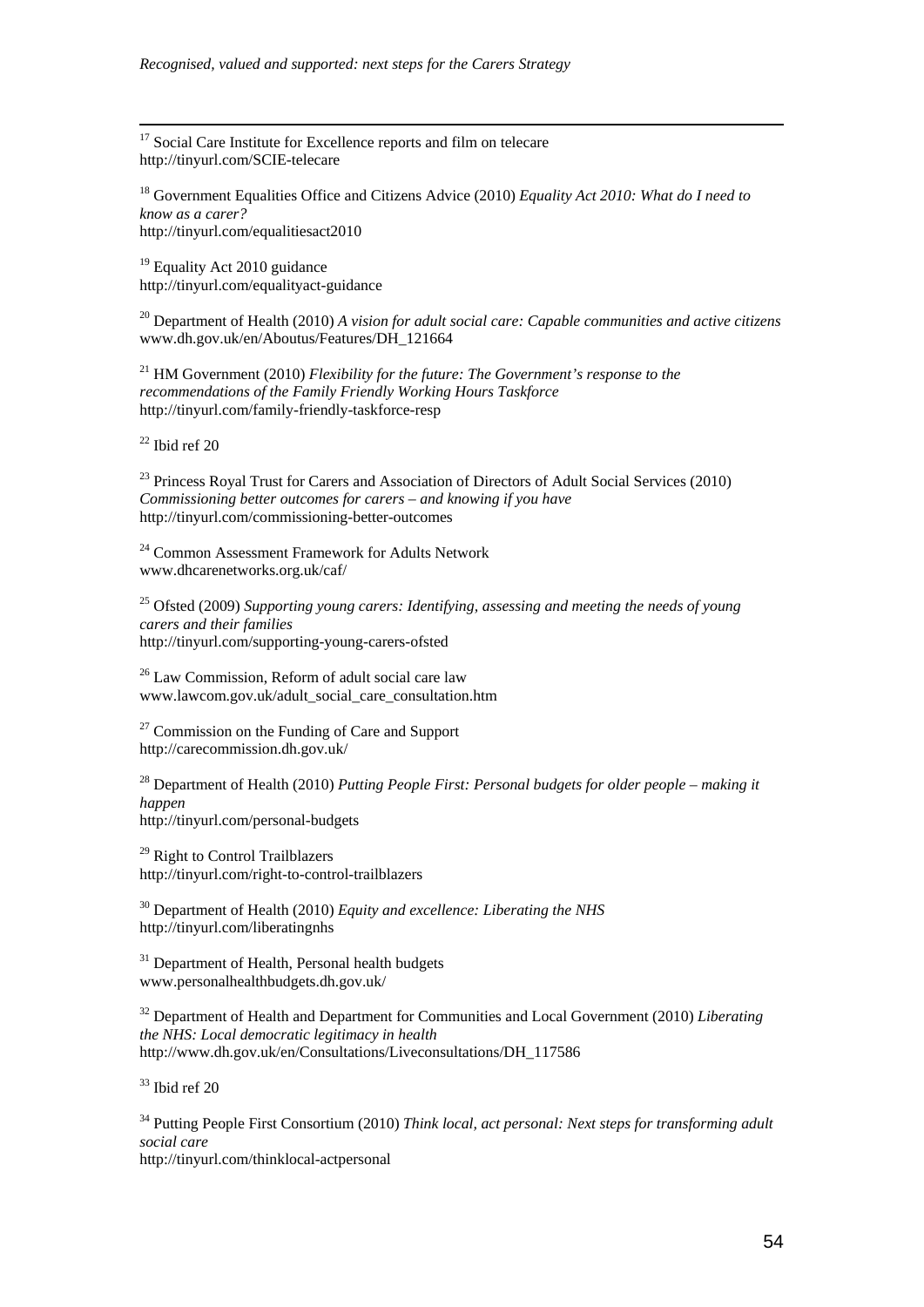35 Department of Health (2010) *Practical approaches to improving the lives of disabled and older people through building stronger communities*  <http://tinyurl.com/approaches-improvinglives>

36 Carers UK (2004) *In poor health: The impact of caring on health*  <http://tinyurl.com/in-poor-health>

37 Census 2001 <http://tinyurl.com/census2001-carers>

<sup>38</sup> Evaluation of the National Carers' Strategy Demonstrator Sites Programme <http://tinyurl.com/carers-strategy-demonstrators>

39 Department of Health (2009) *Living well: National dementia strategy*  <http://tinyurl.com/national-dementia-strategy>

40 Hirst, M., (2004) *Health Inequalities and Informal Care* Social Policy Research Unit: University of York <http://www.york.ac.uk/inst/spru/pubs/pdf/healthinequalities.pdf>

41 (1998) *Developing a whole system approach to the analysis and improvement of health and social care services for older people – a pilot study in West Byfleet, Surrey* 

42 Kings Fund (2006) *Informal Care in England*  <http://tinyurl.com/informalcare>

43 Audit Commission (2004) *The effectiveness and cost effectiveness of support and services to informal carers of older people*  <http://tinyurl.com/effectiveness-supportforcarers>

44 HM Government (1999) *Caring about carers: A national strategy for carers*  <http://tinyurl.com/caringaboutcarers>

45 Blunden, R. (2002) *How good is your service to carers: Guide to checking quality standards* 

46 Ibid ref 12

47 NHS Information Centre for Health and Social Care (2010) *Survey of carers in households in England 2009/10*  <http://tinyurl.com/carers-in-households>

48 Department for Business, Innovation and Skills (2007) *The Third Work–life Balance Employee Survey: Main findings*  [www.bis.gov.uk/files/file38388.pdf](http://www.bis.gov.uk/files/file38388.pdf) 

49 NHS Information Centre for Health and Social Care (2010) *Personal social services survey of adult carers in the UK 2009/10*  <http://tinyurl.com/psssurvey-adultcarers>

50 Department of Health (2010) *Transparency in outcomes: A framework for adult social care*  [www.dh.gov.uk/en/Consultations/Liveconsultations/DH\\_121509](http://www.dh.gov.uk/en/Consultations/Liveconsultations/DH_121509) 

51 Voices [www.southampton.ac.uk/voices/](http://www.southampton.ac.uk/voices/) 

52 Pickard, L. (2008) *Informal care for older people provided by their adult children: Projections of supply and demand to 2041 in England.* Report to the Strategy Unit and Department of Health <http://tinyurl.com/informalcare-olderpeople>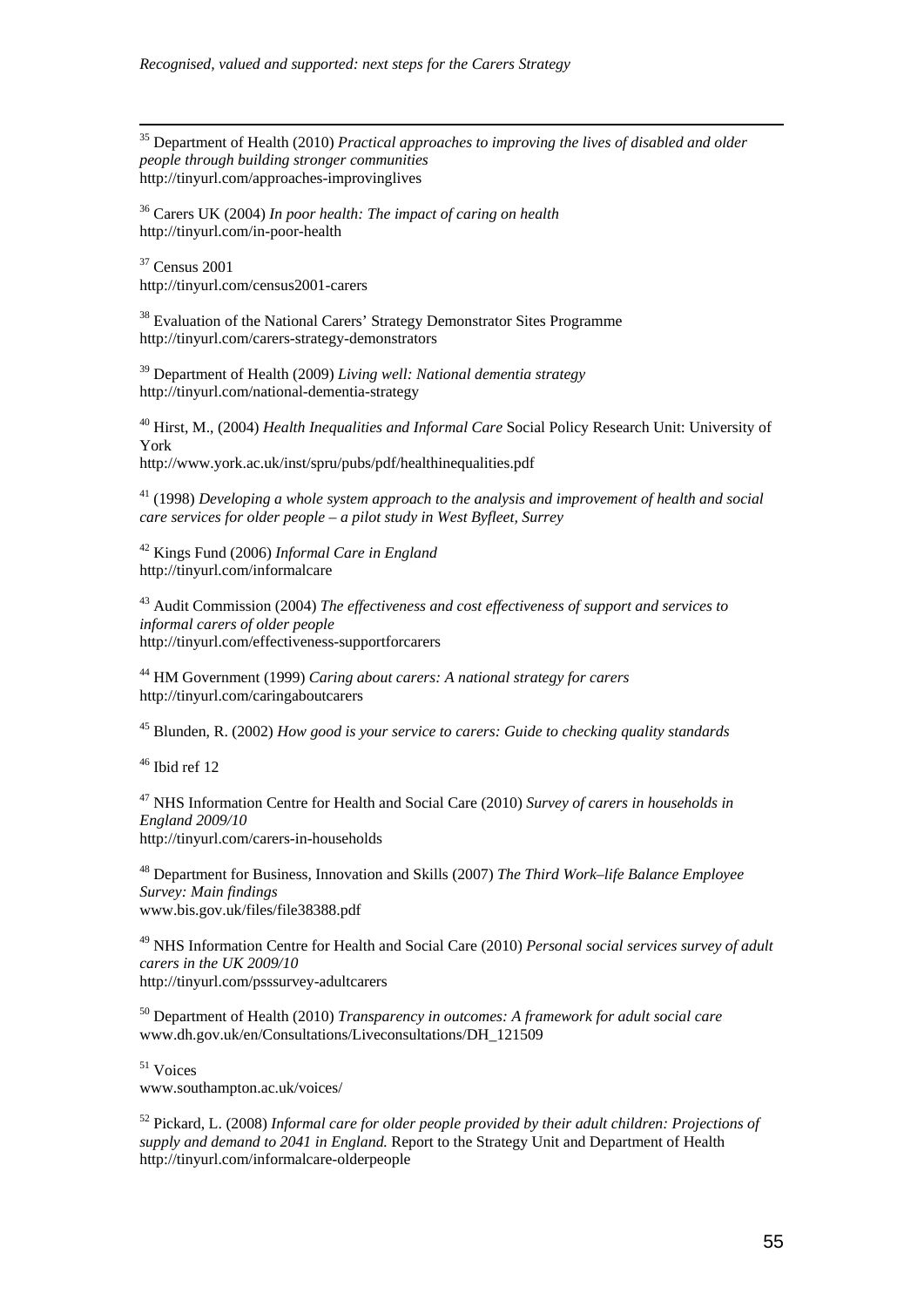<sup>53</sup> Equality and Human Rights Commission, How fair in Britain? The first triennial review [www.equalityhumanrights.com/key-projects/triennial-review/](http://www.equalityhumanrights.com/key-projects/triennial-review/) 

54 Carers UK and Ipsos MORI (2009) *One million people give up work to care – Carers Rights Day* 

55 Carers UK and University of Leeds (2007) *Carers, employment and services report series*  <http://tinyurl.com/more-than-a-job>

56 Buckner, L. and Yeandle, S. (2006) *More than a job: Working carers* – *Evidence from the 2001 Census.* London: Carers UK

57 Carers UK and University of Leeds (2007) *Carers, employment and services report series*  <http://tinyurl.com/carers-employment-services>

58 Glasby, J., Ham, C., Littlechild, R. and McKay, S. (2010) *The case for social care reform – The wider economic and social benefits*. Birmingham: University of Birmingham <http://tinyurl.com/screform>

59 Carers UK (2008) *Real change, not short change: Carers' financial experiences*  <http://tinyurl.com/realchange-not-shortchange>

60 Carers UK (2007) *Valuing carers – Calculating the value of unpaid care*  <http://tinyurl.com/valuing-carers>

61 Carers UK and University of Leeds (2007) *Carers, employment and services report series*. The research involved a survey and in-depth interviews with nearly 900 working age carers.